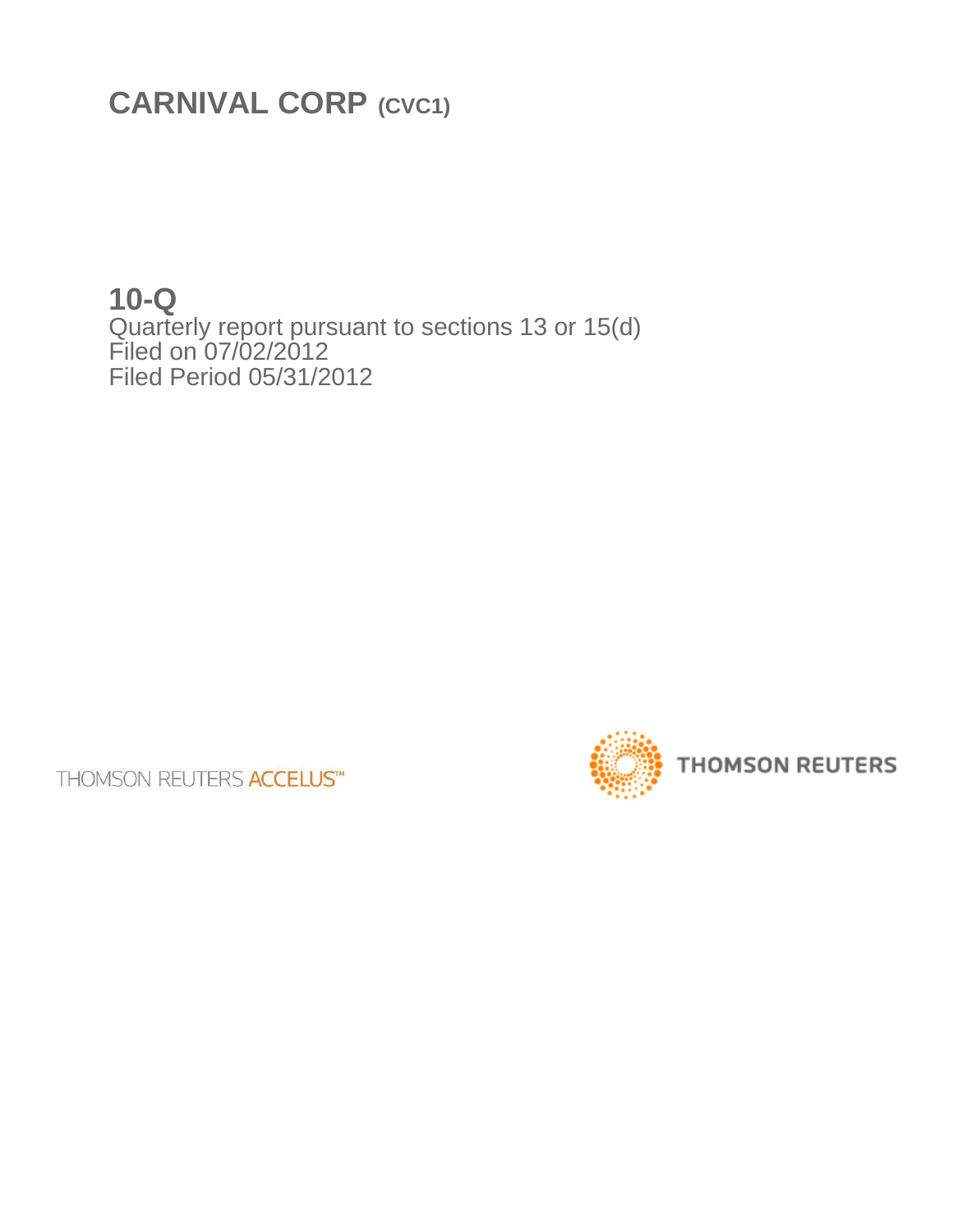## **UNITED STATES SECURITIES AND EXCHANGE COMMISSION Washington, D.C. 20549**

## **FORM 10-Q**

## **(Mark One)**

## x **QUARTERLY REPORT PURSUANT TO SECTION 13 OR 15(d) OF THE SECURITIES EXCHANGE ACT OF 1934**

For the quarterly period ended May 31, 2012

**OR**

## □ **TRANSITION REPORT PURSUANT TO SECTION 13 OR 15(d) OF THE SECURITIES EXCHANGE ACT OF 1934**

For the transition period from \_\_\_\_\_\_\_ to \_\_\_\_\_\_\_\_

| Commission file number: 1-9610       | Commission file number: 1-15136      |
|--------------------------------------|--------------------------------------|
| Carnival Corporation                 | Carnival plc                         |
| (Exact name of registrant as         | (Exact name of registrant as         |
| specified in its charter)            | specified in its charter)            |
| Republic of Panama                   | <b>England and Wales</b>             |
| (State or other jurisdiction of      | (State or other jurisdiction of      |
| incorporation or organization)       | incorporation or organization)       |
| 59-1562976                           | 98-0357772                           |
| (I.R.S. Employer Identification No.) | (I.R.S. Employer Identification No.) |
| 3655 N.W. 87th Avenue                | Carnival House, 5 Gainsford Street,  |
| Miami, Florida 33178-2428            | London SE1 2NE, United Kingdom       |
| (Address of principal                | (Address of principal                |
| executive offices)                   | executive offices)                   |
| (Zip Code)                           | (Zip Code)                           |
| (305) 599-2600                       | 011 44 20 7940 5381                  |
| (Registrant's telephone number,      | (Registrant's telephone number,      |
| including area code)                 | including area code)                 |
| None                                 | None                                 |
| (Former name, former address         | (Former name, former address         |
| and former fiscal year, if           | and former fiscal year, if           |
| changed since last report)           | changed since last report)           |

Indicate by check mark whether the registrants (1) have filed all reports required to be filed by Section 13 or 15(d) of the Securities Exchange Act of 1934 during the preceding 12 months (or for such shorter period that the registrants were required to file such reports), and (2) have been subject to such filing requirements for the past 90 days. Yes  $\boxtimes$  No  $\square$ 

Indicate by check mark whether the registrants have submitted electronically and posted on its corporate Web sites, if any, every Interactive Data File required to be submitted and posted pursuant to Rule 405 of Regulation S-T (§232.405 of this chapter) during the preceding 12 months (or for such shorter period that the registrant was required to submit and post such files). Yes  $\boxtimes$  No  $\square$ 

Indicate by check mark whether the registrants are large accelerated filers, accelerated filers, non-accelerated filers, or smaller reporting companies. See the definitions of "large accelerated filer," "accelerated filer" and "smaller reporting company" in Rule 12b-2 of the Exchange Act.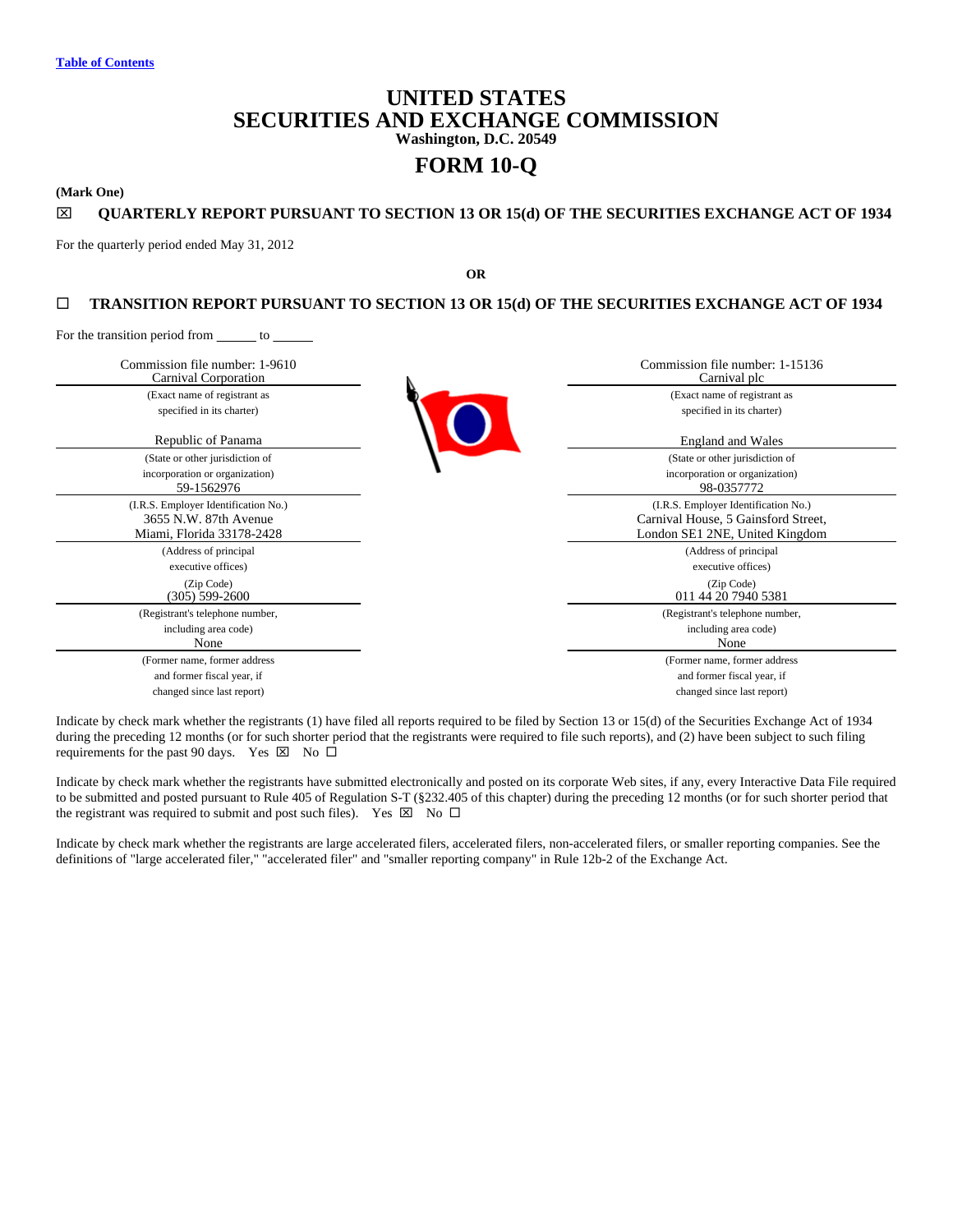| Large accelerated filers |
|--------------------------|
| Non-accelerated filers   |

 $\boxed{\boxtimes}$  Accelerated filers  $\boxed{\Box}$  Accelerated filers  $\boxed{\Box}$ Smaller reporting companies

Indicate by check mark whether the registrants are shell companies (as defined in Rule 12b-2 of the Exchange Act). Yes  $\Box$  No  $\boxtimes$ 

At June 25, 2012, Carnival Corporation had outstanding 596,229,587 shares of Common Stock, \$0.01 par value.

At June 25, 2012, Carnival plc had outstanding 215,155,130 Ordinary Shares \$1.66 par value, one Special Voting Share, GBP 1.00 par value and 596,229,587 Trust Shares of beneficial interest in the P&O Princess Special Voting Trust.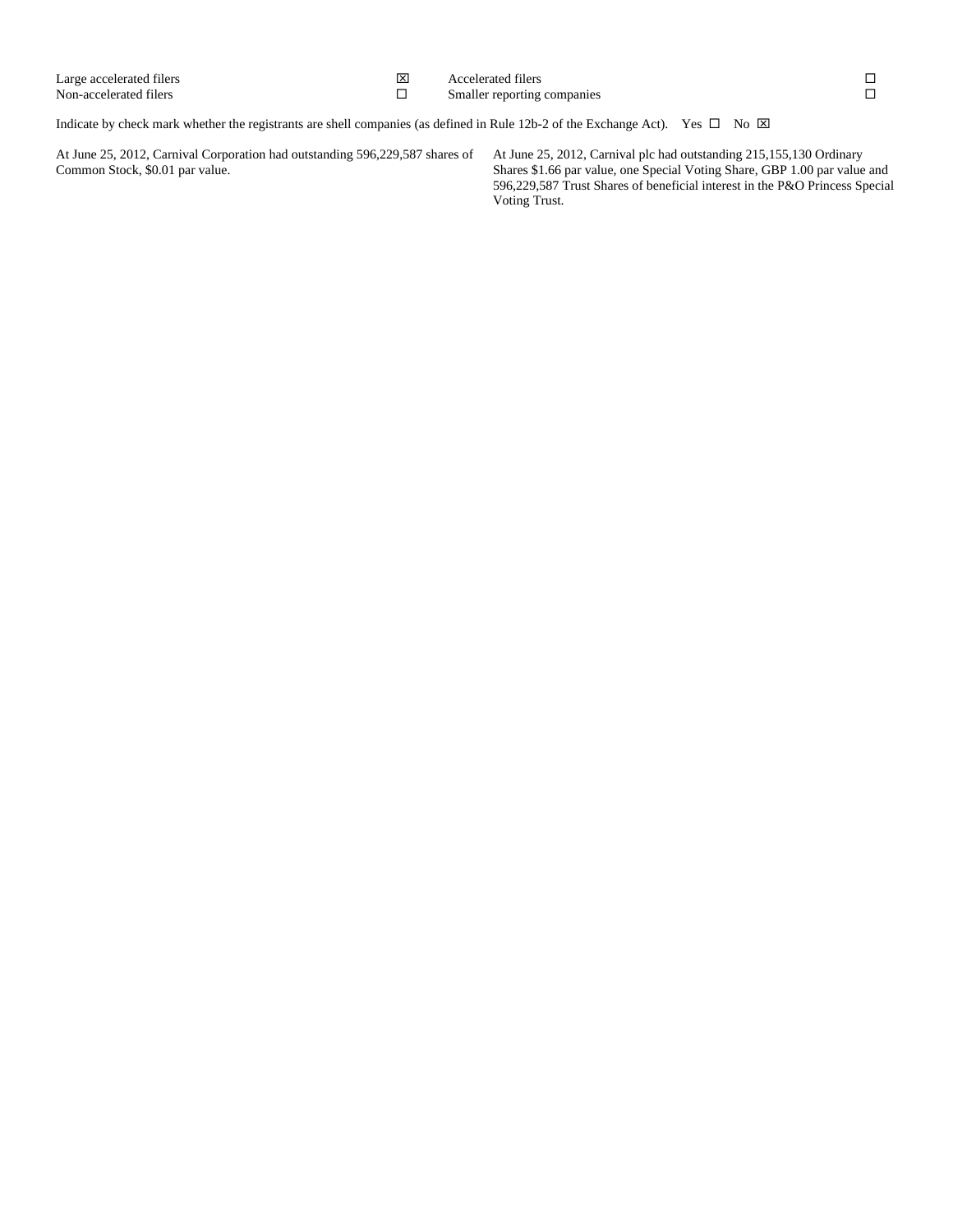## **CARNIVAL CORPORATION & PLC**

## **TABLE OF CONTENTS**

<span id="page-3-0"></span>

|                                                                                                          | Page |
|----------------------------------------------------------------------------------------------------------|------|
| <b>PART I - FINANCIAL INFORMATION</b>                                                                    |      |
| Item 1.<br><b>Financial Statements.</b>                                                                  | 3    |
| Item 2.<br><b>Management's Discussion and Analysis of Financial Condition and Results of Operations.</b> | 17   |
| Item 3.<br><b>Quantitative and Qualitative Disclosures About Market Risk.</b>                            | 29   |
| Item 4.<br><b>Controls and Procedures.</b>                                                               | 29   |
| <b>PART II - OTHER INFORMATION</b>                                                                       |      |
| Item 1.<br><b>Legal Proceedings.</b>                                                                     | 29   |
| Item 2.<br><b>Unregistered Sales of Equity Securities and Use of Proceeds.</b>                           | 30   |
| Item 6.<br><b>Exhibits.</b>                                                                              | 32   |
| <b>SIGNATURES</b>                                                                                        | 35   |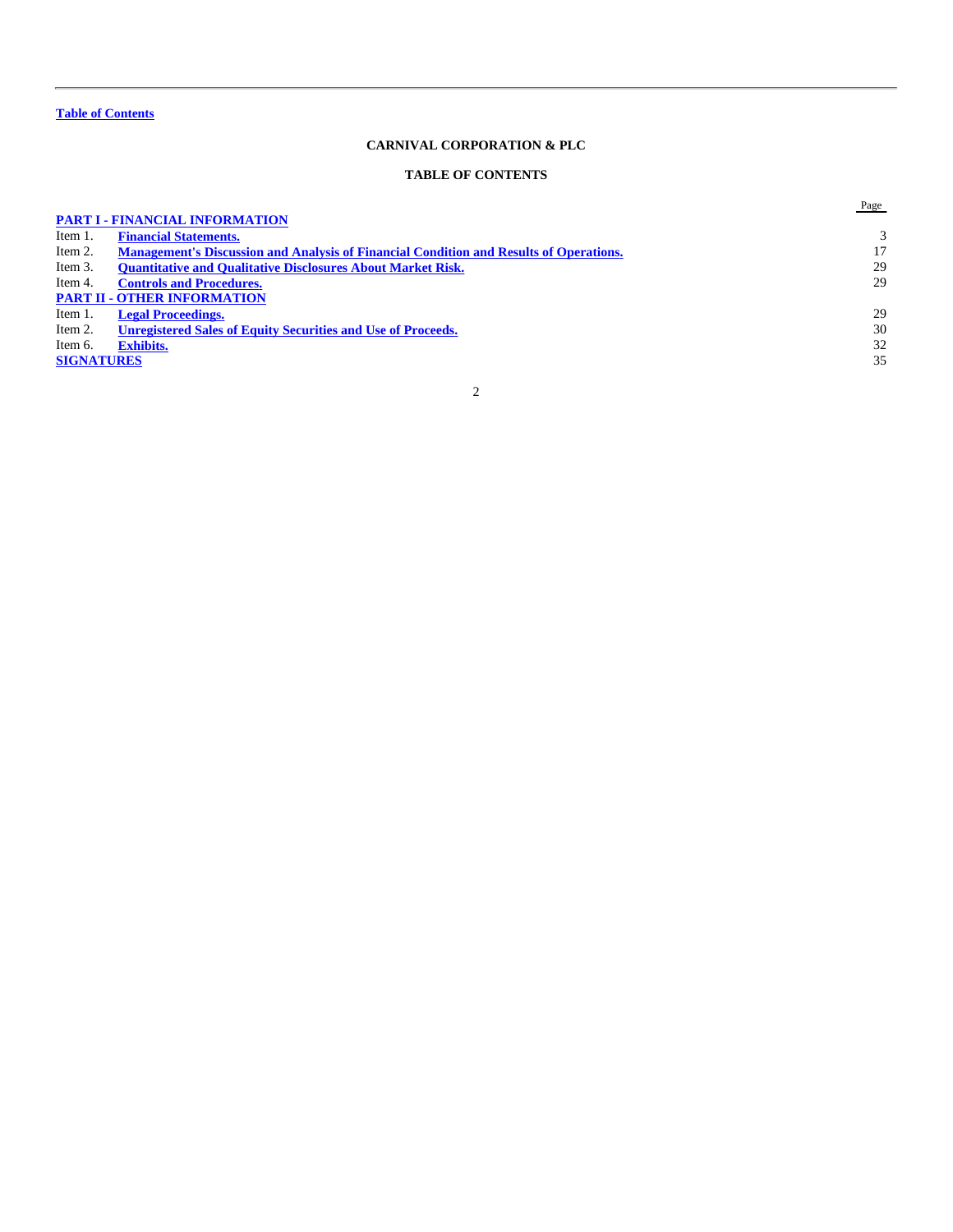## **PART I - FINANCIAL INFORMATION**

## <span id="page-4-0"></span>**Item 1**. **Financial Statements.**

## **CARNIVAL CORPORATION & PLC CONSOLIDATED STATEMENTS OF OPERATIONS (UNAUDITED)**

(in millions, except per share data)

|                                                 | <b>Three Months Ended</b><br>May 31 |                | <b>Six Months Ended</b><br>May 31 |    |       |  |
|-------------------------------------------------|-------------------------------------|----------------|-----------------------------------|----|-------|--|
|                                                 | 2012                                | 2011           | 2012                              |    | 2011  |  |
| <b>Revenues</b>                                 |                                     |                |                                   |    |       |  |
| Cruise                                          |                                     |                |                                   |    |       |  |
| Passenger tickets                               | \$<br>2,675                         | \$<br>2,778    | \$<br>5,439                       | \$ | 5,430 |  |
| Onboard and other                               | 844                                 | 817            | 1,653                             |    | 1,574 |  |
| Tour and other                                  | 19                                  | 25             | 28                                |    | 35    |  |
|                                                 | 3,538                               | 3,620          | 7,120                             |    | 7,039 |  |
| <b>Operating Costs and Expenses</b>             |                                     |                |                                   |    |       |  |
| Cruise                                          |                                     |                |                                   |    |       |  |
| Commissions, transportation and other           | 519                                 | 562            | 1,180                             |    | 1,226 |  |
| Onboard and other                               | 128                                 | 121            | 254                               |    | 241   |  |
| Fuel                                            | 645                                 | 579            | 1,237                             |    | 1,029 |  |
| Payroll and related                             | 435                                 | 435            | 877                               |    | 846   |  |
| Food                                            | 236                                 | 241            | 476                               |    | 472   |  |
| Other ship operating                            | 494                                 | 556            | 1,113                             |    | 1,066 |  |
| Tour and other                                  | 21                                  | 27             | 35                                |    | 36    |  |
|                                                 | 2,478                               | 2,521          | 5,172                             |    | 4,916 |  |
| Selling and administrative                      | 431                                 | 440            | 852                               |    | 862   |  |
| Depreciation and amortization                   | 376                                 | 380            | 752                               |    | 747   |  |
| Ibero goodwill and trademark impairment charges |                                     |                | 173                               |    |       |  |
|                                                 | 3,285                               | 3,341          | 6,949                             |    | 6,525 |  |
| <b>Operating Income</b>                         | 253                                 | 279            | 171                               |    | 514   |  |
| <b>Nonoperating (Expense) Income</b>            |                                     |                |                                   |    |       |  |
| Interest income                                 | 3                                   | 3              | 6                                 |    | 5     |  |
| Interest expense, net of capitalized interest   | (87)                                | (91)           | (175)                             |    | (177) |  |
| Losses on fuel derivatives, net                 | (145)                               | $\omega$       | (124)                             |    |       |  |
| Other (expense) income, net                     | (10)                                | 13             | (5)                               |    | 19    |  |
|                                                 | (239)                               | (75)           | (298)                             |    | (153) |  |
| <b>Income (Loss) Before Income Taxes</b>        | 14                                  | 204            | (127)                             |    | 361   |  |
| <b>Income Tax Benefit (Expense), Net</b>        | $\overline{\phantom{a}}$            | $\overline{2}$ | $\overline{2}$                    |    | (3)   |  |
| <b>Net Income (Loss)</b>                        | \$<br>14                            | \$<br>206      | \$<br>(125)                       | \$ | 358   |  |
| <b>Earnings (Loss) Per Share</b>                |                                     |                |                                   |    |       |  |
| <b>Basic</b>                                    | \$<br>0.02                          | \$<br>0.26     | \$<br>(0.16)                      | \$ | 0.45  |  |
| Diluted                                         | \$<br>0.02                          | \$<br>0.26     | \$<br>(0.16)                      | \$ | 0.45  |  |
| <b>Dividends Declared Per Share</b>             | \$<br>0.25                          | \$<br>0.25     | \$<br>0.50                        | \$ | 0.50  |  |

The accompanying notes are an integral part of these consolidated financial statements.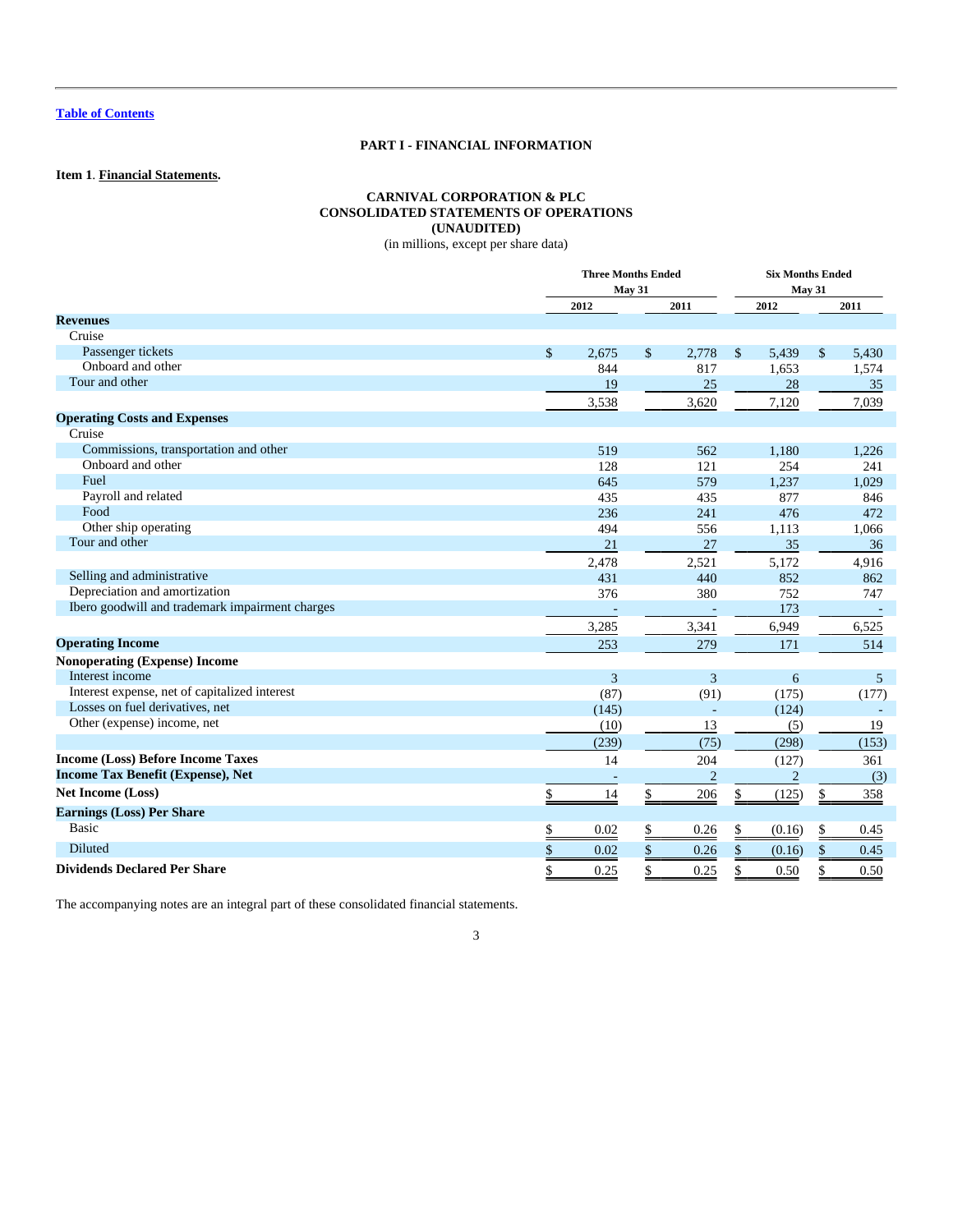## **CARNIVAL CORPORATION & PLC CONSOLIDATED BALANCE SHEETS (UNAUDITED)** (in millions, except par values)

**May 31, November 30,**

**2012 2011 ASSETS Current Assets** Cash and cash equivalents **6 150 and 2012** 12:00 and 2012 12:00 and 2012 12:00 and 2012 12:00 and 2012 12:00 and 2012 12:00 and 2012 12:00 and 2012 12:00 and 2012 12:00 and 2012 12:00 and 2012 12:00 and 2012 12:00 and 2012 Trade and other receivables, net 286 263 Insurance recoverables 403 30<br>
Inventories 377 374 374 Inventories 377 374 Prepaid expenses and other 203 195 Total current assets 2,169 1,312 **Property and Equipment, Net** 32,054<br> **Coodwill** 3.135 32,054<br> **Coodwill** 3.135 3322 **Goodwill** 3,135 3,322 **Other Intangibles** 1,302 1,330 1,330 1,330 1,330 1,330 1,330 1,330 1,330 1,330 1,330 1,330 1,330 1,330 1,330 1,330 1,330 1,330 1,330 1,330 1,330 1,330 1,330 1,330 1,330 1,330 1,330 1,330 1,330 1,330 1,330 1,330 1,330 1,33 **Other Assets** 723 619 \$39,462 \$ 38,637 **LIABILITIES AND SHAREHOLDERS' EQUITY Current Liabilities** Short-term borrowings <br>
Short-term borrowings <br>  $\frac{1,067}{1,019}$ Current portion of long-term debt Accounts payable 532 576<br>Claims reserve 532 576 Claims reserve **479** 97 Accrued liabilities and other 1,009 1,026 Customer deposits 3,106 Total current liabilities  $\overline{7,262}$  6,105 **Long-Term Debt** 8,392 8,053 **Other Long-Term Liabilities and Deferred Income** 782 647 **Contingencies Shareholders' Equity** Common stock of Carnival Corporation, \$0.01 par value; 1,960 shares authorized; 649 shares at 2012 and 647 shares at 2011 issued 6 6 6 6 6 6 6 6  $\pm 6$ Ordinary shares of Carnival plc, \$1.66 par value; 215 shares at 2012 and 2011 issued 357 357 357 357 Additional paid-in capital 8,205 8,180<br>Retained earnings 17.835 8,180<br>Retained earnings 17.835 18.349 Retained earnings 17,835 18,349 Accumulated other comprehensive loss (521) (209) Treasury stock, 52 shares at 2012 and 2011 of Carnival Corporation and 33 shares at 2012 and 2011 of Carnival plc, at cost (2,856) (2,851) Total shareholders' equity 23,832 \$39,462 \$ 38,637

The accompanying notes are an integral part of these consolidated financial statements.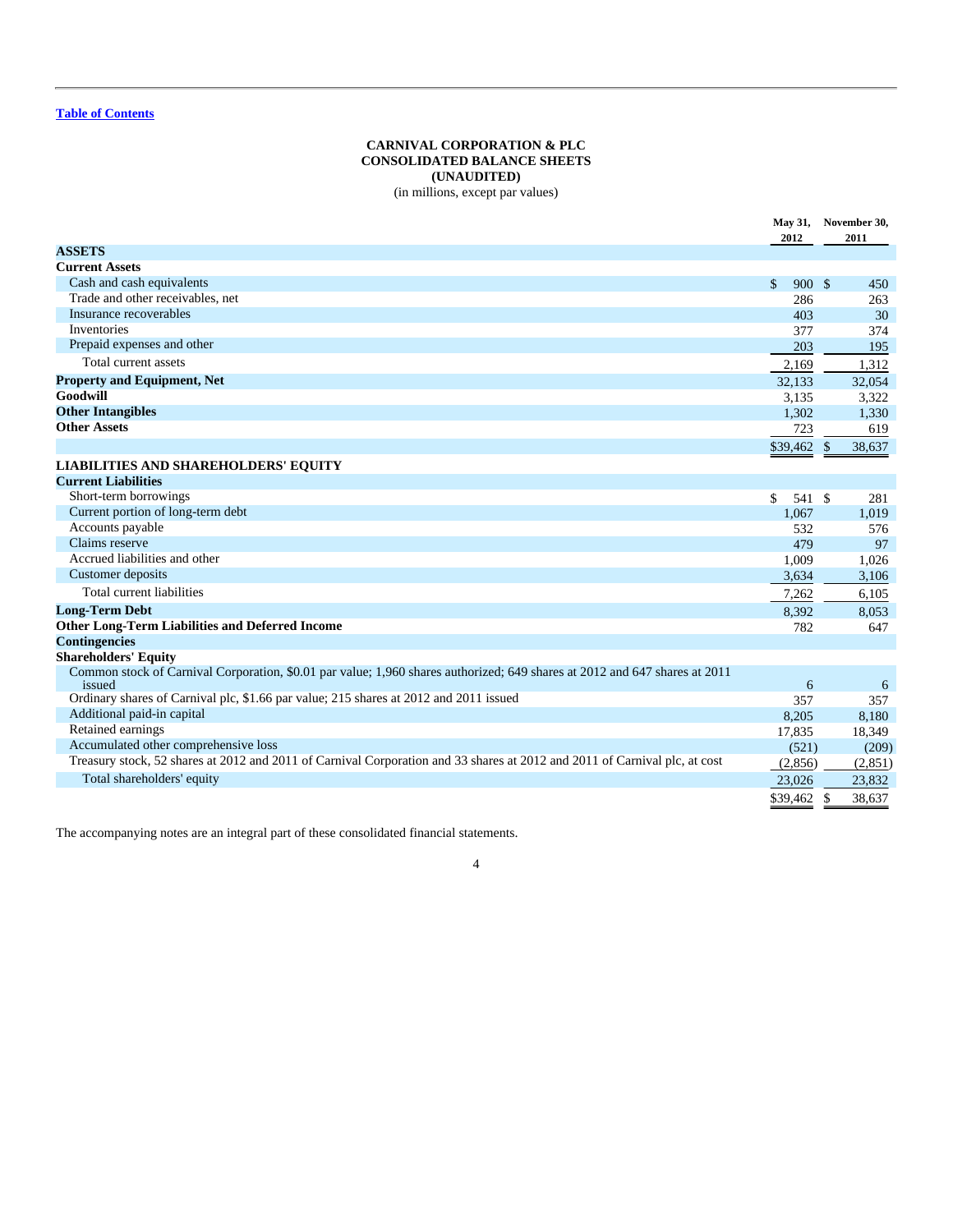## **CARNIVAL CORPORATION & PLC CONSOLIDATED STATEMENTS OF CASH FLOWS (UNAUDITED)** (in millions)

**Six Months Ended May 31, 2012 2011 OPERATING ACTIVITIES**<br>Net (loss) income Net (loss) income  $\frac{1}{25}$   $\frac{125}{358}$   $\frac{358}{358}$ Adjustments to reconcile net (loss) income to net cash provided by operating activities Depreciation and amortization 752 747 Ibero goodwill and trademark impairment charges 173 - Losses on fuel derivatives, net 124 - 124 - 124 - 124 - 125 Share-based compensation 124 - 125 Share-based compensation Share-based compensation<br>Other, net Other, net 34 10 Changes in operating assets and liabilities  $\text{Receivables}$  (121) (121)  $I$  Inventories (7) (35)  $(35)$ Insurance recoverables, prepaid expenses and other and the state of the state of the state of the state of the state of the state of the state of the state of the state of the state of the state of the state of the state o Accounts payable (31) 26 Claims reserves, accrued and other liabilities (38) (52) Customer deposits 583 807 Net cash provided by operating activities 1,801 and the state of the state 1,801 and 1,458 1,801 **INVESTING ACTIVITIES** Additions to property and equipment (1,622) (1,622) (1,622) (1,622) Insurance proceeds for the ship<br>Other, net Other, net 33 (3) Net cash used in investing activities  $(1,456)$  (1,625) **FINANCING ACTIVITIES** Proceeds from (repayments of) short-term borrowings, net 262 (471) Principal repayments of long-term debt (327) (320) Proceeds from issuance of long-term debt 990<br>Dividends paid (388) (277) Dividends paid (388) (277) Other, net (10) 19 Net cash provided by (used in) financing activities (59) (59) (59) Effect of exchange rate changes on cash and cash equivalents (35)  $\boxed{11}$ Net increase in cash and cash equivalents and cash equivalents and cash equivalents at beginning of period and cash equivalents at beginning of period and cash equivalents at beginning of period and cash equivalents at beg Cash and cash equivalents at beginning of period Cash and cash equivalents at end of period  $\overline{\$}$  900  $\overline{\$}$  557

The accompanying notes are an integral part of these consolidated financial statements.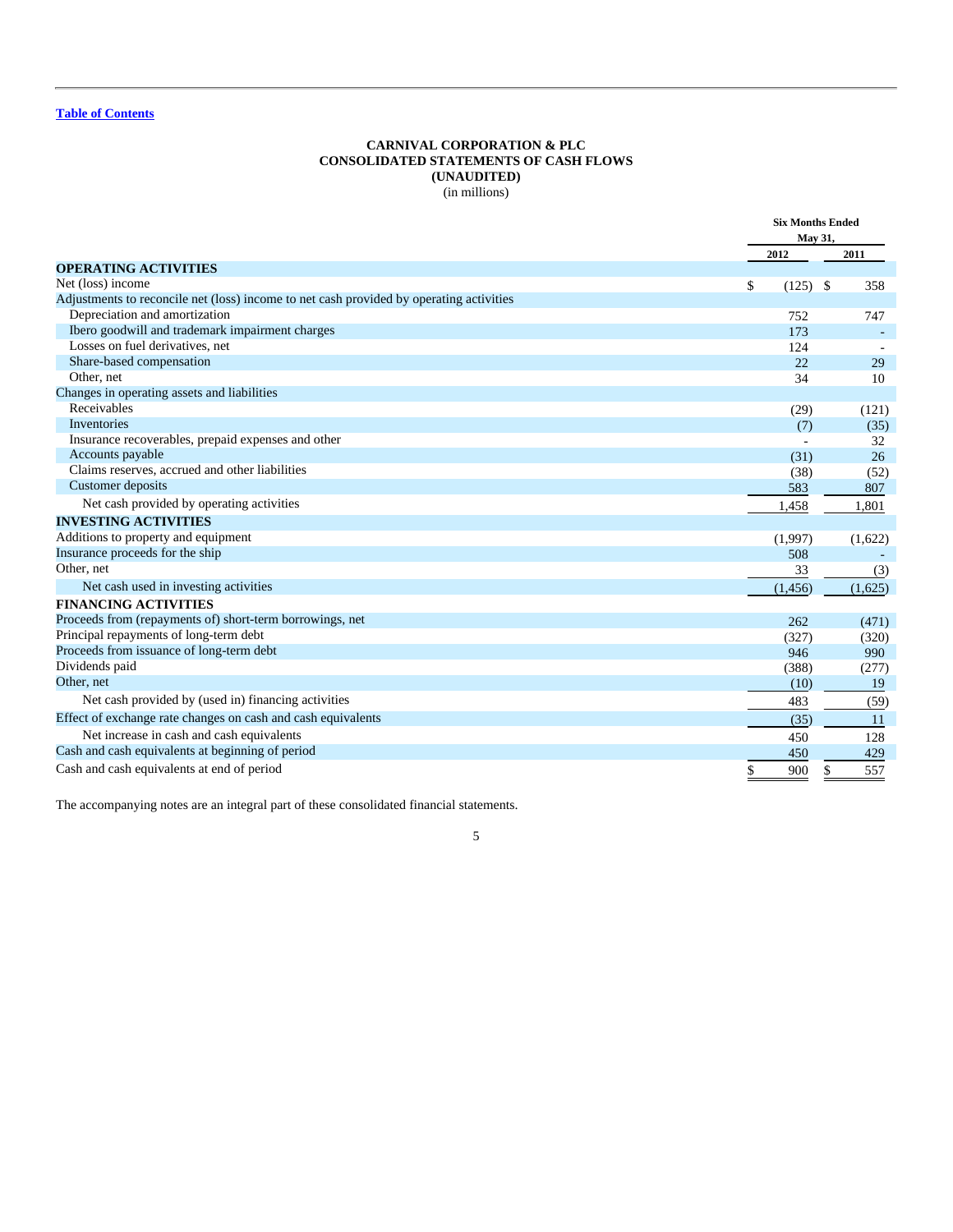## **CARNIVAL CORPORATION & PLC NOTES TO CONSOLIDATED FINANCIAL STATEMENTS (UNAUDITED)**

### **NOTE 1 – Basis of Presentation**

Carnival Corporation is incorporated in Panama, and Carnival plc is incorporated in England and Wales. Carnival Corporation and Carnival plc operate a dual listed company ("DLC"), whereby the businesses of Carnival Corporation and Carnival plc are combined through a number of contracts and through provisions in Carnival Corporation's Articles of Incorporation and By-Laws and Carnival plc's Articles of Association. The two companies operate as if they are a single economic enterprise, but each has retained its separate legal identity.

The accompanying consolidated financial statements include the accounts of Carnival Corporation and Carnival plc and their respective subsidiaries. Together with their consolidated subsidiaries, they are referred to collectively in these consolidated financial statements and elsewhere in this joint Quarterly Report on Form 10-Q as "Carnival Corporation & plc," "our," "us," and "we."

The accompanying Consolidated Balance Sheet at May 31, 2012, the Consolidated Statements of Operations for the three and six months ended May 31, 2012 and 2011 and the Consolidated Statements of Cash Flows for the six months ended May 31, 2012 and 2011 are unaudited and, in the opinion of our management, contain all adjustments, consisting of only normal recurring adjustments, necessary for a fair presentation. Our interim consolidated financial statements should be read in conjunction with the audited consolidated financial statements and the related notes included in the Carnival Corporation & plc 2011 joint Annual Report on Form 10-K. Our operations are seasonal and results for interim periods are not necessarily indicative of the results for the entire year. Certain balance sheet and cash flow reclassifications of prior period information have been made to conform to the current period presentation.

Cruise passenger ticket revenues include fees and taxes levied by governmental authorities and collected by us from our guests. The portion of these fees and taxes included in passenger ticket revenues and commissions, transportation and other costs were \$110 million and \$95 million and \$237 million and \$203 million for the three and six months ended May 31, 2012 and 2011, respectively.

## **NOTE 2 –** *Costa Concordia* **and***Costa Allegra*

During the first quarter of fiscal 2012, we wrote-off the euro-denominated net carrying value of *Costa Concordia* ("the ship") in the amount of \$515 million (or €381 million) and recorded a short-term insurance recoverable for the same amount since the ship was deemed to be a constructive total loss. In May 2012, we received \$508 million (or €395 million) of euro-denominated hull and machinery insurance proceeds for the total loss of the ship and recognized \$17 million (or €14 million) of proceeds in excess of the net carrying value of the ship as a reduction to other ship operating expenses. In addition, during the six months ended May 31, 2012, we recognized \$30 million for incident-related expenses that are not covered by insurance, substantially all of which were recognized in the first quarter of fiscal 2012, including a \$10 million insurance deductible related to third party personal injury liabilities. These incidentrelated expenses are principally included in other ship operating expenses.

As a result of the ship incident, litigation claims, enforcement actions, regulatory actions and investigations, including, but not limited to, those arising from personal injury, loss of life, loss of or damage to personal property, business interruption losses or environmental damage to any affected coastal waters and the surrounding areas, have been and may be asserted or brought against various parties, including us. The existing assertions are in their initial stages and there are significant jurisdictional uncertainties. We are currently evaluating the possible merits of these matters and their ultimate outcome cannot be determined at this time. However, we have insurance coverage for third-party claims such as those mentioned above.

Since the ship incident, we have separately presented short-term insurance recoverables and short-term claims reserve in our Consolidated Balance Sheets. At May 31, 2012, substantially all of our aggregated short-term and long-term insurance recoverables relate to crew, guest and other third party claims for the ship incident. At May 31, 2012, primarily all of our aggregated short-term and long-term claims reserves also relate to the ship incident. At May 31, 2012 and November 30, 2011, our long-term insurance recoverables and long-term claims reserve are included in other assets and other long-term liabilities and deferred income, respectively, and are not significant. We expect to continue to incur incident-related costs in the future. Although at this time these costs are not yet determinable, we do not expect them to have a significant impact on our results of operations because we believe these additional costs will be recoverable under our insurance coverage.

In February 2012, *Costa Allegra* suffered fire damage and, accordingly, we decided to withdraw this ship from operations resulting in \$34 million of impairment charges recognized during the first quarter of fiscal 2012. These impairment charges are included in other ship operating expenses. At May 31, 2012, the remaining carrying value of this ship is not significant.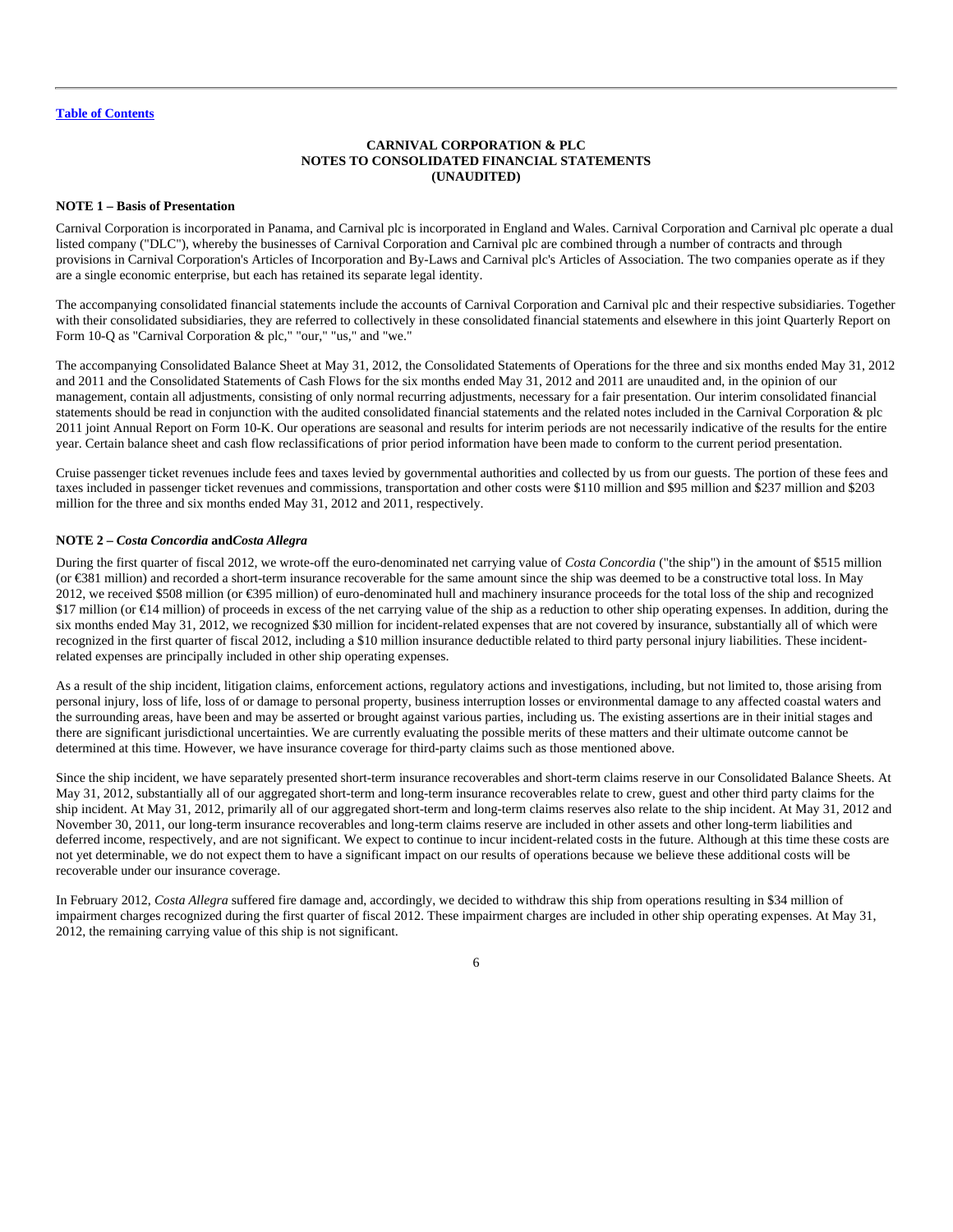## **NOTE 3 – Debt**

At May 31, 2012, substantially all of our unsecured short-term borrowings of \$541 million consisted of commercial paper with an aggregate weighted-average interest rate of 0.6%.

In May 2012, we borrowed \$383 million under an unsecured euro-denominated export credit facility, the proceeds of which were used to pay for a portion of *AIDAmar's* purchase price. This facility bears interest at EURIBOR plus a margin of 20 basis points ("bps") and is due in semi-annual installments through May 2024.

In May 2012, we borrowed \$560 million under an unsecured export credit facility, the proceeds of which were used to pay for a portion of *Carnival Breeze's* purchase price. This facility bears interest at LIBOR plus a margin of 160 bps and is due in semi-annual installments through May 2024.

### **NOTE 4 – Contingencies**

### **Litigation**

In the normal course of our business, various claims and lawsuits have been filed or are pending against us. Most of these claims and lawsuits are covered by insurance and, accordingly, the maximum amount of our liability, net of any insurance recoverables, is typically limited to our self-insurance retention levels. Management believes the ultimate outcome of these claims and lawsuits will not have a material adverse impact on our consolidated financial statements. See Note 2 above for a discussion of loss contingencies related to the ship incident.

## **Contingent Obligations – Lease Out and Lease Back Type ("LILO") Transactions**

At May 31, 2012, Carnival Corporation had estimated contingent obligations totaling \$419 million, excluding termination payments as discussed below, to participants in LILO transactions for two of its ships. At the inception of these leases, the aggregate of the net present value of these obligations was paid by Carnival Corporation to a group of major financial institutions, who agreed to act as payment undertakers and directly pay these obligations. As a result, these contingent obligations are considered extinguished and neither the funds nor the contingent obligations have been included in our accompanying Consolidated Balance Sheets.

In the event that Carnival Corporation were to default on its contingent obligations and assuming performance by all other participants, we estimate that we would, as of May 31, 2012, be responsible for a termination payment of \$43 million. In 2017, we have the right to exercise options that would terminate these LILO transactions at no cost to us.

In certain cases, if the credit ratings of the financial institutions who are directly paying the contingent obligations fall below AA-, then Carnival Corporation will be required to replace these financial institutions with other financial institutions whose credit ratings are at least AA or meet other specified credit requirements. In such circumstances, we would incur additional costs, although we estimate that they would be immaterial to our consolidated financial statements. The two financial institution payment undertakers subject to this AA- credit rating threshold each have a credit rating of AA. If Carnival Corporation's credit rating, which is BBB+, falls below BBB, it will be required to provide a standby letter of credit for \$42 million, or, alternatively, provide mortgages for this aggregate amount on these two ships.

#### **Contingent Obligations – Indemnifications**

Some of the debt agreements that we enter into include indemnification provisions that obligate us to make payments to the counterparty if certain events occur. These contingencies generally relate to changes in taxes and changes in laws that increase lender capital costs and other similar costs. The indemnification clauses are often standard contractual terms and were entered into in the normal course of business. There are no stated or notional amounts included in the indemnification clauses, and we are not able to estimate the maximum potential amount of future payments, if any, under these indemnification clauses. We have not been required to make any material payments under such indemnification clauses in the past and, under current circumstances, we do not believe a request for material future indemnification payments is probable.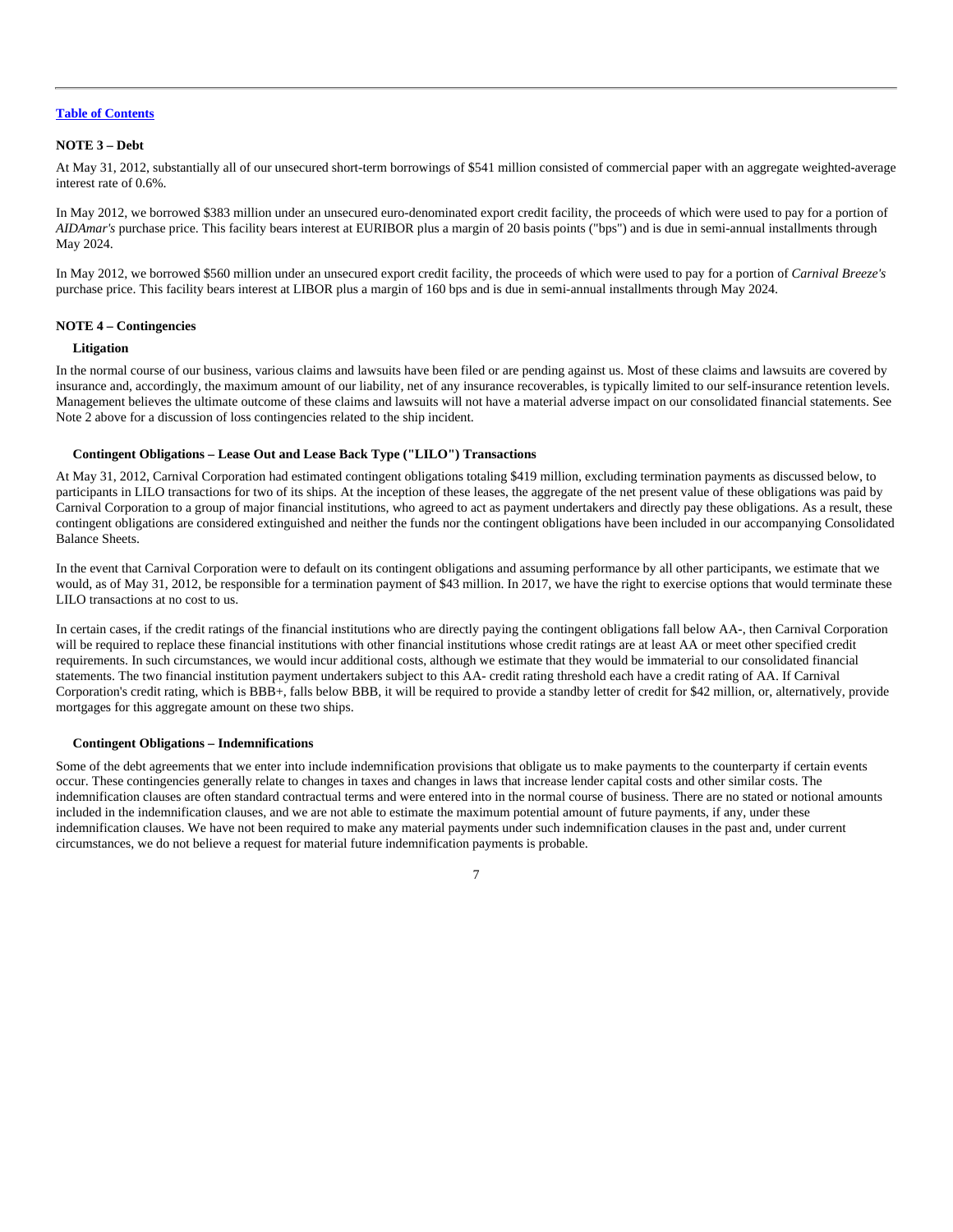## **NOTE 5 – Comprehensive (Loss) Income**

Comprehensive (loss) income was as follows (in millions):

|                                                     | <b>Three Months Ended</b> | <b>May 31,</b> |      | <b>Six Months Ended</b><br><b>May 31,</b> |       |  |       |
|-----------------------------------------------------|---------------------------|----------------|------|-------------------------------------------|-------|--|-------|
|                                                     | 2012                      |                | 2011 |                                           | 2012  |  | 2011  |
| Net income (loss)                                   | 14                        |                | 206  |                                           | (125) |  | 358   |
| Items included in other comprehensive (loss) income |                           |                |      |                                           |       |  |       |
| Change in foreign currency translation adjustment   | (451)                     |                | 352  |                                           | (303) |  | 707   |
| Other                                               |                           |                | 49   |                                           |       |  | 89    |
| Other comprehensive (loss) income                   | (455)                     |                | 401  |                                           | (312) |  | 796   |
| Total comprehensive (loss) income                   | (441)                     |                | 607  |                                           | (437) |  | 1,154 |

### **NOTE 6 – Fair Value Measurements, Derivative Instruments and Hedging Activities**

#### **Fair Value Measurements**

U.S. accounting standards establish a fair value hierarchy that prioritizes the inputs used to measure fair value. The hierarchy gives the highest priority to unadjusted quoted prices in active markets for identical assets or liabilities (Level 1 measurement) and the lowest priority to unobservable inputs (Level 3 measurement). This hierarchy requires entities to maximize the use of observable inputs and minimize the use of unobservable inputs. The three levels of inputs used to measure fair value are as follows:

- Level 1 measurements are based on unadjusted quoted prices in active markets for identical assets or liabilities that we have the ability to access. Valuation of these items does not entail a significant amount of judgment.
- Level 2 measurements are based on quoted prices for similar assets or liabilities in active markets, quoted prices for identical or similar assets or liabilities in markets that are not active or market data other than quoted prices that are observable for the assets or liabilities.
- Level 3 measurements are based on unobservable data that are supported by little or no market activity and are significant to the fair value of the assets or liabilities.

Fair value is the price that would be received to sell an asset or paid to transfer a liability in an orderly transaction between independent and knowledgeable market participants at the measurement date. Therefore, even when market assumptions are not readily available, our own assumptions are set to reflect those that we believe market participants would use in pricing the asset or liability at the measurement date.

The fair value measurement of a financial asset or financial liability must reflect the nonperformance risk of the counterparty and us. Therefore, the impact of our counterparty's creditworthiness was considered when in an asset position, and our creditworthiness was considered when in a liability position in the fair value measurement of our financial instruments. Creditworthiness did not have a material impact on the fair values of our financial instruments at May 31, 2012 and November 30, 2011. Both the counterparties and we are expected to continue to perform under the contractual terms of the instruments. Considerable judgment may be required in interpreting market data used to develop the estimates of fair value. Accordingly, certain estimates of fair values presented herein are not necessarily indicative of the amounts that could be realized in a current or future market exchange.

## *Financial Instruments that are not Measured at Fair Value on a Recurring Basis*

The estimated carrying and fair values and basis of valuation of our financial instrument assets and (liabilities) that are not measured at fair value on a recurring basis were as follows (in millions):

|                               |                 | May 31, 2012             |                |                          | <b>November 30, 2011</b> |          |                   |     |    |         |  |  |
|-------------------------------|-----------------|--------------------------|----------------|--------------------------|--------------------------|----------|-------------------|-----|----|---------|--|--|
|                               | <b>Carrying</b> | <b>Fair Value</b>        |                |                          |                          | Carrying | <b>Fair Value</b> |     |    |         |  |  |
|                               | <b>Value</b>    | <b>Level 1</b>           | <b>Level 2</b> |                          | Value                    |          | <b>Level 1</b>    |     |    | Level 2 |  |  |
| Cash and cash equivalents (a) | 257             | 257                      |                | $\overline{\phantom{a}}$ | Ъ                        | 358      |                   | 358 | J. |         |  |  |
| Long-term other assets (b)    | 40              | ∠                        |                | 35                       |                          | 42       | S                 |     |    | 39      |  |  |
| Fixed rate debt (c)           | (5,719)         | $\overline{\phantom{0}}$ |                | (6,251)                  |                          | (6,251)  |                   | ۰.  |    | (6,715) |  |  |
| Floating rate debt (c)        | (4,281)         | $\overline{\phantom{0}}$ |                | (4,182)                  |                          | (3,102)  |                   | ۰.  |    | (3,057) |  |  |

(a) Cash and cash equivalents are comprised of cash on hand and time deposits and, due to their short maturities, the carrying values approximate their fair values.

(b) At May 31, 2012 and November 30, 2011, substantially all of our long-term other assets were comprised of notes and other receivables. The fair values of notes and other receivables were based on estimated future cash flows discounted at appropriate market interest rates.

(c) The net difference between the fair value of our fixed rate debt and its carrying value was due to the market interest rates in existence at May 31, 2012 and November 30, 2011 being lower than the fixed interest rates on these debt obligations, including the impact of changes in our credit ratings, if any. The net difference between the fair value of our floating rate debt and its carrying value was due to the market interest rates in existence at May 31, 2012 and November 30, 2011 being higher than the floating interest rates on these debt obligations, including the impact of changes in our credit ratings, if any. The fair values of our publicly-traded notes were based on their unadjusted quoted market prices in active markets. The fair values of our other debt were estimated based on appropriate market interest rates being applied to this debt.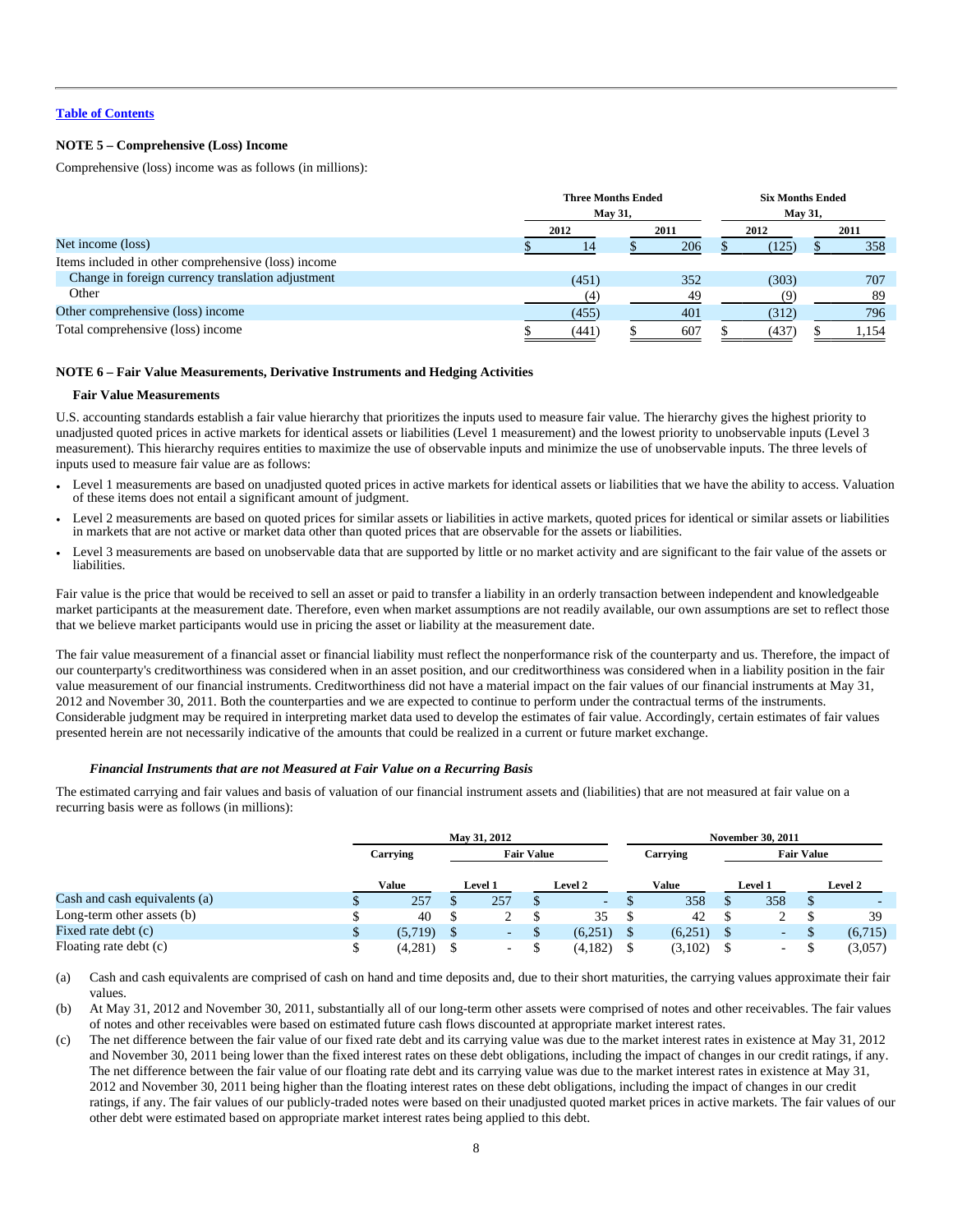## *Financial Instruments that are Measured at Fair Value on a Recurring Basis*

The estimated fair value and basis of valuation of our financial instrument assets and (liabilities) that are measured at fair value on a recurring basis were as follows (in millions):

|                                                |                          | May 31, 2012 | <b>November 30, 2011</b> |                |                          |     |                |
|------------------------------------------------|--------------------------|--------------|--------------------------|----------------|--------------------------|-----|----------------|
|                                                | Level 1                  |              | <b>Level 2</b>           | <b>Level 1</b> |                          |     | <b>Level 2</b> |
| Cash equivalents (a)                           | 643                      | ъ            | ۰.                       |                | 92                       | P   |                |
| Restricted cash (b)                            | 30                       |              | $\sim$                   |                |                          |     |                |
| Marketable securities held in rabbi trusts (c) | 100                      |              | 16                       |                | 98                       | S   | 18             |
| Derivatives                                    |                          |              |                          |                |                          |     |                |
| Fuel, net $(d)$                                | $\overline{\phantom{0}}$ |              | (123)                    |                | $\overline{\phantom{a}}$ | кD. |                |
| Net investment hedges (e)                      | $\overline{\phantom{a}}$ |              | 46                       |                |                          |     |                |
| Interest rate swaps (f)                        | $\overline{\phantom{a}}$ |              | 9                        |                | -                        |     | (9)            |

(a) Cash equivalents are comprised of money market funds.

- (b) Restricted cash is comprised of money market funds.
- (c) Level 1 and 2 marketable securities are held in rabbi trusts and are primarily comprised of frequently-priced mutual funds invested in common stocks and other investments, respectively. Their use is restricted to funding certain deferred compensation and non-qualified U.S. pension plans.
- (d) At May 31, 2012, we had fuel derivatives consisting of zero cost collars on Brent crude oil ("Brent") to cover a portion of our estimated fuel consumption for the second half of fiscal 2012 through fiscal 2015. See "Fuel Price Risks" below for additional information regarding these fuel derivatives. At November 30, 2011, we had fuel derivatives consisting of zero cost collars on Brent to cover 10% of our estimated fuel consumption for the second half of fiscal 2012 through fiscal 2015.
- (e) At May 31, 2012 and November 30, 2011, we had foreign currency forwards totaling \$668 million and \$183 million, respectively, that are designated as hedges of our net investments in foreign operations, which have a euro-denominated functional currency. At May 31, 2012, \$512 million of our foreign currency forwards mature through June 2012 and \$156 million mature through July 2017.
- (f) We had both U.S. dollar and sterling interest rate swaps designated as fair value hedges whereby we receive fixed interest rate payments in exchange for making floating interest rate payments. At May 31, 2012 and November 30, 2011, these interest rate swap agreements effectively changed \$313 million and \$510 million, respectively, of fixed rate debt to U.S. dollar LIBOR or GBP LIBOR-based floating rate debt. The U.S. dollar and sterling interest rate swaps matured in February 2012 and June 2012, respectively. In addition, we have euro interest rate swaps designated as cash flow hedges whereby we receive floating interest rate payments in exchange for making fixed interest rate payments. At May 31, 2012 and November 30, 2011, these interest rate swap agreements effectively changed \$273 million and \$320 million, respectively, of EURIBOR-based floating rate euro debt to fixed rate debt. These interest rate swaps mature through February 2022.

We measure our derivatives using valuations that are calibrated to the initial trade prices. Subsequent valuations are based on observable inputs and other variables included in the valuation models such as interest rate, yield and commodity price curves, forward currency exchange rates, credit spreads, maturity dates, volatilities and netting arrangements. We use the income approach to value derivatives for foreign currency options and forwards, interest rate swaps and fuel derivatives using observable market data for all significant inputs and standard valuation techniques to convert future amounts to a single present value amount, assuming that participants are motivated, but not compelled to transact. We also corroborate our fair value estimates using valuations provided by our counterparties.

### *Nonfinancial Instruments that are Measured at Fair Value on a Nonrecurring Basis*

The reconciliation of the changes in the carrying amounts of our goodwill, which goodwill has been allocated to our North America and Europe, Australia and Asia ("EAA") cruise brands, was as follows (in millions):

|                                         | <b>North America</b> | EAA                  |       |
|-----------------------------------------|----------------------|----------------------|-------|
|                                         | <b>Cruise Brands</b> | <b>Cruise Brands</b> | Total |
| Balance at November 30, 2011            | 1,898                | .424                 | 3,322 |
| Ibero goodwill impairment charge        |                      | (153)                | (153) |
| Foreign currency translation adjustment |                      | (34)                 | (34)  |
| Balance at May 31, 2012                 | .398                 | . 237                | 3,135 |

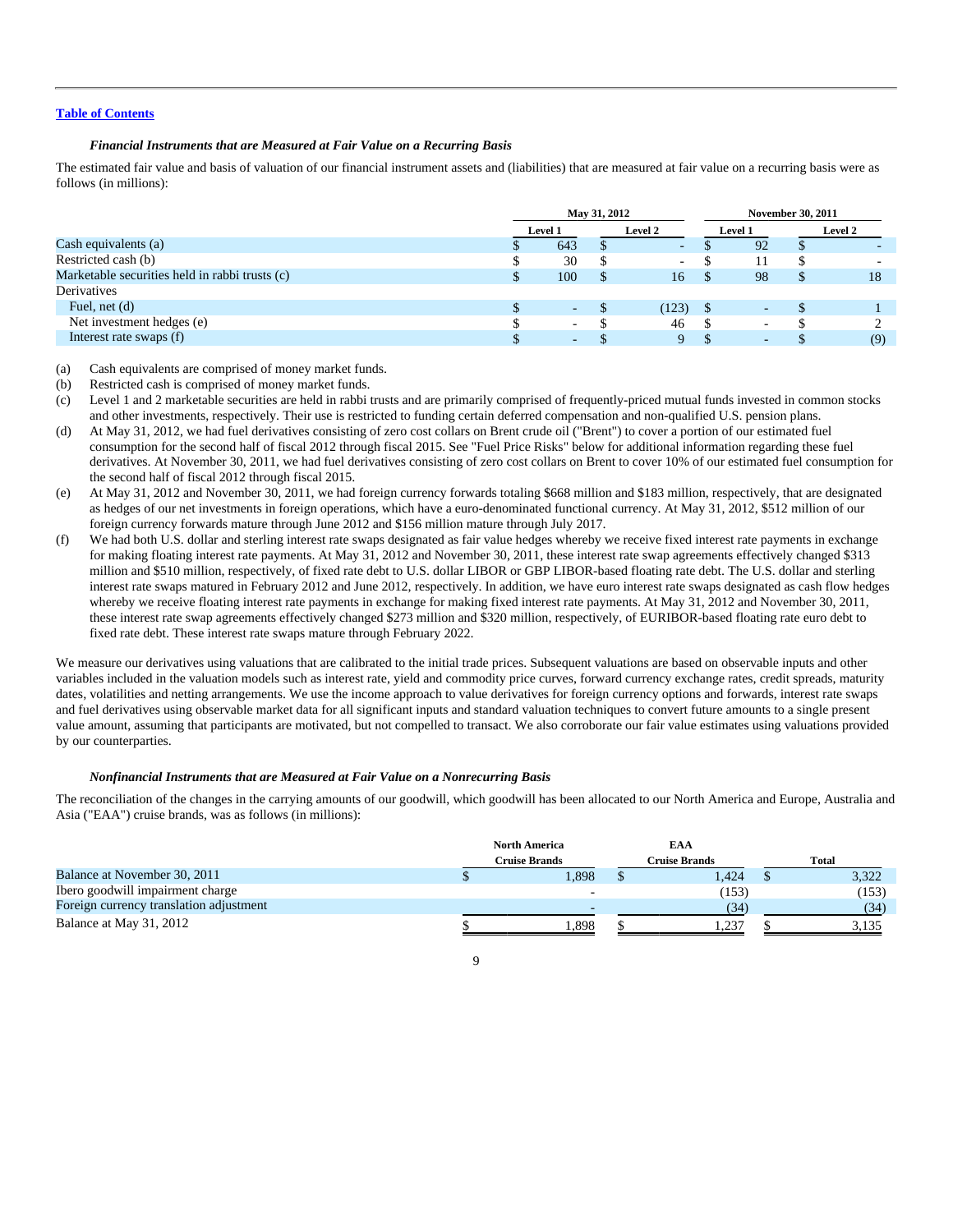As of July 31, 2011, we performed our annual goodwill impairment reviews by comparing the estimated fair value of the cruise brand to the carrying value of the net assets allocated to that cruise brand. At July 31, 2011, all of our cruise brands carried goodwill, except for Seabourn. No goodwill was considered to be impaired at that time because the estimated fair value of each cruise brand significantly exceeded its respective carrying value, except for Ibero Cruises ("Ibero"), as discussed below. Accordingly, we did not proceed to step two of the impairment analysis.

In determining the estimated cruise brand fair values, we considered both their (a) discounted future cash flow analysis and (b) market multiples of comparable publicly-traded companies. The principal assumptions used in our cash flow analysis related to forecasting future operating results, include net revenue yields, net cruise costs including fuel prices, capacity changes, including the expected deployment of vessels into, or out of, the cruise brand, weighted-average cost of capital for comparable publicly-traded companies, adjusted for the risk attributable to the cruise brand including the geographic region in which it operates, that ranged from 10% to 13%, and terminal values, which are all considered level 3 inputs.

At July 31, 2011, Ibero's estimated fair value only exceeded its carrying value by 2%, or \$12 million of headroom, therefore, minor changes to these assumptions would have led to an Ibero impairment. At February 29, 2012, given the current state of the Spanish economy and considering the low level of Ibero's headroom, we performed an interim impairment review of Ibero's goodwill. The interim discounted future cash flow analysis that was used to estimate Ibero's fair value was primarily impacted by slower than anticipated Ibero capacity growth. As a result, Ibero's estimated fair value no longer exceeded its carrying value. Accordingly, we proceeded to step two of the impairment analysis and recognized a goodwill impairment charge of \$153 million during the first quarter of fiscal 2012, which represented Ibero's entire goodwill balance. At May 31, 2012, accumulated goodwill impairment charges were \$153 million.

The reconciliation of the changes in the carrying amounts of our intangible assets not subject to amortization, which represent trademarks that have been allocated to our North America and EAA cruise brands, was as follows (in millions):

|                                         | <b>North America</b> | EAA                  |              |
|-----------------------------------------|----------------------|----------------------|--------------|
|                                         | <b>Cruise Brands</b> | <b>Cruise Brands</b> | <b>Total</b> |
| Balance at November 30, 2011            | 927                  | 386                  | 1,313        |
| Ibero trademarks impairment charge      | -                    | (20)                 | (20)         |
| Foreign currency translation adjustment |                      |                      |              |
| Balance at May 31, 2012                 | 927                  | 359                  | 1.286        |

As of July 31, 2011, we also performed our annual trademark impairment reviews by comparing the estimated fair values of our trademarks to their carrying values. The cruise brands that have trademarks recorded are AIDA Cruises ("AIDA"), Ibero, P&O Cruises (Australia), P&O Cruises (UK) and Princess Cruises ("Princess"). We believed the estimated fair value for each of our recorded trademarks significantly exceeded its respective carrying value at that time and, therefore, none of our trademarks were impaired. We estimated fair values based upon a discounted future cash flow analysis, which estimated the amount of royalties that we are relieved from having to pay for use of the associated trademarks, based upon forecasted cruise revenues and royalty rates that a market participant would use. The royalty rates are estimated primarily using comparable royalty agreements for similar industries.

At February 29, 2012, we also performed an interim impairment review of Ibero's trademarks, which resulted in a \$20 million impairment charge, based on the reduction of revenues primarily as a result of slower than anticipated Ibero capacity growth and a lower estimated royalty rate. At May 31, 2012, Ibero's remaining trademark carrying values are not significant.

The determination of our cruise brand and trademark fair values includes numerous assumptions that are subject to various risks and uncertainties. We believe that we have made reasonable estimates and judgments in determining whether our goodwill and trademarks have been impaired. However, if there is a material change in assumptions used in our determination of fair values or if there is a material change in the conditions or circumstances influencing fair values, then we may need to recognize a material impairment charge.

Other than for Ibero, there have not been any events or circumstances subsequent to July 31, 2011, which we believe would require us to perform additional interim goodwill or trademark impairment reviews. Specifically, we believe the ship incident will not have a significant long-term impact on our business and, accordingly, we do not believe a Costa Cruises ("Costa") interim impairment review is required.

At May 31, 2012 and November 30, 2011, our intangible assets subject to amortization are not significant to our consolidated financial statements.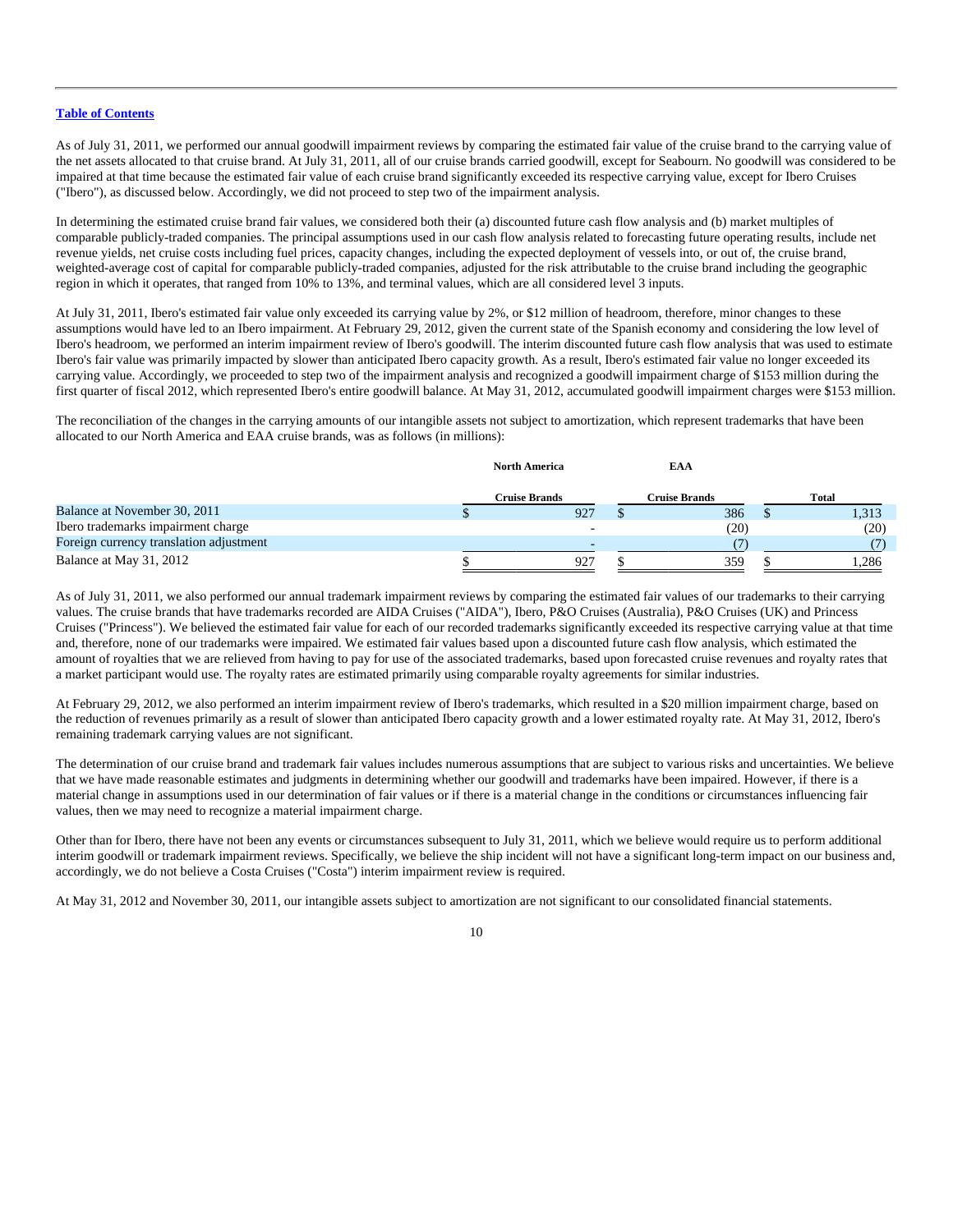## **Derivative Instruments and Hedging Activities**

We utilize derivative and nonderivative financial instruments, such as foreign currency forwards, options and swaps, foreign currency debt obligations and foreign currency cash balances, to manage our exposure to fluctuations in certain foreign currency exchange rates, and interest rate swaps to manage our interest rate exposure in order to achieve a desired proportion of fixed and floating rate debt. In November 2011, we implemented a fuel derivatives program to mitigate a portion of the risk to our future cash flows attributable to potentially significant fuel price increases, which we define as our "economic risk." Our policy is to not use any financial instruments for trading or other speculative purposes.

All derivatives are recorded at fair value. The changes in fair value are immediately included in earnings if the derivatives do not qualify as effective hedges, or if we do not seek to qualify for hedge accounting treatment, such as for our fuel derivatives. If a derivative is designated as a fair value hedge, then changes in the fair value of the derivative are offset against the changes in the fair value of the underlying hedged item. If a derivative is designated as a cash flow hedge, then the effective portion of the changes in the fair value of the derivative is recognized as a component of accumulated other comprehensive income ("AOCI") until the underlying hedged item is recognized in earnings or the forecasted transaction is no longer probable. If a derivative or a nonderivative financial instrument is designated as a hedge of our net investment in a foreign operation, then changes in the fair value of the financial instrument are recognized as a component of AOCI to offset a portion of the change in the translated value of the net investment being hedged, until the investment is sold or liquidated. We formally document hedging relationships for all derivative and nonderivative hedges and the underlying hedged items, as well as our risk management objectives and strategies for undertaking the hedge transactions.

We classify the fair values of all our derivative contracts and the fair values of our hedged firm commitments, if any, as either current or long-term, depending on whether the maturity date of the derivative contract is within or beyond one year from the balance sheet date. Our derivative fair value amounts are included in prepaid expenses and other assets and accrued and other liabilities as the amounts are not significant. The cash flows from derivatives treated as hedges are classified in our accompanying Consolidated Statements of Cash Flows in the same category as the item being hedged. Our cash flows related to fuel derivatives, if any, will be classified within investing activities.

The effective portions of our net foreign currency derivative (losses) and gains on cash flow hedges recognized in other comprehensive (loss) income in the three and six months ended May 31, 2012 and 2011 totaled \$(4) million (\$45 million in 2011) and \$(11) million (\$82 million in 2011), respectively.

The effective portions of our net foreign currency derivative gains and (losses) on net investment hedges recognized in other comprehensive (loss) income in the three and six months ended May 31, 2012 and 2011 totaled \$54 million (\$(5) million in 2011) and \$55 million (\$(24) million in 2011), respectively.

We recognized net unrealized losses of \$145 million and \$124 million in the three and six months ended May 31, 2012 on our fuel derivatives. There were no realized gains or losses recognized in the three and six months ended May 31, 2012 on our fuel derivatives.

There are no credit risk related contingent features in our derivative agreements, except for bilateral credit provisions within our fuel derivative counterparty agreements. These provisions require interest-bearing, non-restricted cash to be posted or received as collateral to the extent the fuel derivative fair value payable to or receivable from an individual counterparty, respectively, exceeds \$100 million. At May 31, 2012, no collateral was required to be posted to or received from our fuel derivative counterparties.

The amount of estimated cash flow hedges' unrealized gains and losses that are expected to be reclassified to earnings in the next twelve months is not significant. We have not provided additional disclosures of the impact that derivative instruments and hedging activities have on our consolidated financial statements as of May 31, 2012 and November 30, 2011 and for the three and six months ended May 31, 2012 and 2011 where such impacts were not significant.

#### **Foreign Currency Exchange Rate Risks**

#### **Overall Strategy**

We manage our exposure to fluctuations in foreign currency exchange rates through our normal operating and financing activities, including netting certain exposures to take advantage of any natural offsets and, when considered appropriate, through the use of derivative and nonderivative financial instruments. Our primary focus is to manage the economic foreign currency exchange risks faced by our operations, which are the ultimate foreign currency exchange risks that would be realized by us if we exchanged one currency for another, and not accounting risks. Accordingly, we do not currently hedge foreign currency exchange accounting risks with derivative financial instruments. The financial impacts of the hedging instruments we do employ generally offset the changes in the underlying exposures being hedged.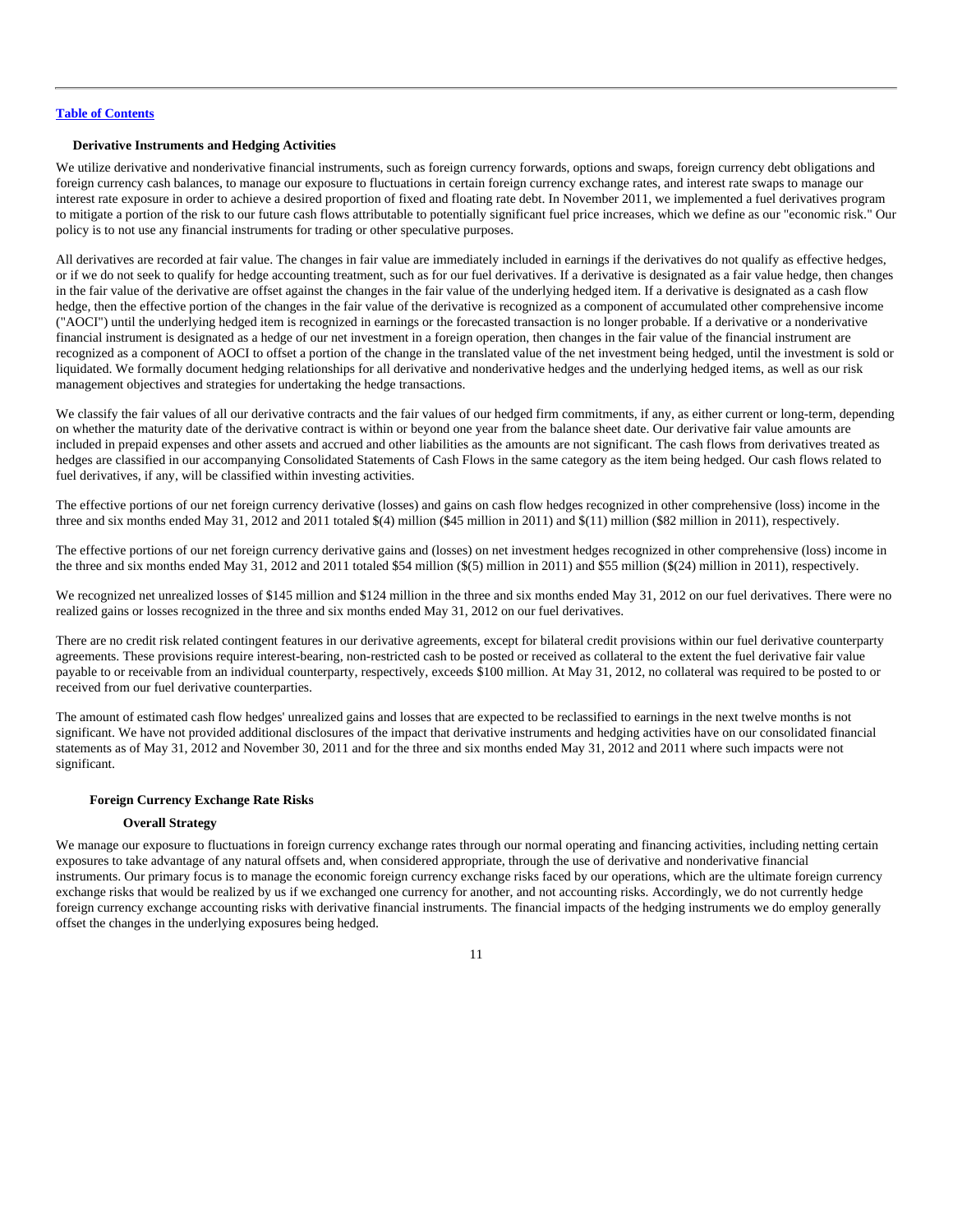## **Operational and Investment Currency Risks**

Our European and Australian cruise brands subject us to foreign currency translation risk related to the euro, sterling and Australian dollar because these brands generate significant revenues and incur significant expenses in euro, sterling or the Australian dollar. Accordingly, exchange rate fluctuations of the euro, sterling and Australian dollar against the U.S. dollar will affect our reported financial results since the reporting currency for our consolidated financial statements is the U.S. dollar. Any strengthening of the U.S. dollar against these foreign currencies has the financial statement effect of decreasing the U.S. dollar values reported for cruise revenues and expenses. Weakening of the U.S. dollar has the opposite effect.

Most of our brands have non-functional currency risk related to their international sales operations, which has become an increasingly larger part of most of their businesses over time, and primarily includes the euro, sterling and Australian, Canadian and U.S. dollars. In addition, all of our brands have nonfunctional currency expenses for a portion of their operating expenses. Accordingly, these brands' revenues and expenses in non-functional currencies create some degree of natural offset for recognized transactional currency gains and losses due to currency exchange movements.

We consider our investments in foreign operations to be denominated in relatively stable currencies and of a long-term nature. We partially mitigate our net investment currency exposures by denominating a portion of our debt and other obligations, including the effect of foreign currency forwards, in our foreign operations' functional currencies, generally the euro or sterling. As of May 31, 2012 and November 30, 2011, we have designated \$3.9 billion and \$3.6 billion of our euro and sterling debt and other obligations, respectively, which debt matures through 2024, as nonderivative hedges of our net investments in foreign operations. Accordingly, we have included \$272 million and \$204 million of cumulative foreign currency transaction non-derivative gains in the cumulative translation adjustment component of AOCI at May 31, 2012 and November 30, 2011, respectively, which offsets a portion of the losses recorded in AOCI upon translating our foreign operations' net assets into U.S. dollars. During the three and six months ended May 31, 2012 and 2011, we recognized foreign currency non-derivative transaction gains and losses of \$128 million (\$(110) million in 2011) and \$68 million (\$(220) million in 2011), respectively, in the cumulative translation adjustment component of AOCI.

#### **Newbuild Currency Risks**

Our decisions regarding whether or not to hedge a non-functional currency ship commitment for our cruise brands are made on a case-by-case basis, taking into consideration the amount and duration of the exposure, market volatility, currency exchange rate correlation, economic trends, our overall expected net cash flows by currency and other offsetting risks. Our shipbuilding contracts are typically denominated in euros. In the past, we have used foreign currency derivative contracts and nonderivative financial instruments to manage foreign currency exchange rate risk for some of these ship construction contracts.

At May 31, 2012, none of our newbuilds under contract that are exposed to currency exchange risk are hedged. In June 2012, we entered into zero cost collars that are designated as cash flow hedges for a portion of *Royal Princess'* euro-denominated shipyard payments. These zero cost collars mature in May 2013 at a weighted-average ceiling rate of \$1.30 to the euro, or \$560 million, and a weighted-average floor rate of \$1.19 to the euro, or \$512 million. As of June 25, 2012, substantially all of our remaining currency exchange risk relates to one Princess and one P&O Cruises (UK) euro-denominated newbuild contracts with remaining commitments totaling \$1.3 billion.

The cost of shipbuilding orders that we may place in the future for our cruise brands that is denominated in a currency that is different than their functional currency is expected to be affected by foreign currency exchange rate fluctuations. Given the movement in the U.S. dollar and sterling relative to the euro over the past several years, the U.S. dollar and sterling cost to order new cruise ships has been volatile. If the U.S. dollar or sterling declines against the euro, this may affect our desire to order future new cruise ships for U.S. dollar or sterling functional currency brands.

#### **Interest Rate Risks**

We manage our exposure to fluctuations in interest rates through our investment and debt portfolio management strategies. These strategies include purchasing high quality short-term investments with floating interest rates, and evaluating our debt portfolio to make periodic adjustments to the mix of fixed and floating rate debt through the use of interest rate swaps and the issuance of new debt or the early retirement of existing debt. At May 31, 2012, 57% and 43% (65% and 35% at November 30, 2011) of our debt bore fixed and floating interest rates, respectively, including the effect of interest rate swaps.

#### **Fuel Price Risks**

Our exposure to market risk for changes in fuel prices substantially all relate to the consumption of fuel on our ships. We use our fuel derivatives program to mitigate a portion of our economic risk attributable to potentially significant fuel price increases. We designed our fuel derivatives program to maximize operational flexibility by utilizing derivative markets with significant trading liquidity. As part of our fuel derivatives program, we will continue to evaluate various derivative products and strategies.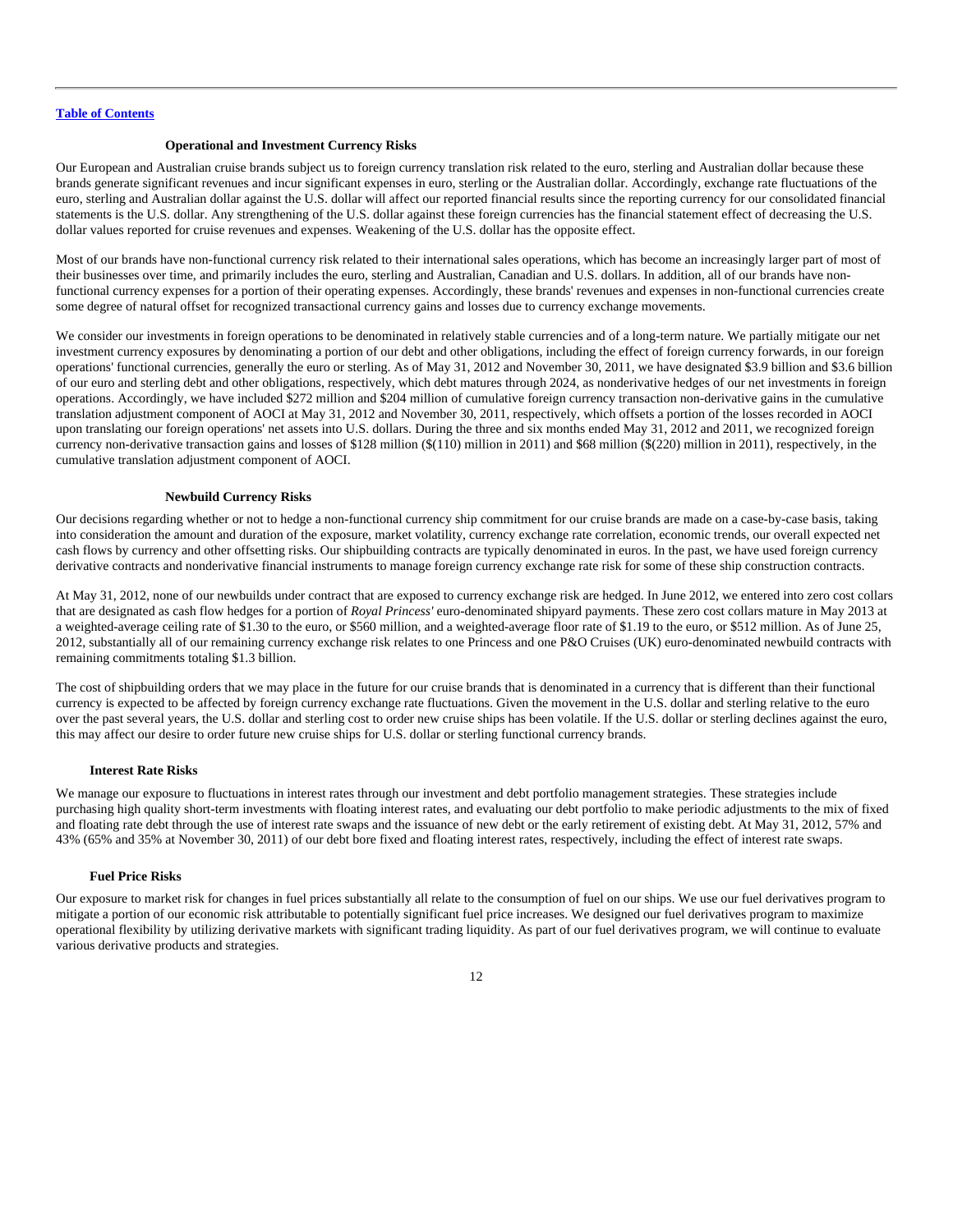During the three and six months ended May 31, 2012, we entered into additional zero cost collar fuel derivatives on Brent that established ceiling and floor prices. These derivatives are based on Brent prices whereas the actual fuel used on our ships is marine fuel. Changes in the Brent prices may not show a high degree of correlation with changes in our underlying marine fuel prices. We will not realize any economic gain or loss upon the maturity of our zero cost collars unless the price of Brent is above the ceiling price or below the floor price. We believe that these derivatives will act as economic hedges, however hedge accounting is not applied.

At May 31, 2012, our outstanding fuel derivatives consisted of zero cost collars on Brent to cover a portion of our estimated fuel consumption as follows:

|                     |                    |                |               |                         |                    |                         | <b>Percent of Estimated</b> |  |
|---------------------|--------------------|----------------|---------------|-------------------------|--------------------|-------------------------|-----------------------------|--|
|                     |                    | <b>Barrels</b> |               | <b>Weighted-Average</b> |                    | <b>Weighted-Average</b> |                             |  |
|                     | <b>Transaction</b> |                |               |                         |                    |                         | <b>Fuel Consumption</b>     |  |
| Maturities (a)      | <b>Dates</b>       | (in thousands) |               | <b>Floor Prices</b>     |                    | <b>Ceiling Prices</b>   | Covered                     |  |
| Fiscal 2012-Q3 & Q4 |                    |                |               |                         |                    |                         |                             |  |
|                     | November 2011      | 1,044          | \$            | 75                      | \$                 | 135                     |                             |  |
|                     | February 2012      | 1,044          | $\mathcal{S}$ | 109                     | $\mathbf{s}$       | 128                     |                             |  |
|                     | March 2012         | 2,088          | <sup>\$</sup> | 112                     | \$                 | 132                     |                             |  |
|                     |                    | 4,176          |               |                         |                    |                         | 38%                         |  |
| Fiscal 2013         |                    |                |               |                         |                    |                         |                             |  |
|                     | November 2011      | 2,112          | -\$           | 74                      | $\mathcal{S}$      | 132                     |                             |  |
|                     | February 2012      | 2,112          | <sup>\$</sup> | 98                      | \$                 | 127                     |                             |  |
|                     | March 2012         | 4,224          | $\mathcal{S}$ | 100                     | $\mathcal{S}$      | 130                     |                             |  |
|                     |                    | 8,448          |               |                         |                    |                         | 38%                         |  |
| Fiscal 2014         |                    |                |               |                         |                    |                         |                             |  |
|                     | November 2011      | 2,112          | $\mathcal{S}$ | 71                      | \$                 | 128                     |                             |  |
|                     | February 2012      | 2,112          | $\sqrt{5}$    | 88                      | \$                 | 125                     |                             |  |
|                     |                    | 4,224          |               |                         |                    |                         | 19%                         |  |
| Fiscal 2015         |                    |                |               |                         |                    |                         |                             |  |
|                     | November 2011      | 2,160          | \$            | 71                      | $\mathbf{\hat{S}}$ | 125                     |                             |  |
|                     | February 2012      | 2,160          | $\sqrt{3}$    | 80                      | \$                 | 125                     |                             |  |
|                     |                    | 4,320          |               |                         |                    |                         | 19%                         |  |

(a) Fuel derivatives mature evenly over each month within the above fiscal periods.

## **Concentrations of Credit Risk**

As part of our ongoing control procedures, we monitor concentrations of credit risk associated with financial and other institutions with which we conduct significant business. Our maximum exposure under foreign currency and fuel derivative contracts and interest rate swap agreements that are in-the-money, which were not significant at May 31, 2012, is the replacement cost, net of any collateral received, which includes the value of the contracts, in the event of nonperformance by the counterparties to the contracts, all of which are currently our lending banks. We seek to minimize credit risk exposure, including counterparty nonperformance primarily associated with our cash equivalents, investments, committed financing facilities, contingent obligations, derivative instruments, insurance contracts and new ship progress payment guarantees, by normally conducting business with large, well-established financial institutions and insurance companies, and by diversifying our counterparties. In addition, we have guidelines regarding credit ratings and investment maturities that we follow to help safeguard liquidity and minimize risk. We normally do require collateral and/or guarantees to support notes receivable on significant asset sales, long-term ship charters and new ship progress payments to shipyards. We currently believe the risk of nonperformance by any of our significant counterparties is remote.

We also monitor the creditworthiness of travel agencies and tour operators in Europe and credit card providers to which we extend credit in the normal course of our business. Our credit exposure includes contingent obligations related to cash payments received directly by travel agents and tour operators for cash collected by them on cruise sales in most of the European Union for which we are obligated to provide credit in a like amount to these guests even if we do not receive payment from the travel agents or tour operators. Concentrations of credit risk associated with these receivables and contingent obligations are not considered to be material, primarily due to the large number of unrelated accounts within our customer base, the amount of these contingent obligations and their short maturities. We have experienced only minimal credit losses on our trade receivables and related contingent obligations. We do not normally require collateral or other security to support normal credit sales.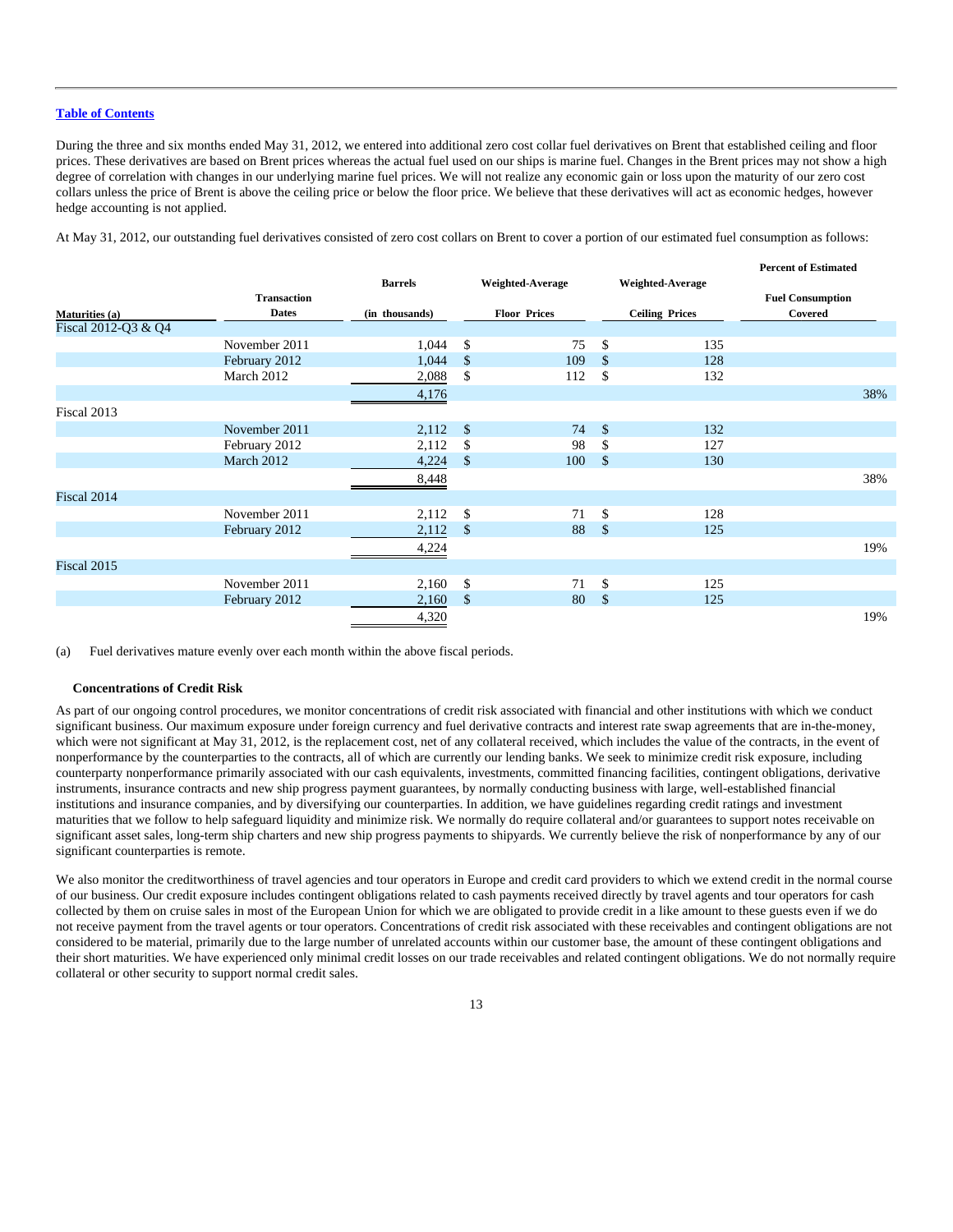## **NOTE 7 – Segment Information**

We have three reportable cruise segments that are comprised of our (1) North America cruise brands, (2) EAA cruise brands and (3) Cruise Support. In addition, we have a Tour and Other segment. Our segments are reported on the same basis as the internally reported information that is provided to our Chief Operating Decision Maker, the Chairman of the Boards of Directors and Chief Executive Officer of Carnival Corporation and Carnival plc.

Our North America cruise segment includes Carnival Cruise Lines, Holland America Line, Princess and Seabourn. Our EAA cruise segment includes AIDA, Costa, Cunard, Ibero, P&O Cruises (Australia) and P&O Cruises (UK). These individual cruise brand operating segments have been aggregated into two reportable segments based on the similarity of their economic and other characteristics, including types of customers, regulatory environment, maintenance requirements, supporting systems and processes and products and services they provide. Our Cruise Support segment represents certain of our port and related facilities and other corporate-wide services that are provided for the benefit of our cruise brands. Our Tour and Other segment represents the hotel and transportation operations, and also the tour operations in 2011, of Holland America Princess Alaska Tours and our two owned ships that we charter to an unaffiliated entity.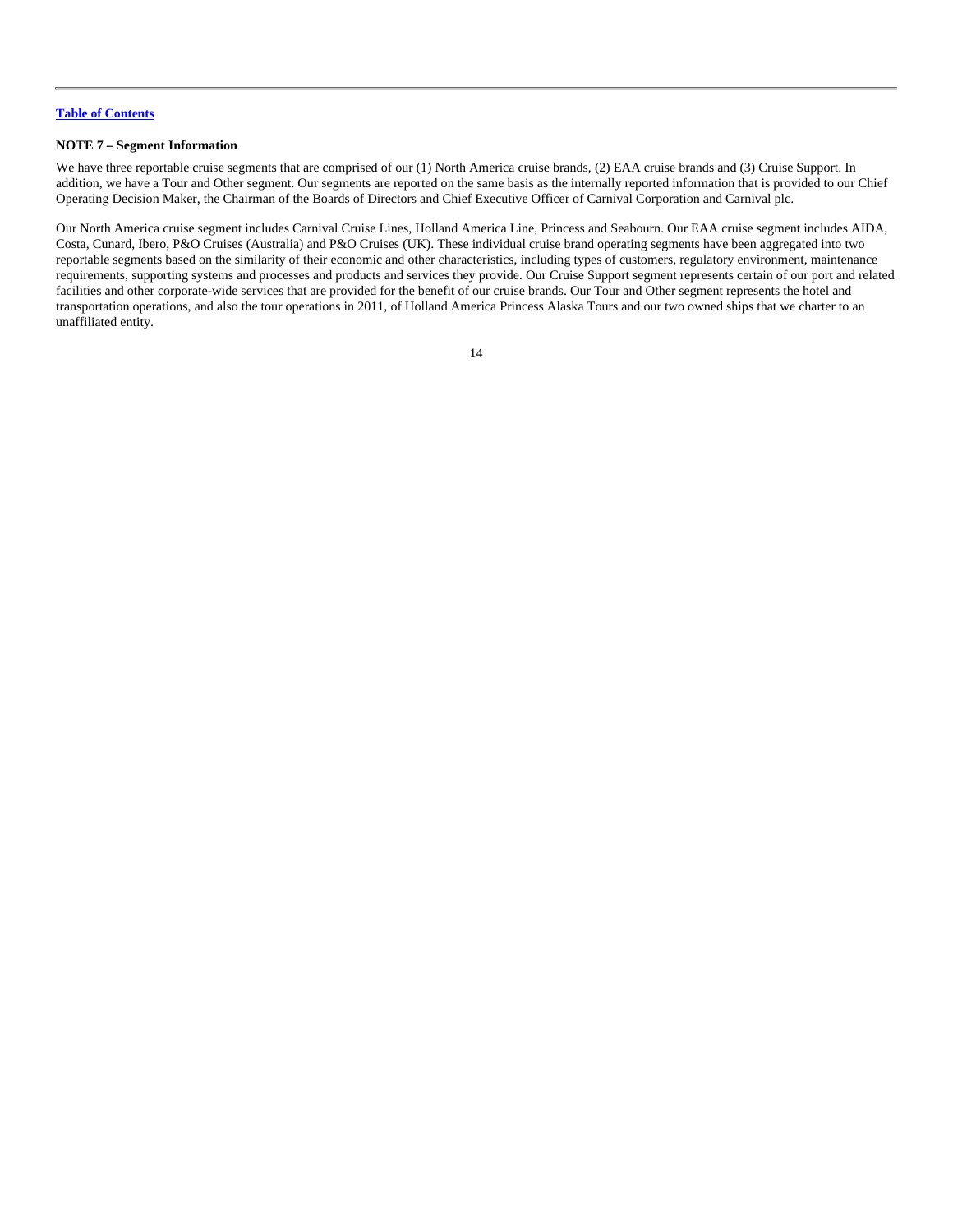Selected information for our Cruise and Tour and Other segments was as follows (in millions):

|                             |    |                                          |               |       |                    | Three Months Ended May 31,           |                                            |     |                       |                          |                                               |
|-----------------------------|----|------------------------------------------|---------------|-------|--------------------|--------------------------------------|--------------------------------------------|-----|-----------------------|--------------------------|-----------------------------------------------|
|                             |    |                                          |               |       |                    |                                      |                                            |     |                       | <b>Ibero</b>             |                                               |
|                             |    | Operating<br><b>Revenues</b><br>expenses |               |       |                    | <b>Selling and</b><br>administrative | <b>Depreciation</b><br>and<br>amortization |     | impairment<br>charges |                          | <b>Operating</b><br>income<br>$(\text{loss})$ |
| 2012                        |    |                                          |               |       |                    |                                      |                                            |     |                       |                          |                                               |
| North America Cruise Brands | \$ | 2,163                                    | \$            | 1,512 | \$                 | 238                                  | \$                                         | 220 | <sup>\$</sup>         | $\overline{\phantom{a}}$ | \$<br>193                                     |
| <b>EAA Cruise Brands</b>    |    | 1,338                                    |               | 954   |                    | 159                                  |                                            | 140 |                       | $\overline{\phantom{a}}$ | 85                                            |
| Cruise Support              |    | 18                                       |               | (9)   |                    | 32                                   |                                            | 6   |                       |                          | (11)                                          |
| Tour and Other              |    | 26                                       |               | 28    |                    | $\overline{2}$                       |                                            | 10  |                       | $\overline{\phantom{0}}$ | (14)                                          |
| Intersegment elimination    |    | (7)                                      |               | (7)   |                    |                                      |                                            | ٠   |                       |                          |                                               |
|                             |    | 3,538                                    | \$            | 2,478 | \$                 | 431                                  |                                            | 376 |                       |                          | 253                                           |
| 2011                        |    |                                          |               |       |                    |                                      |                                            |     |                       |                          |                                               |
| North America Cruise Brands | \$ | 2,063                                    | $\mathbf{\$}$ | 1,445 | $\mathbf{\hat{S}}$ | 238                                  | $\mathbf{\$}$                              | 216 | $\mathcal{S}$         |                          | \$<br>164                                     |
| <b>EAA Cruise Brands</b>    |    | 1,510                                    |               | 1,052 |                    | 170                                  |                                            | 146 |                       |                          | 142                                           |
| Cruise Support              |    | 22                                       |               | (3)   |                    | 26                                   |                                            | 8   |                       | $\overline{\phantom{a}}$ | (9)                                           |
| Tour and Other              |    | 35                                       |               | 37    |                    | 6                                    |                                            | 10  |                       | $\overline{\phantom{a}}$ | (18)                                          |
| Intersegment elimination    |    | (10)                                     |               | (10)  |                    |                                      |                                            |     |                       |                          |                                               |
|                             |    | 3,620                                    |               | 2,521 |                    | 440                                  |                                            | 380 |                       |                          | 279                                           |

|                             | Six Months Ended May 31, |                 |              |                  |                |                    |              |                     |               |                          |                        |                 |  |  |
|-----------------------------|--------------------------|-----------------|--------------|------------------|----------------|--------------------|--------------|---------------------|---------------|--------------------------|------------------------|-----------------|--|--|
|                             |                          |                 |              |                  |                |                    |              |                     |               | <b>Ibero</b>             |                        |                 |  |  |
|                             |                          |                 |              |                  |                | <b>Selling and</b> |              | <b>Depreciation</b> |               | impairment               |                        | Operating       |  |  |
|                             |                          |                 |              | <b>Operating</b> |                |                    | and          |                     |               |                          |                        | income          |  |  |
|                             |                          | <b>Revenues</b> | expenses     |                  | administrative |                    | amortization |                     |               | charges                  |                        | $(\text{loss})$ |  |  |
| 2012                        |                          |                 |              |                  |                |                    |              |                     |               |                          |                        |                 |  |  |
| North America Cruise Brands | \$                       | 4,245           | \$           | 3,021            | \$             | 475                | \$           | 441                 | \$            |                          | \$                     | 308             |  |  |
| <b>EAA Cruise Brands</b>    |                          | 2,804           |              | 2,107            |                | 314                |              | 277                 |               | 173                      |                        | (67)            |  |  |
| Cruise Support              |                          | 43              |              | 9                |                | 59                 |              | 14                  |               |                          |                        | (39)            |  |  |
| Tour and Other              |                          | 35              |              | 42               |                | $\overline{4}$     |              | 20                  |               | $\overline{\phantom{a}}$ |                        | (31)            |  |  |
| Intersegment elimination    |                          | (7)             |              | (7)              |                |                    |              |                     |               |                          |                        |                 |  |  |
|                             |                          | 7,120           | S            | 5,172            | \$             | 852                | S            | 752                 |               | 173                      |                        | 171             |  |  |
| 2011                        |                          |                 |              |                  |                |                    |              |                     |               |                          |                        |                 |  |  |
| North America Cruise Brands | \$                       | 3,991           | $\mathbb{S}$ | 2,775            | - \$           | 472                | $\mathbf{s}$ | 429                 | $\mathcal{S}$ | $\sim$                   | $\mathbf{\mathcal{S}}$ | 315             |  |  |
| <b>EAA Cruise Brands</b>    |                          | 2,971           |              | 2,111            |                | 326                |              | 281                 |               |                          |                        | 253             |  |  |
| Cruise Support              |                          | 42              |              | (6)              |                | 52                 |              | 15                  |               | $\overline{\phantom{0}}$ |                        | (19)            |  |  |
| Tour and Other              |                          | 45              |              | 46               |                | 12                 |              | 22                  |               | $\overline{\phantom{a}}$ |                        | (35)            |  |  |
| Intersegment elimination    |                          | (10)            |              | (10)             |                |                    |              |                     |               |                          |                        |                 |  |  |
|                             | S                        | 7,039           |              | 4,916            |                | 862                |              | 747                 |               |                          |                        | 514             |  |  |

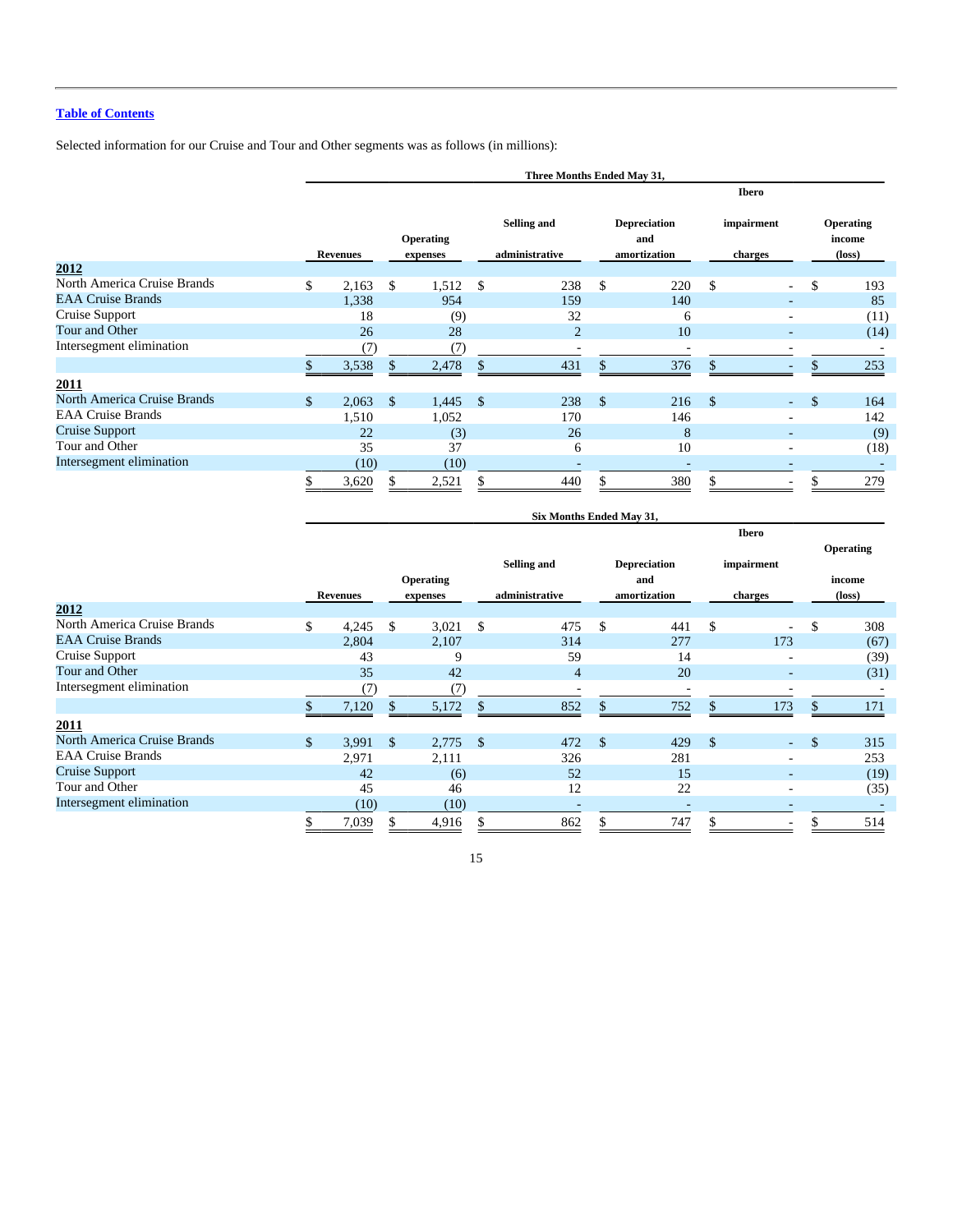## **NOTE 8 – Earnings (Loss) Per Share**

Our basic and diluted earnings (loss) per share were computed as follows (in millions, except per share data):

|                                                                                          | <b>Three Months Ended</b> |                |  |      | <b>Six Months Ended</b> |        |      |      |
|------------------------------------------------------------------------------------------|---------------------------|----------------|--|------|-------------------------|--------|------|------|
|                                                                                          |                           | <b>May 31,</b> |  |      | <b>May 31,</b>          |        |      |      |
|                                                                                          |                           | 2012<br>2011   |  |      | 2012                    |        | 2011 |      |
| Net income (loss) for basic and diluted earnings (loss) per share                        |                           | 14             |  | 206  |                         | (125)  |      | 358  |
| Weighted-average common and ordinary shares outstanding                                  |                           | 779            |  | 791  |                         | 778    |      | 791  |
| Dilutive effect of equity plans                                                          |                           |                |  |      |                         |        |      |      |
| Diluted weighted-average shares outstanding                                              |                           | 779            |  | 793  |                         | 778    |      | 793  |
| Basic and diluted earnings (loss) per share                                              |                           | 0.02           |  | 0.26 |                         | (0.16) |      | 0.45 |
| Anti-dilutive equity awards excluded from diluted earnings (loss) per share computations |                           |                |  |      |                         |        |      |      |

## **NOTE 9 – Shareholders' Equity**

During May 2012, we repurchased 50,000 shares of Carnival Corporation common stock for \$2 million under our general repurchase authorization program ("Repurchase Program"). At May 31, 2012, the remaining availability under the Repurchase Program was \$333 million.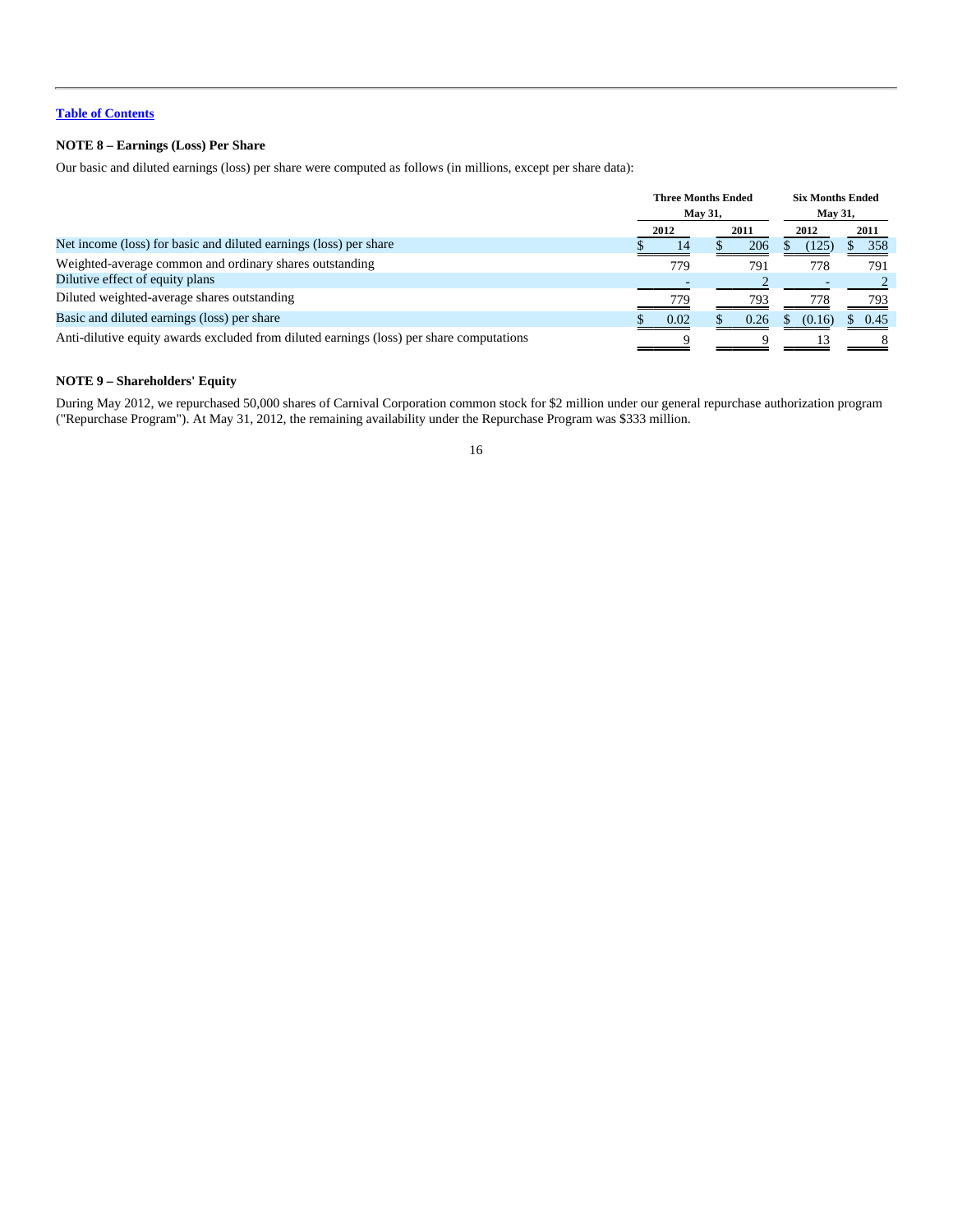## <span id="page-18-0"></span>**Item 2. Management's Discussion and Analysis of Financial Condition and Results of Operations.**

## **Cautionary Note Concerning Factors That May Affect Future Results**

Some of the statements, estimates or projections contained in this joint Quarterly Report on Form 10-Q are "forward-looking statements" that involve risks, uncertainties and assumptions with respect to us, including some statements concerning future results, outlooks, plans, goals and other events which have not yet occurred. These statements are intended to qualify for the safe harbors from liability provided by Section 27A of the Securities Act of 1933 and Section 21E of the Securities Exchange Act of 1934. We have tried, whenever possible, to identify these statements by using words like "will," "may," "could," "should," "would," "believe," "depends," "expect," "anticipate," "forecast," "future," "intend," "plan," "estimate," "target," "indicate" and similar expressions of future intent or the negative of such terms.

Because forward-looking statements involve risks and uncertainties, there are many factors that could cause our actual results, performance or achievements to differ materially from those expressed or implied in this joint Quarterly Report on Form 10-Q. Forward-looking statements include those statements that may impact, among other things, the forecasting of our non-GAAP earnings per share ("EPS"); net revenue yields; booking levels; pricing; occupancy; operating, financing and tax costs, including fuel expenses; costs per available lower berth day ("ALBDs"); estimates of ship depreciable lives and residual values; liquidity; goodwill and trademark fair values and outlook. These factors include, but are not limited to, the following:

- general economic and business conditions;
- increases in fuel prices;
- accidents, the spread of contagious diseases and threats thereof, adverse weather conditions or natural disasters and other incidents affecting the health, safety, security and satisfaction of guests and crew;
- the international political climate, armed conflicts, terrorist and pirate attacks, vessel seizures, and threats thereof, and other world events affecting the safety and security of travel;
- negative publicity concerning the cruise business in general or us in particular, including any adverse environmental impacts of cruising;
- litigation, enforcement actions, fines or penalties, including those relating to the ship incident;
- economic, market and political factors that are beyond our control, which could increase our operating, financing and other costs;
- changes in and compliance with laws and regulations relating to the protection of persons with disabilities, employment, environment, health, safety, security, tax and other regulations under which we operate;
- our ability to implement our shipbuilding programs and ship repairs, maintenance and refurbishments on terms that are favorable or consistent with our expectations;
- increases to our repairs and maintenance expenses and refurbishment costs as our fleet ages;
- lack of continuing availability of attractive, convenient and safe port destinations;
- continuing financial viability of our travel agent distribution system, air service providers and other key vendors in our supply chain and reductions in the availability of, and increases in the pricing for, the services and products provided by these vendors;
- disruptions and other damages to our information technology and other networks and operations, and breaches in data security;
- competition from and overcapacity in the cruise ship or land-based vacation industry;
- loss of key personnel or our ability to recruit or retain qualified personnel;
- union disputes and other employee relation issues;
- disruptions in the global financial markets or other events may negatively affect the ability of our counterparties and others to perform their obligations to us;
- the continued strength of our cruise brands and our ability to implement our brand strategies;
- our international operations are subject to additional risks not generally applicable to our U.S. operations;
- geographic regions in which we try to expand our business may be slow to develop and ultimately not develop how we expect;
- our decisions to self-insure against various risks or our inability to obtain insurance for certain risks at reasonable rates;
- fluctuations in foreign currency exchange rates;
- whether our future operating cash flow will be sufficient to fund future obligations and whether we will be able to obtain financing, if necessary, in sufficient amounts and on terms that are favorable or consistent with our expectations;
- risks associated with the DLC arrangement and
- uncertainties of a foreign legal system as we are not incorporated in the U.S.

Forward-looking statements should not be relied upon as a prediction of actual results. Subject to any continuing obligations under applicable law or any relevant stock exchange rules, we expressly disclaim any obligation to disseminate, after the date of this joint Quarterly Report on Form 10-Q, any updates or revisions to any such forward-looking statements to reflect any change in expectations or events, conditions or circumstances on which any such statements are based.

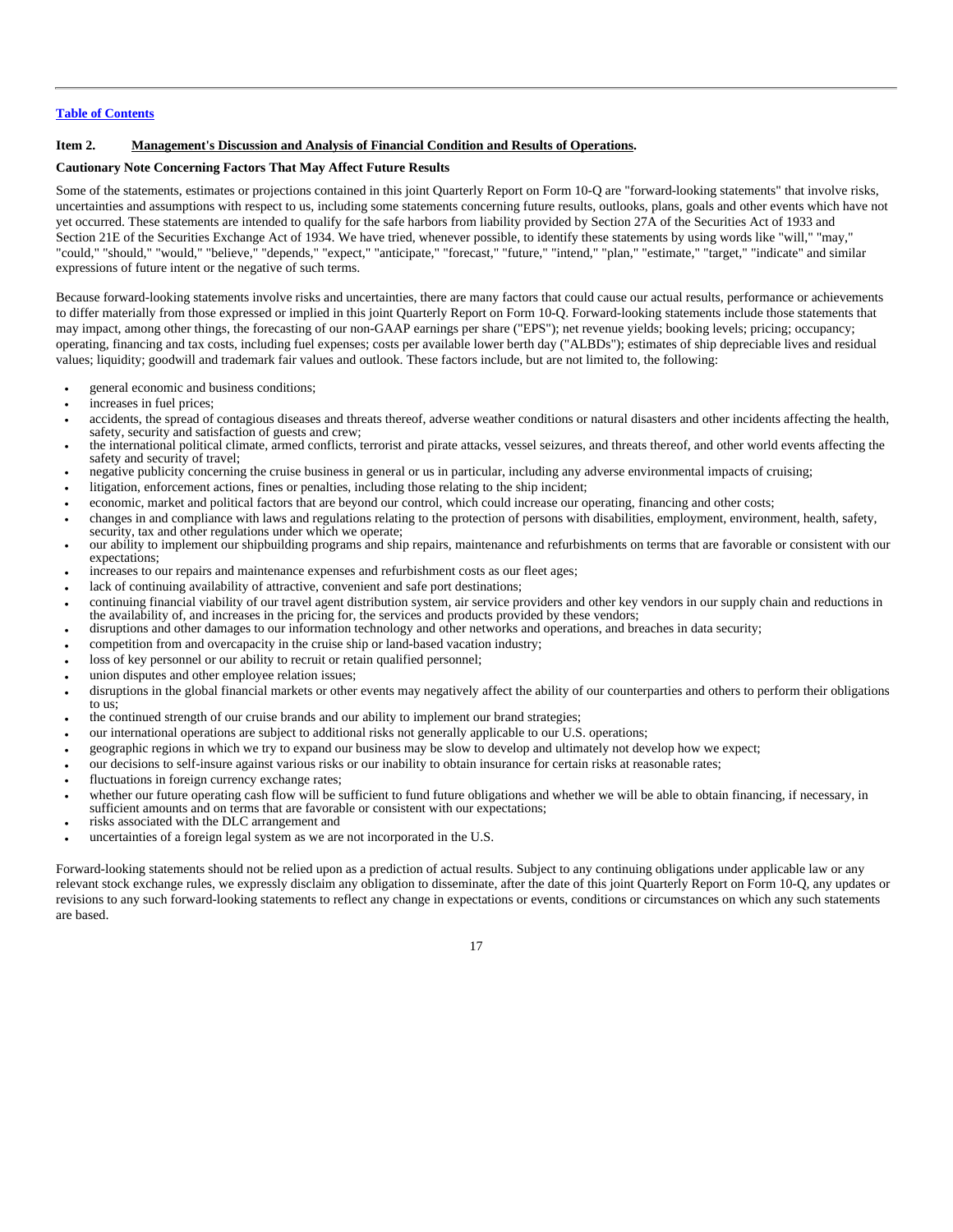## **Outlook for the 2012 Third Quarter and Full Year**

On June 22, 2012, we said that we expected our non-GAAP fully diluted EPS for the 2012 third quarter and full year would be in the ranges of \$1.42 to \$1.46 and \$1.80 to \$1.90, respectively (see "Key Performance Non-GAAP Financial Indicators"). Our 2012 third quarter and full year guidance was based on fuel prices of \$620 per metric ton and \$677 per metric ton for the 2012 third quarter and full year, respectively. In addition, this 2012 third quarter and full year guidance was based on currency rates of \$1.27 and \$1.29 to the euro, \$1.57 and \$1.58 to the sterling and \$1.02 and \$1.03 to the Australian dollar, respectively. The fuel and currency assumptions used in our guidance change daily and, accordingly, our forecasts change daily based on the changes in these assumptions.

Our expectations for 2012 are affected by the direct and indirect financial consequences of the ship incident. However, we believe it will not have a significant long-term impact on our business.

The above forward-looking statements involve risks, uncertainties and assumptions with respect to us. There are many factors that could cause our actual results to differ materially from those expressed above including, but not limited to, general economic and business conditions, increases in fuel prices, ship incidents, spread of contagious diseases, adverse weather conditions, geo-political events, negative publicity and other factors that could adversely impact our revenues, costs and expenses. You should read the above forward-looking statement together with the discussion of these and other risks under "Cautionary Note Concerning Factors That May Affect Future Results."

#### **Critical Accounting Estimates**

For a discussion of our critical accounting estimates, see "Management's Discussion and Analysis of Financial Condition and Results of Operations," which is included in Carnival Corporation & plc's 2011 joint Annual Report on Form 10-K.

#### **Seasonality and Expected Capacity Growth**

Our revenues from the sale of passenger tickets are seasonal. Historically, demand for cruises has been greatest during our third fiscal quarter, which includes the Northern Hemisphere summer months. This higher demand during the third quarter results in higher ticket prices and occupancy levels and, accordingly, the largest share of our operating income is earned during this period. The seasonality of our results also increases due to ships being taken out-of-service for maintenance, which we schedule during non-peak demand periods. In addition, substantially all of Holland America Princess Alaska Tours' revenue and net income is generated from May through September in conjunction with the Alaska cruise season. The seasonality of our results will continue to increase as we expand our EAA brands, which tend to be more seasonal than our North America brands although our North America brands have also been trending towards an increasing level of seasonality.

The year-over-year percentage increase in our capacity for the third and fourth quarters of fiscal 2012 is currently expected to be 2.9% and 3.0%, respectively. The year-over-year percentage increase in our annual capacity for fiscal 2012, 2013, 2014 and 2015 is currently expected to be 3.0%, 3.1%, 2.0% and 4.7%, respectively. These percentage increases result primarily from contracted new ships entering service and include the impact of the expected withdrawal of P&O Cruises (Australia's) *Pacific Sun* in July 2012, but exclude any unannounced future ship orders, acquisitions, retirements, charters or sales.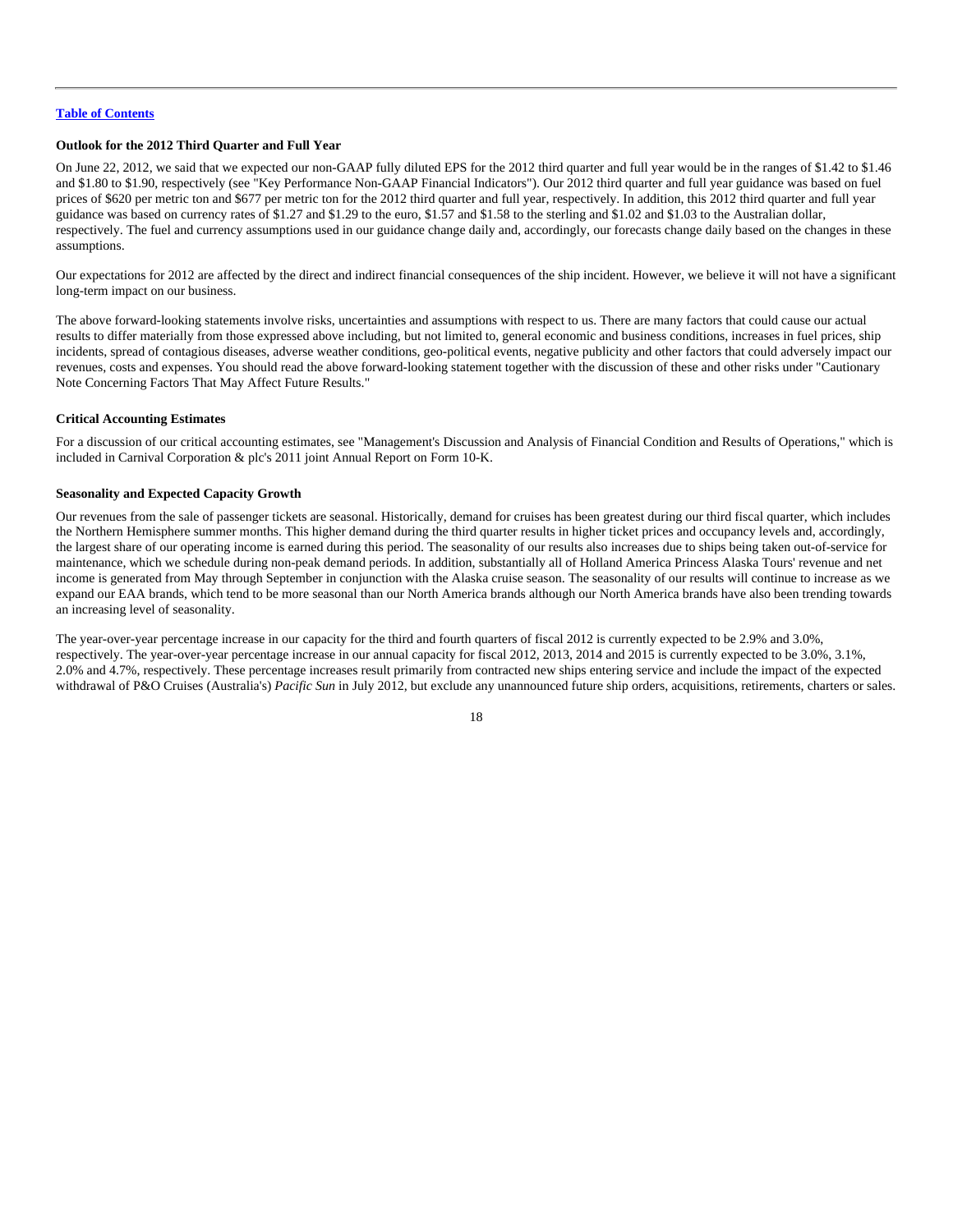## **Statistical Information**

|                                             | Three Months Ended May 31, |  |        | Six Months Ended May 31, |  |        |  |
|---------------------------------------------|----------------------------|--|--------|--------------------------|--|--------|--|
|                                             | 2012                       |  | 2011   | 2012                     |  | 2011   |  |
| Passengers carried (in thousands)           | 2.334                      |  | 2.330  | 4.596                    |  | 4,515  |  |
| Occupancy percentage (a)                    | 102.6%                     |  | 104.5% | 103.9%                   |  | 104.8% |  |
| Fuel consumption (metric tons in thousands) | 852                        |  | 861    | 1,689                    |  | 1,689  |  |
| Fuel cost per metric ton consumed           | 756                        |  | 673    | 732                      |  | 609    |  |
| Currencies                                  |                            |  |        |                          |  |        |  |
| U.S. dollar to $\bigoplus$                  | 1.31                       |  | 1.43   | 1.31                     |  | 1.38   |  |
| U.S. dollar to $£1$                         | 1.59                       |  | 1.63   | 1.58                     |  | 1.60   |  |
| U.S. dollar to Australian dollar            | 1.03                       |  | 1.05   | 1.04                     |  | 1.02   |  |

(a) In accordance with cruise business practice, occupancy is calculated using a denominator of two passengers per cabin even though some cabins can accommodate three or more passengers. Percentages in excess of 100% indicate that on average more than two passengers occupied some cabins.

#### **Three Months Ended May 31, 2012 ("2012") Compared to the Three Months Ended May 31, 2011 ("2011")**

#### **Revenues**

#### **Consolidated**

Approximately 76% of 2012 total revenues are comprised of cruise passenger ticket revenues. Cruise passenger ticket revenues decreased by \$103 million, or 3.7%, to \$2.7 billion in 2012 from \$2.8 billion in 2011. This decrease was substantially due to a stronger U.S. dollar against the euro, sterling and Australian dollar (referred to as "the currency impact"), which accounted for \$67 million, a 1.9 percentage point decrease in occupancy, which accounted for \$51 million, and a decrease in cruise ticket pricing, which accounted for \$36 million, partially offset by our 2.2% capacity increase in ALBDs, which accounted for \$61 million (see "Key Performance Non-GAAP Financial Indicators").

The remaining 24% of 2012 total revenues is substantially all comprised of onboard and other cruise revenues, which increased by \$27 million, or 3.3%, to \$844 million in 2012 from \$817 million in 2011. The majority of the increase was due to higher onboard spending by our guests, which accounted for \$23 million, and our 2.2% capacity increase in ALBDs, which accounted for \$18 million, partially offset by the currency impact and a 1.9 percentage point decrease in occupancy, which each accounted for \$15 million. Onboard and other revenues included concession revenues of \$253 million in 2012 and \$254 million in 2011.

## **North America Brands**

Approximately 73% of 2012 total revenues are comprised of cruise passenger ticket revenues. Cruise passenger ticket revenues increased by \$52 million, or 3.4%, to \$1.6 billion in 2012 from \$1.5 billion in 2011. This increase was caused by our 2.3% capacity increase in ALBDs, which accounted for \$35 million, and an increase in cruise ticket pricing, which accounted for \$27 million. Cruise passenger ticket pricing improved in the Caribbean and Alaska, partially offset by lower pricing in European and other itineraries. During 2012, slightly more than half of the North America brands capacity was positioned in the Caribbean.

The remaining 27% of 2012 total revenues is comprised of onboard and other cruise revenues, which increased by \$49 million, or 9.3%, to \$576 million in 2012 from \$527 million in 2011. This increase was primarily due to higher onboard spending by our guests, which accounted for \$17 million, and our 2.3% capacity increase in ALBDs, which accounted for \$12 million. Onboard and other revenues included concession revenues of \$169 million in 2012 and \$160 million in 2011.

### **EAA Brands**

Approximately 81% of 2012 total revenues are comprised of cruise passenger ticket revenues. Cruise passenger ticket revenues decreased by \$154 million, or 12.4%, to \$1.1 billion in 2012 from \$1.2 billion in 2011. This decrease was caused by a 5.5 percentage point decrease in occupancy, which accounted for \$68 million, the currency impact, which accounted for \$67 million, and a decrease in cruise ticket pricing, which accounted for \$53 million, partially offset by our 2.0% capacity increase in ALBDs, which accounted for \$25 million. Our cruise ticket pricing and occupancy was affected by the direct and indirect financial consequences of the ship incident and the challenging economic environment in Europe.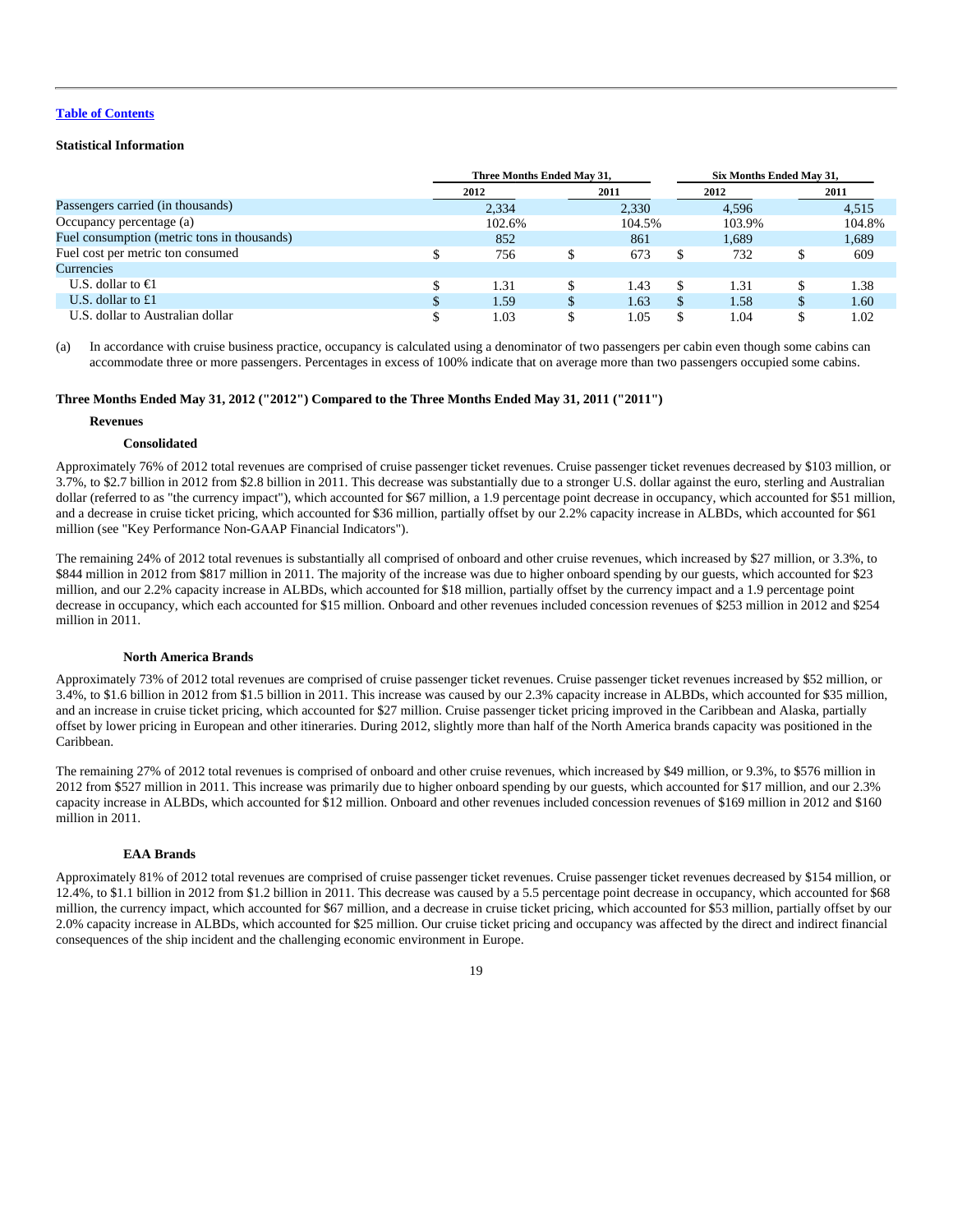The remaining 19% of 2012 total revenues is comprised of onboard and other cruise revenues, which decreased by \$19 million, or 7.2%, to \$248 million in 2012 from \$267 million in 2011. This decrease was caused by the currency impact and a 5.5 percentage point decrease in occupancy, which each accounted for \$15 million, partially offset by our 2.0% capacity increase in ALBDs and higher onboard spending. Onboard and other revenues included concession revenues of \$84 million in 2012 and \$94 million in 2011.

#### **Costs and Expenses**

#### **Consolidated**

Operating costs and expenses of \$2.5 billion in 2012 were flat compared to 2011. The increase in fuel prices, which accounted for \$71 million, and our 2.2% capacity increase in ALBDs, which accounted for \$55 million, were offset by the currency impact, which accounted for \$44 million, lower fuel consumption, which accounted for \$19 million, \$17 million of hull and machinery insurance proceeds for the total loss of *Costa Concordia* in excess of its net carrying value ("Costa's excess insurance proceeds") and a \$17 million gain from Cunard's litigation settlement related to *Queen Mary 2*'s propulsion pods ( "Cunard's litigation settlement").

Selling and administrative expenses decreased \$9 million, or 2.0%, to \$431 in 2012 from \$440 million in 2011.

Depreciation and amortization expense decreased \$4 million, or 1.0%, to \$376 in 2012 from \$380 million in 2011.

Our total costs and expenses as a percentage of revenues increased to 92.8% in 2012 from 92.3% in 2011.

#### **North America Brands**

Operating costs and expenses increased \$66 million, or 4.6%, to \$1.5 billion in 2012 from \$1.4 billion in 2011. This increase was caused by higher fuel prices, which accounted for \$48 million, and our 2.3% capacity increase in ALBDs, which accounted for \$33 million, partially offset by lower fuel consumption, which accounted for \$10 million.

Our total costs and expenses as a percentage of total revenues decreased to 91.1% in 2012 from 92.1% in 2011.

#### **EAA Brands**

Operating costs and expenses decreased \$98 million, or 9.3%, to \$1.0 billion in 2012 from \$1.1 billion in 2011. This decrease was primarily due to the currency impact, which accounted for \$44 million, a 5.5 percentage point decrease in occupancy, which accounted for \$18 million, Costa's excess insurance proceeds and a gain from Cunard's litigation settlement, which each accounted for \$17 million, and lower fuel consumption, which accounted for \$9 million, partially offset by higher fuel prices, which accounted for \$23 million, and our 2.0% capacity increase in ALBDs, which accounted for \$21 million.

Our total costs and expenses as a percentage of total revenues increased to 93.6% in 2012 from 90.6% in 2011.

#### **Operating Income**

Our consolidated operating income decreased \$26 million, or 9.3%, to \$253 million in 2012 from \$279 million in 2011. Our North America brands' operating income increased \$29 million, or 17.7%, to \$193 million in 2012 from \$164 million in 2011, and our EAA brands' operating income decreased \$57 million, or 40.1%, to \$85 million in 2012 from \$142 million in 2011. These changes were primarily due to the reasons discussed above.

#### **Nonoperating Expense**

We recognized unrealized losses of \$145 million in 2012 on our fuel derivatives. There were no realized gains or losses recognized in 2012 on our fuel derivatives.

## **Key Performance Non-GAAP Financial Indicators**

ALBDs is a standard measure of passenger capacity for the period, which we use to perform rate and capacity variance analyses to determine the main noncapacity driven factors that cause our cruise revenues and expenses to vary. ALBDs assume that each cabin we offer for sale accommodates two passengers and is computed by multiplying passenger capacity by revenue-producing ship operating days in the period.

We use net cruise revenues per ALBD ("net revenue yields"), net cruise costs per ALBD and net cruise costs excluding fuel per ALBD as significant non-GAAP financial measures of our cruise segment financial performance. These measures enable us to separate the impact of predictable capacity changes from the more unpredictable rate changes that affect our business. We believe these non-GAAP measures provide useful information to investors and expanded insight to measure our revenue and cost performance as a supplement to our U.S. generally accepted accounting principles ("U.S. GAAP") consolidated financial statements.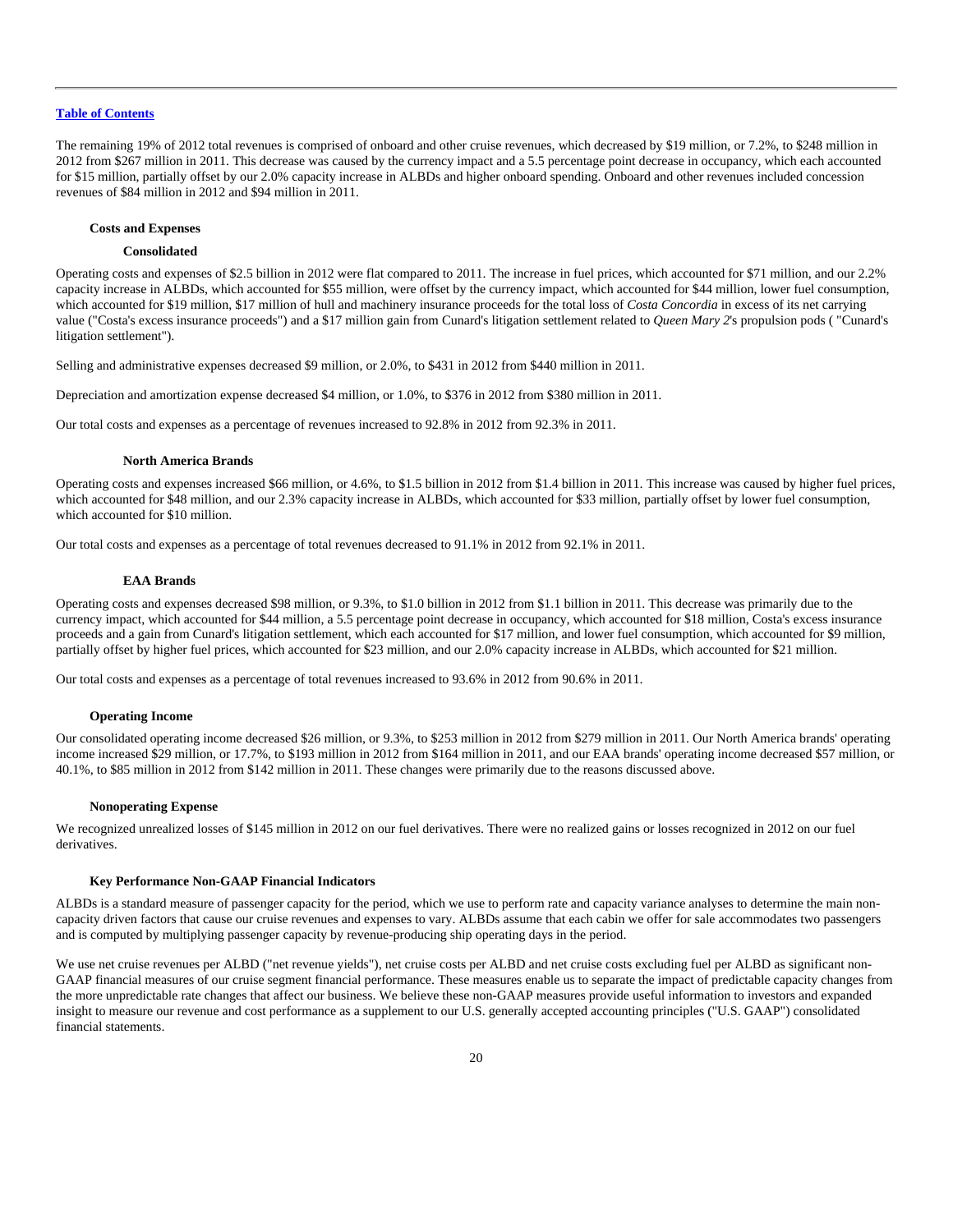Net revenue yields are commonly used in the cruise business to measure a company's cruise segment revenue performance and for revenue management purposes. We use "net cruise revenues" rather than "gross cruise revenues" to calculate net revenue yields. We believe that net cruise revenues is a more meaningful measure in determining revenue yield than gross cruise revenues because it reflects the cruise revenues earned net of our most significant variable costs, which are travel agent commissions, cost of air and other transportation, certain other costs that are directly associated with onboard and other revenues and credit card fees. Substantially all of our remaining cruise costs are largely fixed, except for the impact of changing prices, once our ship capacity levels have been determined.

Net passenger ticket revenues reflect gross cruise revenues, net of (1) onboard and other revenues, (2) commissions, transportation and other costs and (3) onboard and other cruise costs. Net onboard and other revenues reflect gross cruise revenues, net of (1) passenger ticket revenues, (2) commissions, transportation and other costs and (3) onboard and other cruise costs. Net passenger ticket revenue yields and net onboard and other revenue yields are computed by dividing net passenger ticket revenues and net onboard and other revenues by ALBDs.

Net cruise costs per ALBD and net cruise costs excluding fuel per ALBD are the most significant measures we use to monitor our ability to control our cruise segment costs rather than gross cruise costs per ALBD. We exclude the same variable costs that are included in the calculation of net cruise revenues to calculate net cruise costs with and without fuel to avoid duplicating these variable costs in our non-GAAP financial measures.

In addition, because our EAA cruise brands utilize the euro, sterling and Australian dollar to measure their results and financial condition, the translation of those operations to our U.S. dollar reporting currency results in decreases in reported U.S. dollar revenues and expenses if the U.S. dollar strengthens against these foreign currencies, and increases in reported U.S. dollar revenues and expenses if the U.S. dollar weakens against these foreign currencies. Accordingly, we also monitor and report these non-GAAP financial measures assuming the 2012 periods' currency exchange rates have remained constant with the 2011 periods' rates, or on a "constant dollar basis," in order to remove the impact of changes in exchange rates on our non-U.S. dollar cruise operations. We believe that this is a useful measure since it facilitates a comparative view of the growth of our business in a fluctuating currency exchange rate environment.

We believe that the impairment charges recognized in the six months ended May 31, 2012 related to Ibero's goodwill and trademarks are nonrecurring and, therefore, are not an indication of our future earnings performance. As such, we believe it is more meaningful for the impairment charges to be excluded from our net income (loss) and earnings (loss) per share and, accordingly, we present non-GAAP net income and non-GAAP EPS excluding these impairment charges.

Under U.S. GAAP, the realized and unrealized gains and losses on fuel derivatives not qualifying as fuel hedges are immediately recognized in earnings. We believe that unrealized gains and losses on fuel derivatives are not an indication of our future earnings performance since they relate to future periods and may not ultimately be realized in our future earnings. Therefore, we believe it is more meaningful for the unrealized gains and losses on fuel derivatives to be excluded from our net income (loss) and earnings (loss) per share and, accordingly, we present non-GAAP net income and non-GAAP EPS excluding these unrealized gains and losses.

We have not included in our earnings guidance the impact of unrealized gains and losses on fuel derivatives because these unrealized amounts involve a significant amount of uncertainty, and we do not believe they are an indication of our future earnings performance. Accordingly, our earnings guidance is presented on a non-GAAP basis only. As a result, we did not present a reconciliation between forecasted non-GAAP diluted EPS guidance and forecasted U.S. GAAP diluted EPS guidance, since we do not believe that the reconciliation information would be meaningful.

Our consolidated financial statements are prepared in accordance with U.S. GAAP. The presentation of our non-GAAP financial information is not intended to be considered in isolation or as substitute for, or superior to, the financial information prepared in accordance with U.S. GAAP. There are no specific rules for determining our non-GAAP current and constant dollar financial measures and, accordingly, they are susceptible to varying calculations, and it is possible that they may not be exactly comparable to the like-kind information presented by other companies, which is a potential risk associated with using these measures to compare us to other companies.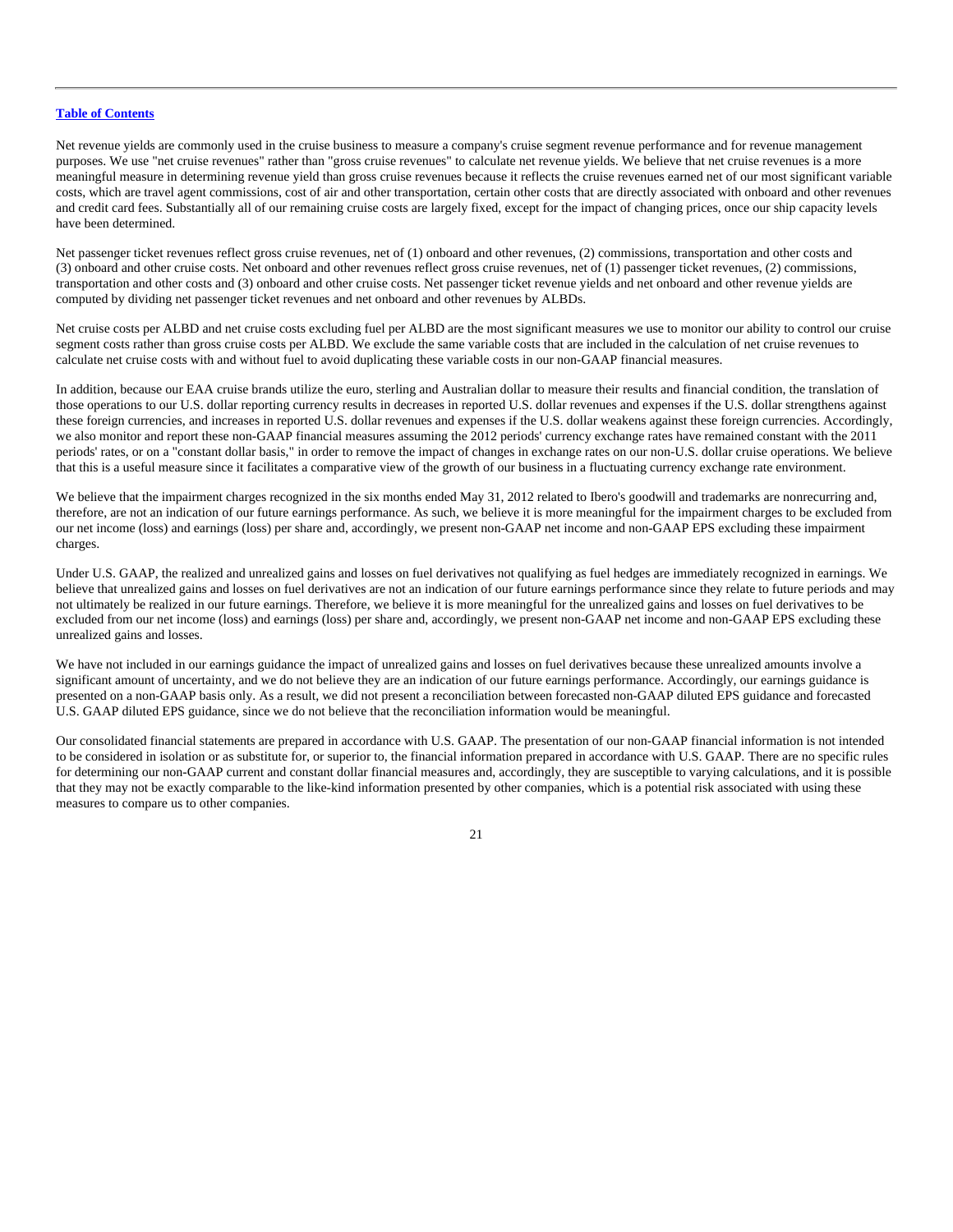Consolidated gross and net revenue yields were computed by dividing the gross and net cruise revenues, without rounding, by ALBDs as follows (dollars in millions, except yields):

|                                                             |              | Three Months Ended May 31,<br>2012 |              |                 |               |            |  |  |  |
|-------------------------------------------------------------|--------------|------------------------------------|--------------|-----------------|---------------|------------|--|--|--|
|                                                             |              |                                    |              | <b>Constant</b> |               |            |  |  |  |
|                                                             |              | 2012                               |              | <b>Dollar</b>   |               | 2011       |  |  |  |
| Passenger ticket revenues                                   | $\mathbf{s}$ | 2,675                              | $\mathbb{S}$ | 2,742           | $\mathcal{S}$ | 2,778      |  |  |  |
| Onboard and other revenues                                  |              | 844                                |              | 859             |               | 817        |  |  |  |
| <b>Gross cruise revenues</b>                                |              | 3,519                              |              | 3,601           |               | 3,595      |  |  |  |
| Less cruise costs                                           |              |                                    |              |                 |               |            |  |  |  |
| Commissions, transportation and other                       |              | (519)                              |              | (535)           |               | (562)      |  |  |  |
| Onboard and other                                           |              | (128)                              |              | (131)           |               | (121)      |  |  |  |
|                                                             |              | (647)                              |              | (666)           |               | (683)      |  |  |  |
| Net passenger ticket revenues                               |              | 2,156                              |              | 2,207           |               | 2,216      |  |  |  |
| Net onboard and other revenues                              |              | 716                                |              | 728             |               | 696        |  |  |  |
| Net cruise revenues                                         |              | 2,872                              | \$           | 2,935           | \$            | 2,912      |  |  |  |
| <b>ALBDs</b>                                                |              | 17,783,938                         |              | 17,783,938      |               | 17,402,349 |  |  |  |
| Gross revenue yields                                        | \$           | 197.89                             | \$           | 202.47          | \$            | 206.60     |  |  |  |
| % decrease vs. 2011                                         |              | $(4.2)\%$                          |              | (2.0)%          |               |            |  |  |  |
|                                                             |              |                                    |              |                 |               |            |  |  |  |
| Net revenue yields                                          | \$           | 161.50                             | \$           | 165.02          | \$            | 167.39     |  |  |  |
| % decrease vs. 2011                                         |              | $(3.5)\%$                          |              | (1.4)%          |               |            |  |  |  |
|                                                             |              |                                    |              |                 |               |            |  |  |  |
| Net passenger ticket revenue yields                         | \$           | 121.29                             | \$           | 124.11          | \$            | 127.37     |  |  |  |
| % decrease vs. 2011                                         |              | (4.8)%                             |              | $(2.6)\%$       |               |            |  |  |  |
|                                                             |              |                                    |              |                 |               |            |  |  |  |
| Net onboard and other revenue yields<br>% increase vs. 2011 | \$           | 40.21                              | \$           | 40.91           | \$            | 40.03      |  |  |  |
|                                                             |              | 0.5%                               |              | 2.2%            |               |            |  |  |  |

Consolidated gross and net cruise costs and net cruise costs excluding fuel per ALBD were computed by dividing the gross and net cruise costs and net cruise costs excluding fuel, without rounding, by ALBDs as follows (dollars in millions, except costs per ALBD):

|                                                   |               |            |               | Three Months Ended May 31, |               |            |  |  |
|---------------------------------------------------|---------------|------------|---------------|----------------------------|---------------|------------|--|--|
|                                                   |               |            |               | 2012                       |               |            |  |  |
|                                                   |               |            |               | <b>Constant</b>            |               |            |  |  |
|                                                   |               | 2012       | <b>Dollar</b> |                            |               | 2011       |  |  |
| Cruise operating expenses                         | $\mathbb{S}$  | 2,457      | \$            | 2,501                      | \$            | 2,494      |  |  |
| Cruise selling and administrative expenses        |               | 429        |               | 439                        |               | 434        |  |  |
| <b>Gross cruise costs</b>                         |               | 2,886      |               | 2,940                      |               | 2,928      |  |  |
| Less cruise costs included in net cruise revenues |               |            |               |                            |               |            |  |  |
| Commissions, transportation and other             |               | (519)      |               | (535)                      |               | (562)      |  |  |
| Onboard and other                                 |               | (128)      |               | (131)                      |               | (121)      |  |  |
| <b>Net cruise costs</b>                           |               | 2,239      | 2,274         |                            |               | 2,245      |  |  |
| Less fuel                                         |               | (645)      |               | (645)                      |               | (579)      |  |  |
| Net cruise costs excluding fuel                   |               | 1,594      |               | 1,629                      |               | 1,666      |  |  |
| <b>ALBDs</b>                                      |               | 17,783,938 |               | 17,783,938                 |               | 17,402,349 |  |  |
| Gross cruise costs per ALBD                       | $\mathcal{S}$ | 162.28     | $\mathbf{s}$  | 165.31                     | $\mathcal{S}$ | 168.28     |  |  |
| % decrease vs. 2011                               |               | $(3.6)\%$  |               | $(1.8)\%$                  |               |            |  |  |
|                                                   |               |            |               |                            |               |            |  |  |
| Net cruise costs per ALBD                         | $\mathbb{S}$  | 125.88     | $\mathbb{S}$  | 127.87                     | $\mathbf{\$}$ | 129.07     |  |  |
| % decrease vs. 2011                               |               | $(2.5)\%$  |               | (0.9)%                     |               |            |  |  |
| Net cruise costs excluding fuel per ALBD          | \$            | 89.63      | \$            | 91.61                      | \$            | 95.75      |  |  |
| % decrease vs. 2011                               |               | (6.4)%     |               | $(4.3)\%$                  |               |            |  |  |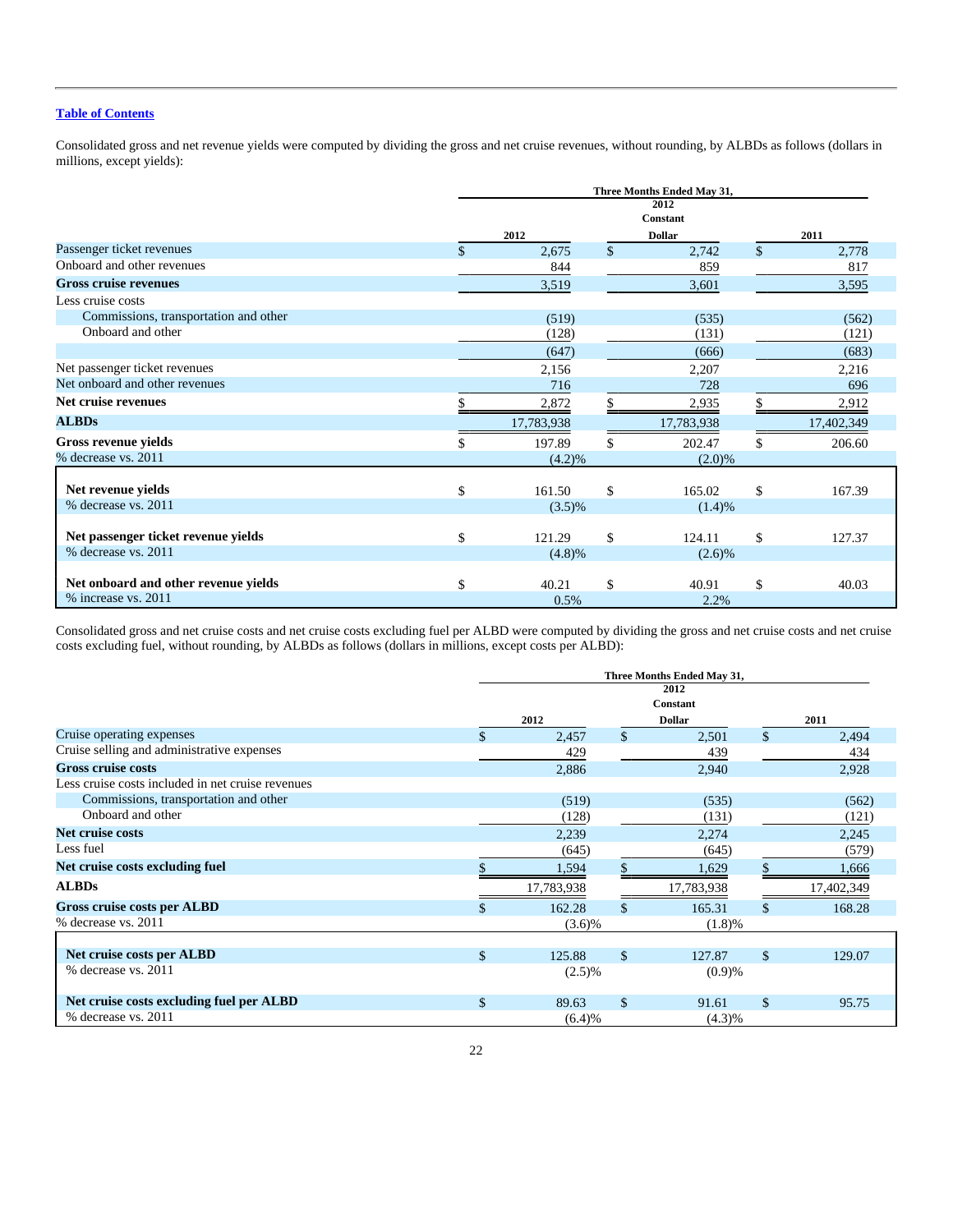Non-GAAP fully diluted earnings per share was computed as follows (in millions, except per share data):

|                                               |                    | <b>Three Months Ended</b><br>May 31,<br>2012<br>2011<br>\$.<br>206<br>S<br>14<br>145<br>206<br>159<br>793<br>779 |    |      |  |  |  |
|-----------------------------------------------|--------------------|------------------------------------------------------------------------------------------------------------------|----|------|--|--|--|
|                                               |                    |                                                                                                                  |    |      |  |  |  |
|                                               |                    |                                                                                                                  |    |      |  |  |  |
| Net income - diluted                          |                    |                                                                                                                  |    |      |  |  |  |
| <b>U.S. GAAP net income</b>                   |                    |                                                                                                                  |    |      |  |  |  |
| Unrealized losses on fuel derivatives         |                    |                                                                                                                  |    |      |  |  |  |
| <b>Non-GAAP</b> net income                    |                    |                                                                                                                  |    |      |  |  |  |
| Weighted-average shares outstanding - diluted |                    |                                                                                                                  |    |      |  |  |  |
| Earnings per share – diluted                  |                    |                                                                                                                  |    |      |  |  |  |
| <b>U.S. GAAP earnings per share</b>           | $\mathbf{\hat{s}}$ | 0.02                                                                                                             | \$ | 0.26 |  |  |  |
| Unrealized losses on fuel derivatives         |                    | 0.18                                                                                                             |    |      |  |  |  |
| Non-GAAP earnings per share                   |                    | 0.20                                                                                                             |    | 0.26 |  |  |  |

Net cruise revenues of \$2.9 billion in 2012 were flat compared to 2011. Our 2.2% capacity increase in ALBDs, which accounted for \$64 million, was offset by the currency impact, which accounted for \$63 million, and a 1.4% decrease in constant dollar net revenue yields, which accounted for \$42 million. The 1.4% decrease in net revenue yields on a constant dollar basis was comprised of a 2.6% decrease in net passenger ticket revenue yields, partially offset by a 2.2% increase in net onboard and other revenue yields. The 2.6% decrease in net passenger ticket revenue yields was driven by our EAA brands as they experienced a 7.9% net passenger ticket revenue yield decrease from the direct and indirect financial consequences of the ship incident and the challenging economic environment in Europe. Our North America brands net passenger ticket revenue yield increased 1.5%, which was driven by improved Caribbean and Alaska revenue yields, partially offset by lower pricing in European and other itineraries. During 2012, slightly more than half of the North America brands capacity was positioned in the Caribbean. The 2.2% increase in net onboard and other revenue yields was substantially due to higher onboard spending by guests from our North America brands, partially offset by our EAA Brands. Gross cruise revenues decreased \$76 million, or 2.1%, to \$3.5 billion in 2012 from \$3.6 billion in 2011 for largely the same reasons as discussed above.

Net cruise costs excluding fuel decreased \$72 million, or 4.3%, to \$1.6 billion in 2012 from \$1.7 billion in 2011. This was caused by a 4.3% decrease in constant dollar net cruise costs excluding fuel per ALBD, which accounted for \$74 million, and the currency impact, which accounted for \$35 million, partially offset by a 2.2% capacity increase in ALBDs, which accounted for \$37 million. The majority of the 4.3% decrease in constant dollar net cruise costs excluding fuel per ALBD was due to Costa's excess insurance proceeds and a gain from Cunard's litigation settlement, which each accounted for \$17 million. On a constant dollar basis, net cruise costs per ALBD excluding fuel, Costa's excess insurance proceeds and Cunard's litigation settlement decreased 2.2% compared to 2011.

Fuel costs increased \$66 million, or 11.2%, to \$645 million in 2012 from \$579 million in 2011. This was caused by higher fuel prices, which accounted for \$71 million, and a 2.2% capacity increase in ALBDs, which accounted for \$14 million, partially offset by lower fuel consumption per ALBD, which accounted for \$19 million.

Gross cruise costs of \$2.9 billion in 2012 were flat compared to 2011.

## **Six Months Ended May 31, 2012 ("2012") Compared to the Six Months Ended May 31, 2011 ("2011")**

## **Revenues**

## **Consolidated**

Approximately 76% of 2012 total revenues are comprised of cruise passenger ticket revenues. Cruise passenger ticket revenues of \$5.4 billion in 2012 were flat compared to 2011. Our 2.9% capacity increase in ALBDs, which accounted for \$160 million was offset by a stronger U.S. dollar against the euro and sterling, net of a weaker U.S. dollar against the Australian dollar (referred to as "the net currency impact"), which accounted for \$88 million, and a 0.8 percentage point decrease in occupancy, which accounted for \$44 million (see "Key Performance Non-GAAP Financial Indicators").

The remaining 24% of 2012 total revenues is substantially all comprised of onboard and other cruise revenues, which increased by \$79 million, or 4.9%, to \$1.7 billion in 2012 from \$1.6 billion in 2011. This increase was driven by higher onboard spending by our guests, which accounted for \$40 million, and our 2.9% capacity increase in ALBDs, which accounted for \$46 million, partially offset by the net currency impact, which accounted for \$17 million, and a 0.8 percentage point decrease in occupancy, which accounted for \$13 million. Onboard and other revenues included concession revenues of \$491 million in 2012 and \$476 million in 2011.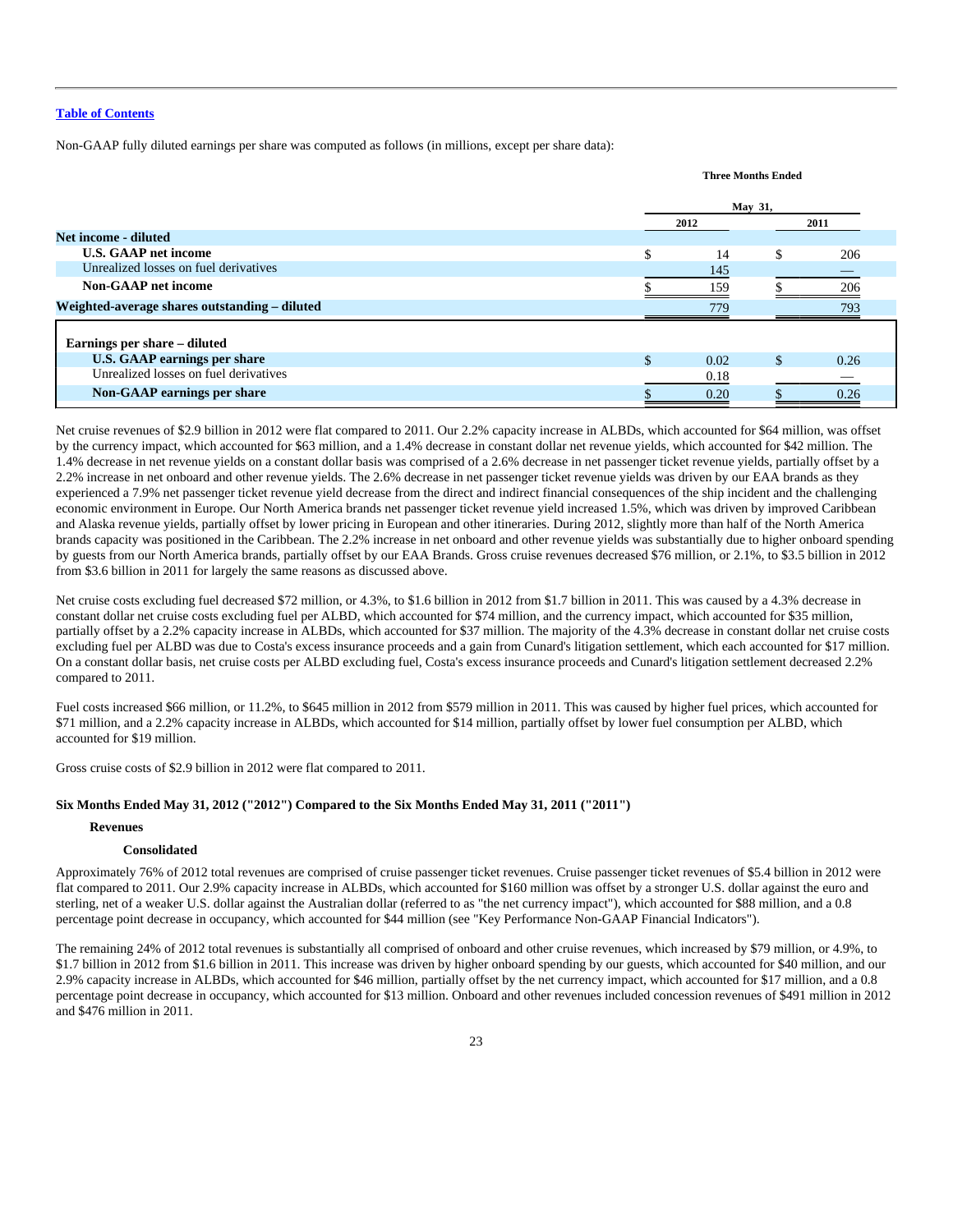## **North America Brands**

Approximately 74% of 2012 total revenues are comprised of cruise passenger ticket revenues. Cruise passenger ticket revenues increased by \$161 million, or 5.4%, to \$3.1 billion in 2012 from \$3.0 billion in 2011. This increase was caused by our 3.3% capacity increase in ALBDs, which accounted for \$97 million, an increase in cruise ticket pricing, which accounted for \$86 million, and a 0.7 percentage point increase in occupancy, which accounted for \$19 million, partially offset by a decrease in air transportation revenues from guests who purchased their tickets from us, which accounted for \$31 million. Cruise passenger ticket pricing improved in the Caribbean, partially offset by lower pricing in European and other itineraries. During 2012, more than half of the North America brands capacity was positioned in the Caribbean.

The remaining 26% of 2012 total revenues is comprised of onboard and other cruise revenues, which increased by \$93 million, or 9.1%, to \$1.1 billion in 2012 from \$1.0 billion in 2011. This increase was driven by higher onboard spending by our guests and our 3.3% capacity increase in ALBDs, which each accounted for \$33 million. Onboard and other revenues included concession revenues of \$325 million in 2012 and \$296 million in 2011.

## **EAA Brands**

Approximately 82% of 2012 total revenues are comprised of cruise passenger ticket revenues. Cruise passenger ticket revenues decreased by \$150 million, or 6.1%, to \$2.3 billion in 2012 from \$2.5 billion in 2011. This decrease was caused by the net currency impact, which accounted for \$88 million, a 3.3 percentage point decrease in occupancy, which accounted for \$79 million, and a decrease in cruise ticket pricing, which accounted for \$65 million, partially offset by our 2.4% capacity increase in ALBDs, which accounted for \$60 million. Our cruise ticket pricing and occupancy was affected by the direct and indirect financial consequences of the ship incident and the challenging economic environment in Europe.

The remaining 18% of 2012 total revenues is comprised of onboard and other cruise revenues, which decreased by \$17 million, or 3.3%, to \$496 million in 2012 from \$513 million in 2011. This decrease was caused by the net currency impact, which accounted for \$17 million, and a 3.3 percentage point decrease in occupancy, which accounted for \$16 million, partially offset by our 2.4% capacity increase in ALBDs, which accounted for \$12 million. Onboard and other revenues included concession revenues of \$166 million in 2012 and \$180 million in 2011.

#### **Costs and Expenses**

#### **Consolidated**

Operating costs and expenses increased \$256 million, or 5.2%, to \$5.2 billion in 2012 from \$4.9 billion in 2011. This increase was caused by higher fuel prices, which accounted for \$207 million, our 2.9% capacity increase in ALBDs, which accounted for \$144 million, the *Costa Allegra* impairment charge, which accounted for \$34 million, and the ship incident-related expenses that are not covered by insurance, which accounted for \$30 million, partially offset by the net currency impact, which accounted for \$60 million, lower fuel consumption, which accounted for \$30 million, and Costa's excess insurance proceeds and a gain from Cunard's litigation settlement, which each accounted for \$17 million.

Selling and administrative expenses decreased \$10 million, or 1.2%, to \$852 million in 2012 from \$862 million in 2011.

Depreciation and amortization expense increased \$5 million, or 0.7%, to \$752 million in 2012 from \$747 million in 2011.

Ibero goodwill and trademark impairment charges of \$173 million were recorded in 2012. See "Note 6 – Fair Value Measurements, Derivative Instruments and Hedging Activities" in the accompanying consolidated financial statements for additional discussion of these impairment charges.

Our total costs and expenses as a percentage of revenues increased to 97.6% in 2012 from 92.7% in 2011.

#### **North America Brands**

Operating costs and expenses increased \$246 million, or 8.9%, to \$3.0 billion in 2012 from \$2.8 billion in 2011. This increase was substantially due to higher fuel prices, which accounted for \$134 million, and our 3.3% capacity increase in ALBDs, which accounted for \$91 million.

Our total costs and expenses as a percentage of total revenues increased to 92.7% in 2012 from 92.1% in 2011.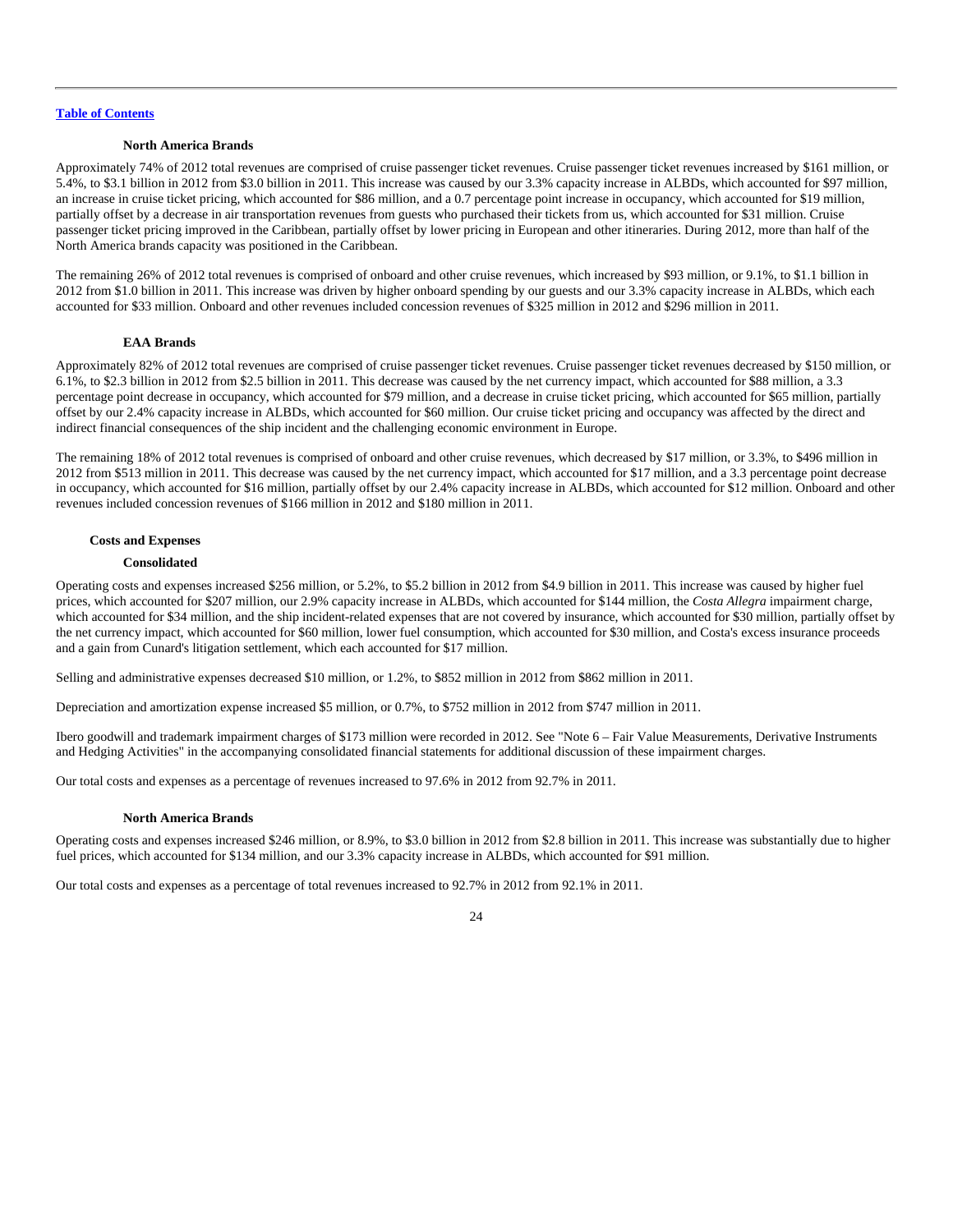## **EAA Brands**

Operating costs and expenses of \$2.1 billion in 2012 were flat compared to 2011. The higher fuel prices, which accounted for \$73 million, our 2.4% capacity increase in ALBDs, which accounted for \$51 million, the *Costa Allegra* impairment charges and the ship incident-related expenses that are not covered by insurance were offset by the net currency impact, which accounted for \$60 million, a 3.3 percentage point decrease in occupancy, which accounted for \$24 million, lower fuel consumption, which accounted for \$21 million, and Costa's excess insurance proceeds and a gain from Cunard's litigation settlement, which each accounted for \$17 million.

Ibero goodwill and trademark impairment charges of \$173 million were recorded in 2012.

Our total costs and expenses as a percentage of total revenues increased to 102.4% in 2012 from 91.5% in 2011.

#### **Operating Income (Loss)**

For the reasons discussed above, including the 2012 nonrecurring Ibero goodwill and trademark impairment charges, our consolidated operating income in 2012 was \$171 million, compared to consolidated operating income of \$514 million in 2011. Our North America brands' operating income in 2012 was \$308 million, compared to operating income of \$315 million in 2011. Driven by the nonrecurring Ibero goodwill and trademark impairment charges, our EAA brands' operating loss in 2012 was \$67 million, compared to operating income of \$253 million in 2011.

#### **Nonoperating Expense**

We recognized net unrealized losses of \$124 million in 2012 on our fuel derivatives. There were no realized gains or losses recognized in 2012 on our fuel derivatives.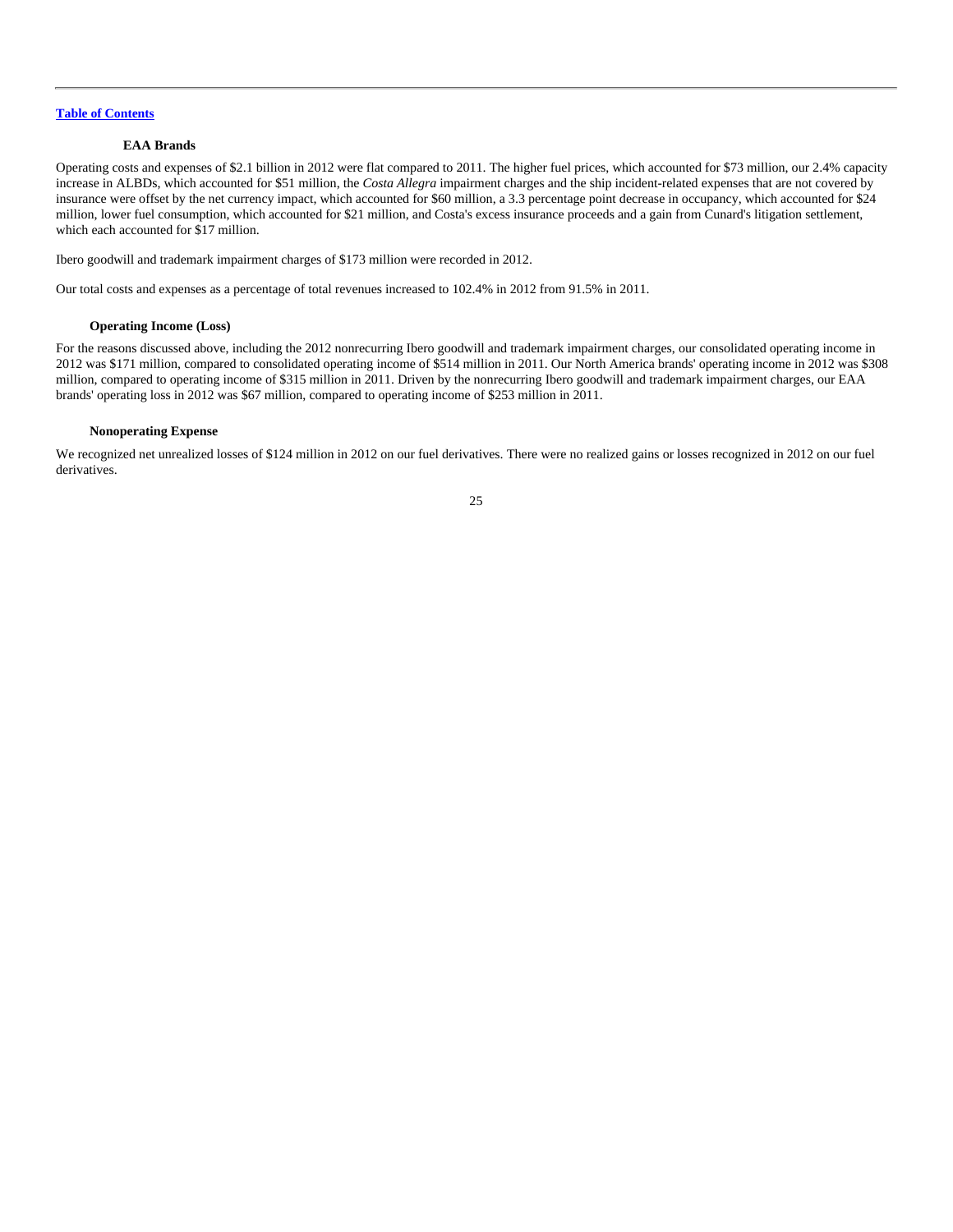Consolidated gross and net revenue yields were computed by dividing the gross and net cruise revenues, without rounding, by ALBDs as follows (dollars in millions, except yields):

|                                                             | Six Months Ended May 31,<br>2012<br><b>Constant</b> |    |            |               |            |  |  |  |
|-------------------------------------------------------------|-----------------------------------------------------|----|------------|---------------|------------|--|--|--|
|                                                             | <b>Dollar</b><br>2012                               |    |            | 2011          |            |  |  |  |
| Passenger ticket revenues                                   | \$<br>5,439                                         | \$ | 5,527      | $\mathcal{S}$ | 5,430      |  |  |  |
| Onboard and other revenues                                  | 1,653                                               |    | 1,670      |               | 1,574      |  |  |  |
| <b>Gross cruise revenues</b>                                | 7,092                                               |    | 7,197      |               | 7,004      |  |  |  |
| Less cruise costs                                           |                                                     |    |            |               |            |  |  |  |
| Commissions, transportation and other                       | (1,180)                                             |    | (1,204)    |               | (1,226)    |  |  |  |
| Onboard and other                                           | (254)                                               |    | (257)      |               | (241)      |  |  |  |
|                                                             | (1, 434)                                            |    | (1,461)    |               | (1, 467)   |  |  |  |
| Net passenger ticket revenues                               | 4,259                                               |    | 4,323      |               | 4,204      |  |  |  |
| Net onboard and other revenues                              | 1,399                                               |    | 1,413      |               | 1,333      |  |  |  |
| Net cruise revenues                                         | 5,658                                               | \$ | 5,736      | \$            | 5,537      |  |  |  |
| <b>ALBDs</b>                                                | 35,092,473                                          |    | 35,092,473 |               | 34,089,059 |  |  |  |
| Gross revenue yields                                        | \$<br>202.09                                        | \$ | 205.08     | \$            | 205.47     |  |  |  |
| % decrease vs. 2011                                         | (1.6)%                                              |    | (0.2)%     |               |            |  |  |  |
|                                                             |                                                     |    |            |               |            |  |  |  |
| Net revenue yields                                          | \$<br>161.22                                        | \$ | 163.44     | \$            | 162.44     |  |  |  |
| % (decrease) increase vs. 2011                              | (0.8)%                                              |    | 0.6%       |               |            |  |  |  |
| Net passenger ticket revenue yields                         | \$<br>121.38                                        | \$ | 123.18     | \$            | 123.33     |  |  |  |
| % decrease vs. 2011                                         | $(1.6)\%$                                           |    | $(0.1)$ %  |               |            |  |  |  |
| Net onboard and other revenue yields<br>% increase vs. 2011 | \$<br>39.84                                         | \$ | 40.26      | \$            | 39.12      |  |  |  |
|                                                             | 1.8%                                                |    | 2.9%       |               |            |  |  |  |

Consolidated gross and net cruise costs and net cruise costs excluding fuel per ALBD were computed by dividing the gross and net cruise costs and net cruise costs excluding fuel, without rounding, by ALBDs as follows (dollars in millions, except costs per ALBD):

|                                                   |                    | Six Months Ended May 31, |               |            |               |            |  |  |  |
|---------------------------------------------------|--------------------|--------------------------|---------------|------------|---------------|------------|--|--|--|
|                                                   |                    |                          |               | 2012       |               |            |  |  |  |
|                                                   |                    | Constant                 |               |            |               |            |  |  |  |
|                                                   |                    | 2012                     | <b>Dollar</b> |            |               | 2011       |  |  |  |
| Cruise operating expenses                         | \$                 | 5,137                    | $\mathcal{S}$ | 5,197      | $\mathcal{S}$ | 4,880      |  |  |  |
| Cruise selling and administrative expenses        |                    | 848                      |               | 861        |               | 850        |  |  |  |
| <b>Gross cruise costs</b>                         |                    | 5,985                    |               | 6,058      |               | 5,730      |  |  |  |
| Less cruise costs included in net cruise revenues |                    |                          |               |            |               |            |  |  |  |
| Commissions, transportation and other             |                    | (1,180)                  |               | (1,204)    |               | (1,226)    |  |  |  |
| Onboard and other                                 |                    | (254)                    |               | (257)      |               | (241)      |  |  |  |
| <b>Net cruise costs</b>                           |                    | 4,551                    |               | 4,597      |               | 4,263      |  |  |  |
| Less fuel                                         |                    | (1,237)                  |               | (1,237)    |               | (1,029)    |  |  |  |
| Net cruise costs excluding fuel                   |                    | 3,314                    | \$            | 3,360      | \$            | 3,234      |  |  |  |
| <b>ALBDs</b>                                      |                    | 35,092,473               |               | 35,092,473 |               | 34,089,059 |  |  |  |
| Gross cruise costs per ALBD                       | \$                 | 170.54                   | $\mathbb{S}$  | 172.61     | \$.           | 168.10     |  |  |  |
| % increase vs. 2011                               |                    | 1.5%                     |               | 2.7%       |               |            |  |  |  |
|                                                   |                    |                          |               |            |               |            |  |  |  |
| Net cruise costs per ALBD                         | $\mathbf{\hat{S}}$ | 129.67                   | \$.           | 130.97     | \$            | 125.07     |  |  |  |
| % increase vs. 2011                               |                    | 3.7%                     |               | 4.7%       |               |            |  |  |  |
| Net cruise costs excluding fuel per ALBD          | $\mathbb{S}$       | 94.44                    | \$            | 95.74      | \$            | 94.87      |  |  |  |
| % (decrease) increase vs. 2011                    |                    | (0.5)%                   |               | 0.9%       |               |            |  |  |  |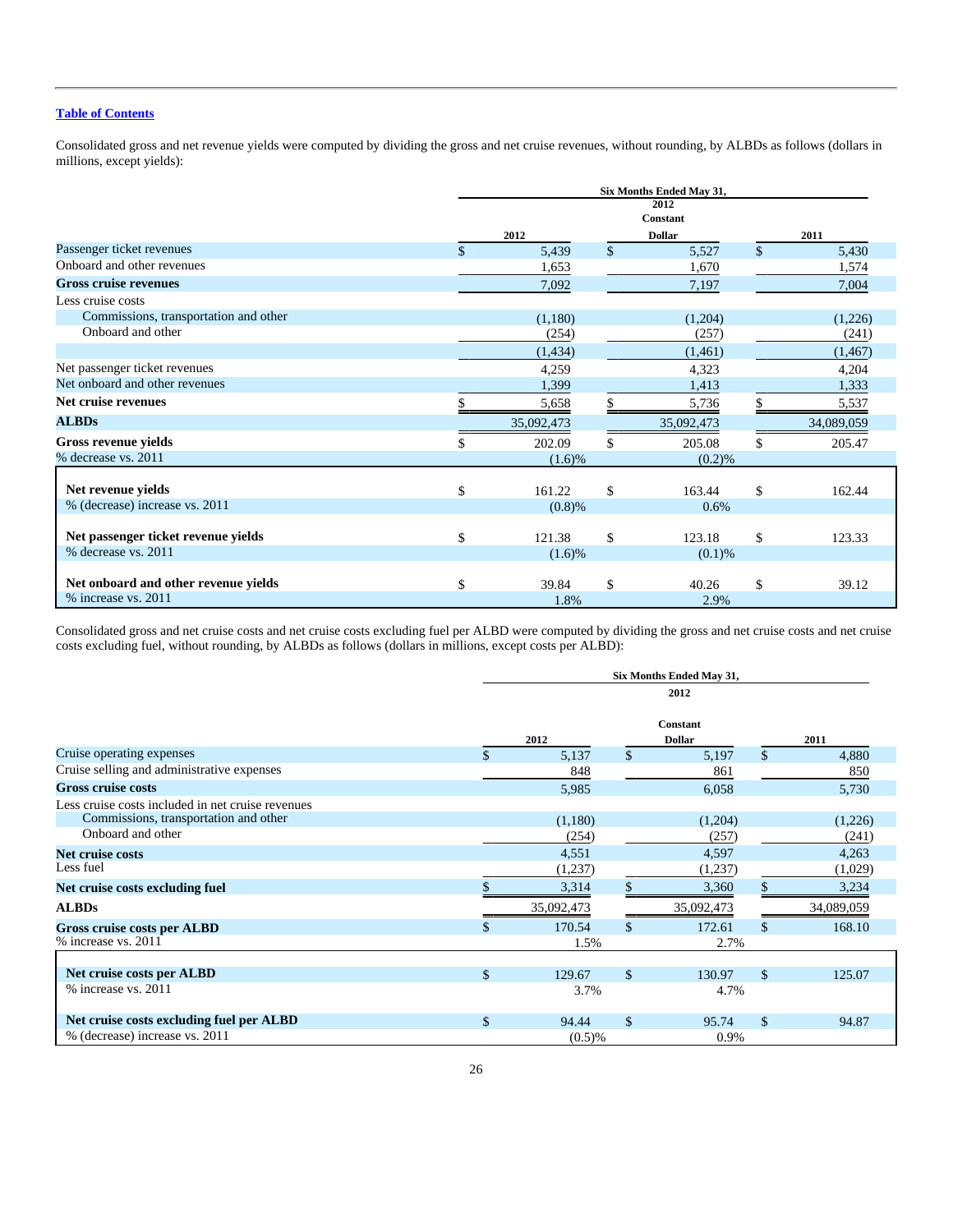Non-GAAP fully diluted earnings per share was computed as follows (in millions, except per share data):

|                                                 | <b>Six Months Ended</b> |        |               |      |  |
|-------------------------------------------------|-------------------------|--------|---------------|------|--|
|                                                 | May 31,                 |        |               |      |  |
|                                                 |                         | 2012   |               | 2011 |  |
| Net Income (loss) - diluted                     |                         |        |               |      |  |
| <b>U.S. GAAP net (loss) income</b>              | \$                      | (125)  | <sup>\$</sup> | 358  |  |
| Ibero goodwill and trademark impairment charges |                         | 173    |               |      |  |
| Unrealized losses on fuel derivatives, net      |                         | 124    |               |      |  |
| <b>Non-GAAP</b> net income                      |                         | 172    |               | 358  |  |
| Weighted-average shares outstanding – diluted   | 778(a)                  |        |               | 793  |  |
|                                                 |                         |        |               |      |  |
| Earnings (loss) per share - diluted             |                         |        |               |      |  |
| U.S. GAAP (loss) earnings per share             | \$                      | (0.16) | \$.           | 0.45 |  |
| Ibero goodwill and trademark impairment charges |                         | 0.22   |               |      |  |
| Unrealized losses on fuel derivatives, net      |                         | 0.16   |               |      |  |
| Non-GAAP earnings per share                     |                         | 0.22   |               | 0.45 |  |

## (a) For the six months ended May 31, 2012, non-GAAP diluted weighted-average shares outstanding were 779 million, which includes the dilutive effect of equity plans.

Net cruise revenues increased \$121 million, or 2.2%, to \$5.7 billion in 2012 from \$5.5 billion in 2011. This was caused by a 2.9% capacity increase in ALBDs, which accounted for \$163 million, and a slight increase in constant dollar net revenue yields, which accounted for \$36 million, partially offset by the net currency impact, which accounted for \$78 million. The slight increase in net revenue yields on a constant dollar basis was comprised of flat net passenger ticket revenue yields and a 2.9% increase in net onboard and other revenue yields. Our North America brands net passenger ticket revenue yield increased 3.1%, which was driven by improved Caribbean revenue yields, partially offset by lower pricing in European and other itineraries. During 2012, more than half of the North America brands capacity was positioned in the Caribbean. Our North America brands net passenger ticket revenue yield increase was offset by a decrease of 4.4% from our EAA brands caused by the direct and indirect financial consequences of the ship incident and the challenging economic environment in Europe. The 2.9% increase in net onboard and other revenue yields was driven by our North America brands, partially offset by our EAA Brands. Gross cruise revenues increased \$88 million, or 1.3%, to \$7.1 billion in 2012 from \$7.0 billion in 2011 for largely the same reasons as discussed above.

Net cruise costs excluding fuel increased \$80 million, or 2.5%, to \$3.3 billion in 2012 from \$3.2 billion in 2011. This was caused by a 2.9% capacity increase in ALBDs, which accounted for \$95 million, and a slight increase in constant dollar net cruise costs excluding fuel per ALBD, which accounted for \$30 million, partially offset by the net currency impact, which accounted for \$45 million. The slight increase in constant dollar net cruise costs excluding fuel per ALBD was substantially due to the *Costa Allegra* impairment charge*,* which accounted for \$34 million, and the ship incident-related expenses that are not covered by insurance, which accounted for \$30 million, partially offset by Costa's excess insurance proceeds and a gain from Cunard's litigation settlement, which each accounted for \$17 million*.*

Fuel costs increased \$208 million, or 20.2%, to \$1.2 billion in 2012 from \$1.0 billion in 2011. This was caused by higher fuel prices, which accounted for \$207 million, and a 2.9% capacity increase in ALBDs, which accounted for \$31 million, partially offset by lower fuel consumption per ALBD, which accounted for \$30 million.

Gross cruise costs increased \$255 million, or 4.4% to \$6.0 billion in 2012 from \$5.7 billion in 2011 for principally the same reasons as discussed above.

## **Liquidity, Financial Condition and Capital Resources**

Our primary financial goal is to profitably grow our cruise business, while maintaining a strong balance sheet, which allows us to return free cash flow to shareholders. Our ability to generate significant operating cash flows has allowed us to internally fund all of our capital investment program. Our current intention is to have an average of two to three new cruise ships enter service annually, some of which will replace the existing capacity from possible sales of older ships. Since we have slowed down the pace of our newbuilding program, we currently believe this will lead to an increase in free cash flows. Other objectives of our capital structure policy are to maintain an acceptable level of liquidity with our available cash and cash equivalents and committed financings for immediate and future liquidity needs, and a reasonable debt maturity profile that is spread out over a number of years.

Based on our historical results, projections and financial condition, we believe that our liquidity and cash flow from future operations will be sufficient to fund all of our expected capital projects including shipbuilding commitments, debt service requirements, working capital needs, other firm commitments and dividends over the next several years. Our projected cash flow from operations and access to the capital markets can be adversely impacted by numerous factors outside our control including, but not limited to, those noted under "Cautionary Note Concerning Factors That May Affect Future Results." If additional debt funding is required, our ability to generate significant cash from operations and our investment grade credit ratings provide us with the ability in most financial credit market environments to obtain such debt funding. If our long-term senior unsecured credit ratings were to be downgraded or assigned a negative outlook, our access to, and cost of, financing may be negatively impacted.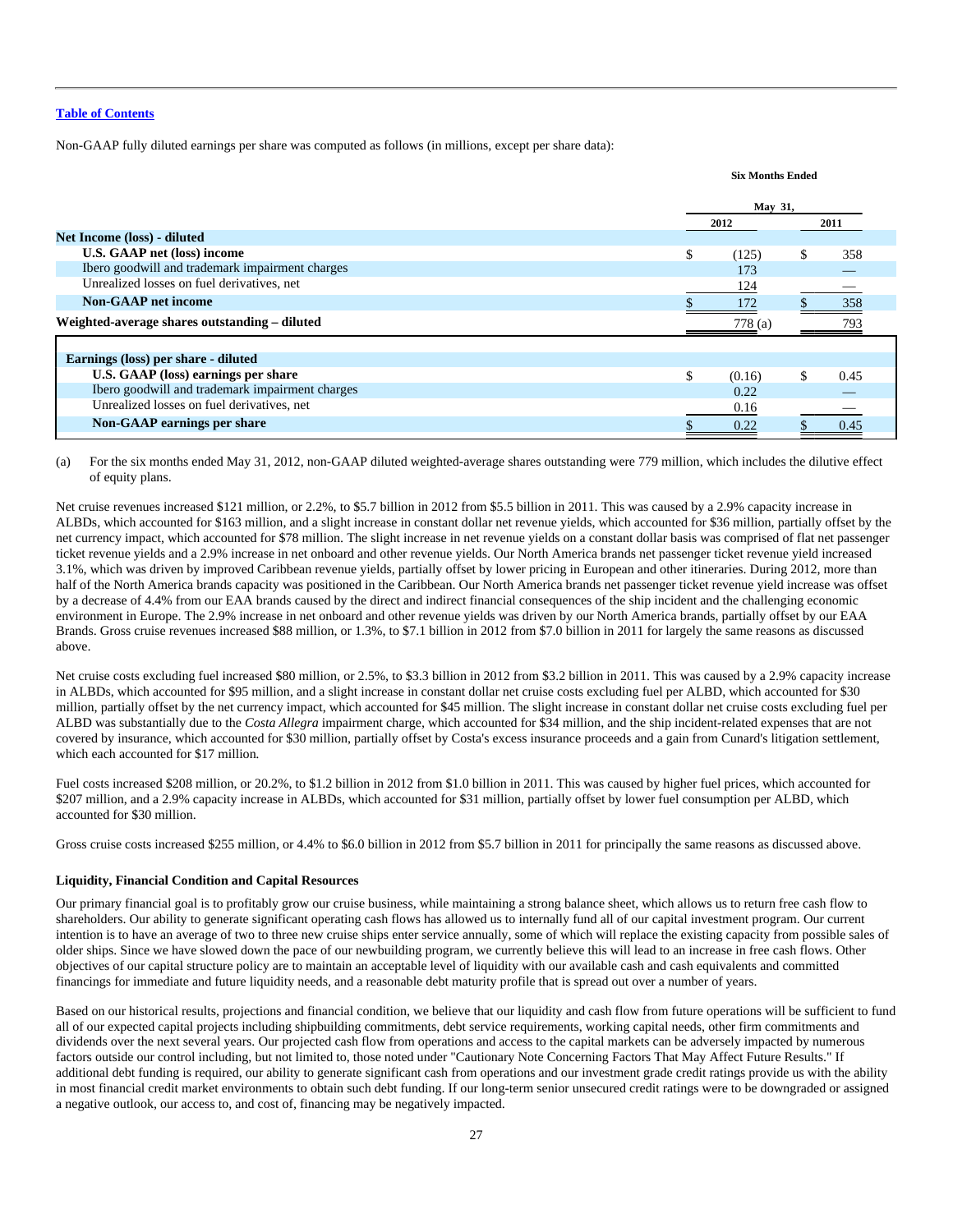At May 31, 2012, we had a working capital deficit of \$5.1 billion. This deficit included \$3.6 billion of customer deposits, which represent the passenger revenues we collect in advance of sailing dates and, accordingly, are substantially more like deferred revenue balances rather than actual current cash liabilities. Our May 31, 2012 working capital deficit also included \$1.6 billion of current debt obligations, which included \$540 million outstanding under our commercial paper programs and \$1.1 billion outstanding under our export credit facilities, bank loans and other debt. We continue to generate substantial cash from operations and have a strong balance sheet. This strong balance sheet provides us with the ability to refinance our current debt obligations as they become due in most financial credit market environments. We also have our revolving credit facility available to provide long-term rollover financing should the need arise, or if we choose to do so. After excluding customer deposits and current debt obligations from our May 31, 2012 working capital deficit balance, our non-GAAP adjusted working capital was \$149 million. Our business model, along with our unsecured revolving credit facilities, allows us to operate with a working capital deficit and still meet our operating, investing and financing needs. We believe we will continue to have working capital deficits for the foreseeable future.

At November 30, 2011, the U.S. dollar was \$1.55 to sterling, \$1.33 to the euro and \$0.99 to the Australian dollar. Had these November 30, 2011 currency exchange rates been used to translate our May 31, 2012 non-U.S. dollar functional currency operations' assets and liabilities instead of the May 31, 2012 U.S. dollar exchange rates of \$1.56 to sterling, \$1.25 to the euro and \$0.98 to the Australian dollar, our total assets and liabilities would have been higher by approximately \$635 million and \$200 million, respectively.

#### **Sources and Uses of Cash**

Our business provided \$1.5 billion of net cash from operations during the six months ended May 31, 2012, a decrease of \$343 million, or 19%, compared to \$1.8 billion for the same period in fiscal 2011. This decrease was caused by less cash being provided from customer deposits and from our operating results.

During the six months ended May 31, 2012, our expenditures for capital projects were \$2.0 billion, of which \$1.7 billion was spent on our ongoing new shipbuilding program, including \$1.5 billion for the final delivery payments for *AIDAmar, Carnival Breeze* and *Costa Fascinosa*. In addition to our new shipbuilding program, we had capital expenditures of \$186 million for ship improvements and replacements and \$105 million for information technology, buildings and other assets. In addition, in May 2012 we received \$508 million of euro-denominated hull and machinery insurance proceeds for the total loss of the ship.

During the six months ended May 31, 2012, we borrowed a net \$262 million of short-term borrowings in connection with our availability of, and needs for, cash at various times throughout the period. In addition, during the six months ended May 31, 2012, we repaid \$327 million of long-term debt substantially all for scheduled payments on export credit facilities. Furthermore, during the six months ended May 31, 2012, we borrowed \$946 million of new other longterm debt substantially all under two export credit facilities. Finally, we paid cash dividends of \$388 million during the six months ended May 31, 2012.

### **Future Commitments and Funding Sources**

Our contractual cash obligations as of May 31, 2012 have changed compared to November 30, 2011, primarily as a result of our debt borrowings and repayments and ship delivery and progress payments as noted above under "Sources and Uses of Cash."

At May 31, 2012, we had liquidity of \$5.9 billion. Our liquidity consisted of \$662 million of cash and cash equivalents, excluding \$238 million of cash used for current operations, \$2.1 billion available for borrowing under our revolving credit facilities, net of commercial paper borrowings, and \$3.2 billion under committed ship financings. Of this \$3.2 billion of committed ship financings, \$0.8 billion, \$1.0 billion, \$0.9 billion and \$0.4 billion are scheduled to be funded in fiscal 2013, 2014, 2015 and 2016, respectively. Substantially all of our revolving credit facilities are scheduled to mature in 2016. These commitments are from numerous large, well-established banks, which we believe will honor their contractual agreements with us.

Substantially all of our debt agreements contain financial covenants as described in "Note 5 – Debt" in the annual consolidated financial statements, which is included within Exhibit 13 to our 2011 joint Annual Report on Form 10-K. At May 31, 2012, we believe we were in compliance with all of our debt covenants. In addition, based on our forecasted operating results, financial condition and cash flows, we expect to be in compliance with our debt covenants over the next several years. Generally, if an event of default under any debt agreement occurs, then pursuant to cross default acceleration clauses, substantially all of our outstanding debt and derivative contract payables could become due, and all debt and derivative contracts could be terminated.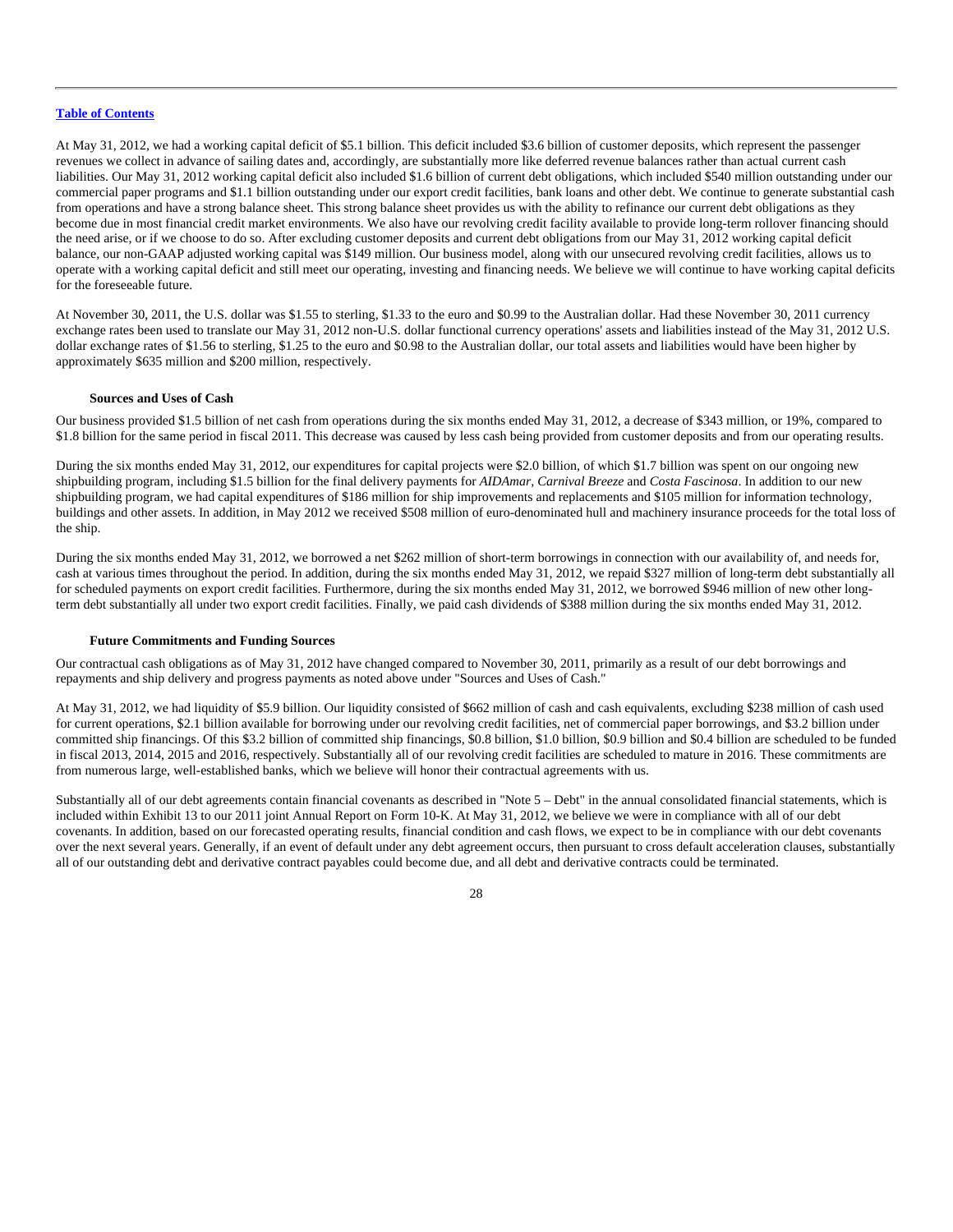## <span id="page-30-0"></span>**Off-Balance Sheet Arrangements**

We are not a party to any off-balance sheet arrangements, including guarantee contracts, retained or contingent interests, certain derivative instruments and variable interest entities that either have, or are reasonably likely to have, a current or future material effect on our consolidated financial statements.

## **Item 3. Quantitative and Qualitative Disclosures About Market Risk.**

At May 31, 2012, 60%, 37% and 3% (56%, 41% and 3% at November 30, 2011) of our debt was U.S. dollar, euro and sterling-denominated, respectively, including the effect of foreign currency forwards.

During the six months ended May 31, 2012, we entered into additional zero cost collar fuel derivatives for 13.7 million barrels of Brent to cover a portion of our estimated fuel consumption for the second half of fiscal 2012 through fiscal 2015. See "Note 6 – Fair Value Measurements, Derivative Instruments and Hedging Activities" in the accompanying consolidated financial statements for further discussion of these fuel derivatives. At May 31, 2012, the estimated fair value of our outstanding fuel derivative contracts was a net liability of \$123 million. During the six months ended May 31, 2012, we recognized net unrealized losses of \$124 million. Our June 22, 2012 full year EPS guidance included forecasted realized losses of \$53 million, or \$0.07 per share, on our fuel derivatives by applying the then current Brent price to the derivatives that mature in the second half of fiscal 2012.

During June 2012, we entered into zero cost collars that are designated as cash flow hedges of a portion of our *Royal Princess* euro-denominated shipyard payments. These zero cost collars mature in May 2013 at a weighted-average ceiling of \$1.30 to the euro, or \$560 million, and a weighted-average floor of \$1.19 to the euro, or \$512 million.

For a further discussion of our hedging strategies and market risks, see "Note 6 – Fair Value Measurements, Derivative Instruments and Hedging Activities" in the accompanying consolidated financial statements and Management's Discussion and Analysis of Financial Condition and Results of Operations within Exhibit 13 to our joint 2011 Annual Report on Form 10-K.

## **Item 4. Controls and Procedures.**

## **A. Evaluation of Disclosure Controls and Procedures**

Disclosure controls and procedures are designed to provide reasonable assurance that information required to be disclosed by us in the reports that we file or submit, is recorded, processed, summarized and reported, within the time periods specified in the U.S. Securities and Exchange Commission's rules and forms. Disclosure controls and procedures include, without limitation, controls and procedures designed to ensure that information required to be disclosed by us in our reports that we file or submit under the Securities Exchange Act of 1934 is accumulated and communicated to our management, including our principal executive and principal financial officers, or persons performing similar functions, as appropriate to allow timely decisions regarding required disclosure.

Our Chief Executive Officer, Chief Operating Officer and Chief Financial Officer have evaluated our disclosure controls and procedures and have concluded, as of May 31, 2012, that they are effective as described above.

## **B. Changes in Internal Control over Financial Reporting**

There have been no changes in our internal control over financial reporting during the quarter ended May 31, 2012 that have materially affected or are reasonably likely to materially affect our internal control over financial reporting.

## **PART II - OTHER INFORMATION**

## **Item 1. Legal Proceedings.**

On March 30, 2012, an action was filed in the United States District Court for the Southern District of Texas by the personal representative of the estate of a German citizen who was a passenger onboard the ship on January 13, 2012. The action names Carnival plc and Utopia Cruises, Inc., a subsidiary of Carnival Corporation, as the defendants (Stumpf v. Carnival plc, No. 12-cv-99 (S.D. Tex.)). The complaint alleges causes of action for negligence and gross negligence. The complaint seeks \$10 million in actual damages, punitive damages, interests and costs, among other things. The action has been served on the defendants.

On May 3, 2012, an action was filed in the United States District Court for the Southern District of Florida (Giglio Sub v. Carnival Corporation, No. 12 cv-21680 (S.D. Fla.)). The plaintiffs are a purported class of business owners and wage earners on Giglio Island in Italy who claim they have been injured as a result of the ship incident. The defendants are Carnival Corporation, Carnival plc, Costa Crociere S.p.A. and Costa Cruise Lines, Inc., who have been served with the action. The plaintiffs allege negligence, gross negligence and nuisance against the defendants. The complaint seeks monetary damages in the amount of \$75 million, punitive damages, interests, costs and an injunction that future travel near Giglio Island will be conducted at safe distances.

On May 3, 2012, an action was filed in the United States District Court for the Southern District of New York (Csepi v. Carnival plc, No. 12-cv-03498 (S.D.N.Y.)). The plaintiffs are four Hungarian employees of a concessionaire who were onboard the ship on January 13, 2012. Plaintiffs named Carnival plc, Carnival Corporation and Costa Crociere S.p.A. as the defendants, who have not been served. The complaint alleges negligence and gross negligence and requests damages in the amount of \$50 million for each of the four plaintiffs.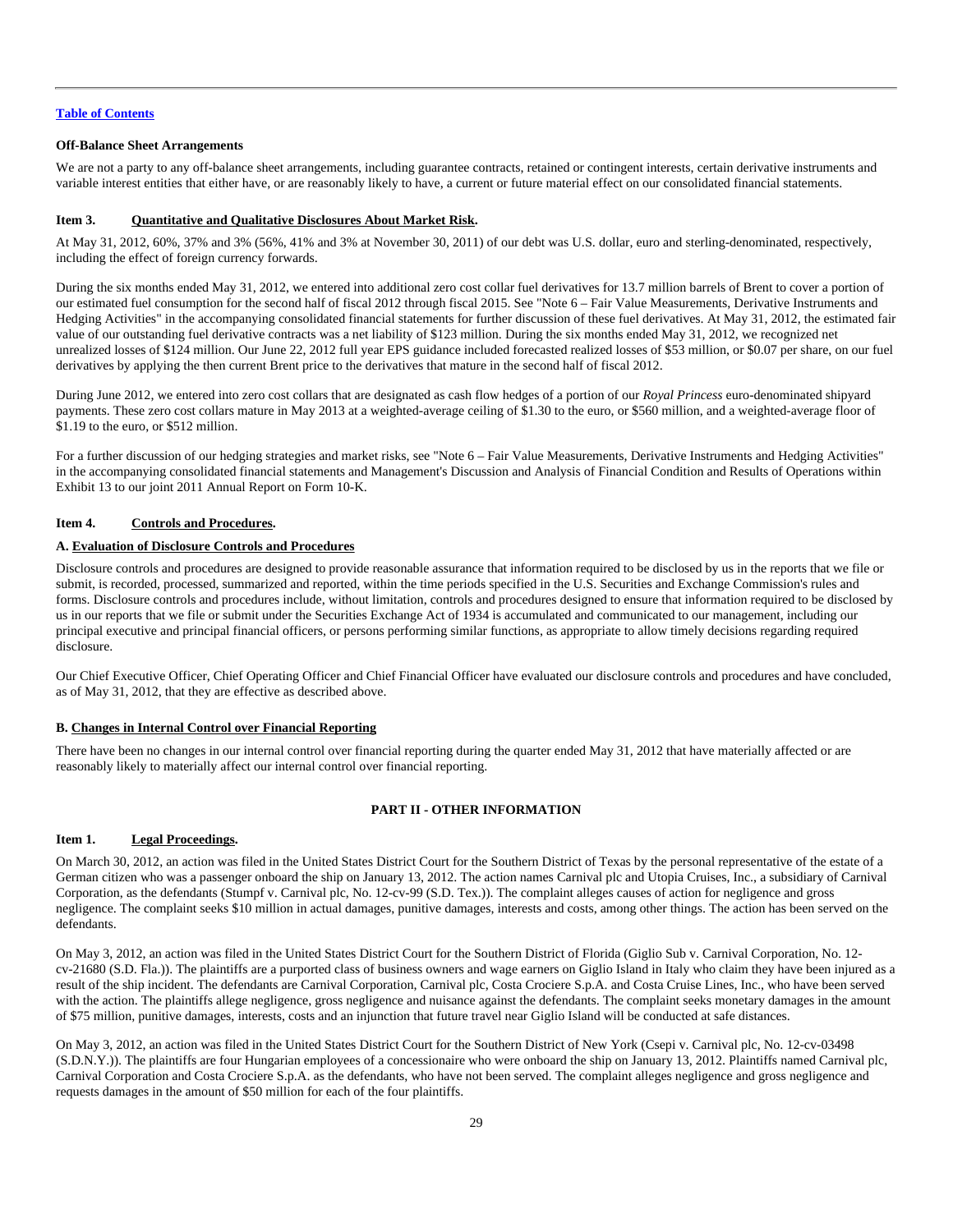## <span id="page-31-0"></span>**Item 2. Unregistered Sales of Equity Securities and Use of Proceeds.**

## **A. Repurchase Authorizations**

In September 2007, our Boards of Directors authorized the repurchase of up to an aggregate of \$1 billion of Carnival Corporation common stock and Carnival plc ordinary shares subject to certain restrictions (the "Repurchase Program"). The Repurchase Program does not have an expiration date and may be discontinued by our Boards of Directors at any time.

During the three months ended May 31, 2012, purchases of Carnival Corporation common stock pursuant to the Repurchase Program were as follows:

| Period                               | <b>Total Number of</b><br>Carnival<br>Corporation<br><b>Common Stock</b><br>Purchased (a) |   | <b>Average Price</b><br>Paid per Share<br>of Carnival<br>Corporation<br>Common Stock |   | <b>Maximum Dollar Value of</b><br><b>Shares That May Yet Be</b><br><b>Purchased Under the</b><br><b>Repurchase Program (b)</b> |     |  |  |
|--------------------------------------|-------------------------------------------------------------------------------------------|---|--------------------------------------------------------------------------------------|---|--------------------------------------------------------------------------------------------------------------------------------|-----|--|--|
|                                      |                                                                                           |   |                                                                                      |   | (in millions)                                                                                                                  |     |  |  |
| March 1, 2012 through March 31, 2012 |                                                                                           |   |                                                                                      |   |                                                                                                                                | 334 |  |  |
| April 1, 2012 through April 30, 2012 |                                                                                           |   |                                                                                      |   |                                                                                                                                | 334 |  |  |
| May 1, 2012 through May 31, 2012     | 50,000                                                                                    | S | 30.97                                                                                | S |                                                                                                                                | 333 |  |  |
| Total                                | 50,000                                                                                    |   | 30.97                                                                                |   |                                                                                                                                |     |  |  |

(a) No shares of Carnival Corporation common stock were purchased outside of publicly announced plans or programs.

(b) During the three months ended May 31, 2012, there were no repurchases of Carnival plc ordinary shares under the Repurchase Program.

In addition to the Repurchase Program, the Boards of Directors have authorized the repurchase of up to 19.2 million Carnival plc ordinary shares and up to 31.5 million shares of Carnival Corporation common stock under the Stock Swap programs described below.

From June 1, 2012 to June 25, 2012, we repurchased 100,000 shares of Carnival Corporation common stock. At June 25, 2012, the remaining availability under the Repurchase Program was \$329 million and the remaining availability under the Stock Swap programs repurchase authorizations were 18.1 million Carnival plc ordinary shares and 31.5 million Carnival Corporation shares. Carnival plc ordinary share repurchases under both the Repurchase Program and the Stock Swap authorizations require annual shareholder approval. The existing shareholder approval is limited to a maximum of 21.5 million ordinary shares and is valid until the earlier of the conclusion of the Carnival plc 2013 annual general meeting, or October 10, 2013.

## **B. Stock Swap Programs**

We use the Stock Swap programs in situations where we can obtain an economic benefit because either Carnival Corporation common stock or Carnival plc ordinary shares are trading at a price that is at a premium or discount to the price of Carnival plc ordinary shares or Carnival Corporation common stock, as the case may be. This economic benefit is used for general corporate purposes, which could include repurchasing additional stock under the Repurchase Program.

In the event Carnival Corporation common stock trades at a premium to Carnival plc ordinary shares, we may elect to issue and sell Carnival Corporation common stock through a sales agent and use the sale proceeds to repurchase Carnival plc ordinary shares in the UK market on at least an equivalent basis. Carnival Corporation may still issue and sell up to 18.1 million of its common stock in the U.S. market, which shares are to be sold from time to time at prevailing market prices in ordinary brokers' transactions. Any sales of Carnival Corporation shares have been or will be registered under the Securities Act.

In the event Carnival Corporation common stock trades at a discount to Carnival plc ordinary shares, we may elect to sell existing ordinary shares of Carnival plc, with such sales made by Carnival Corporation or Carnival Investments Limited, a subsidiary of Carnival Corporation, through a sales agent, from time to time in "at the market" transactions, and use the sale proceeds to repurchase Carnival Corporation common stock in the U.S. market on at least an equivalent basis. Carnival Corporation or Carnival Investments Limited may still sell up to 31.5 million Carnival plc ordinary shares in the UK market, which shares are to be sold from time to time at prevailing market prices in ordinary brokers' transactions. Any sales of Carnival plc shares have been or will be registered under the Securities Act.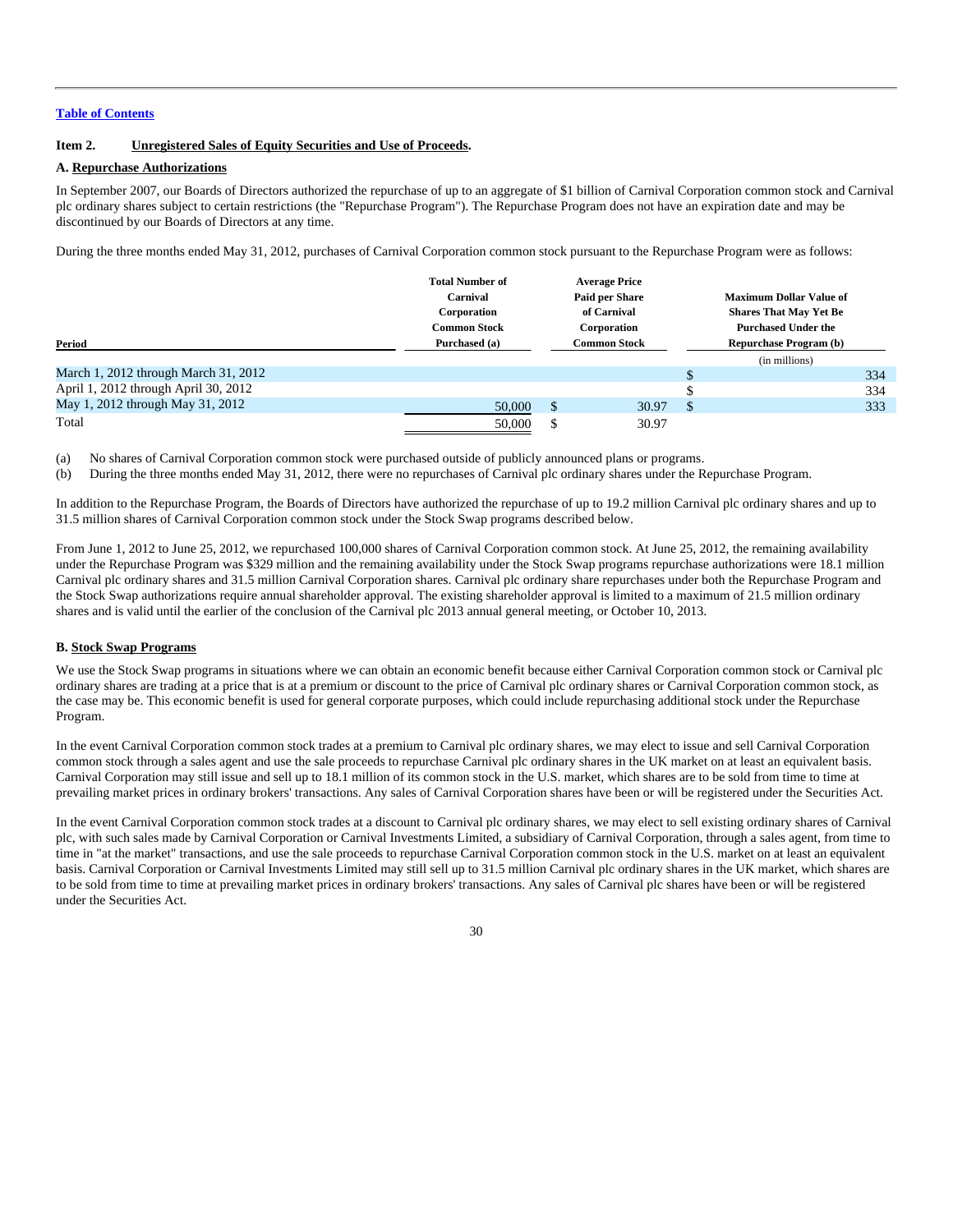During the six months ended May 31, 2012, no Carnival Corporation common stock or Carnival plc ordinary shares were sold or repurchased under the Stock Swap programs.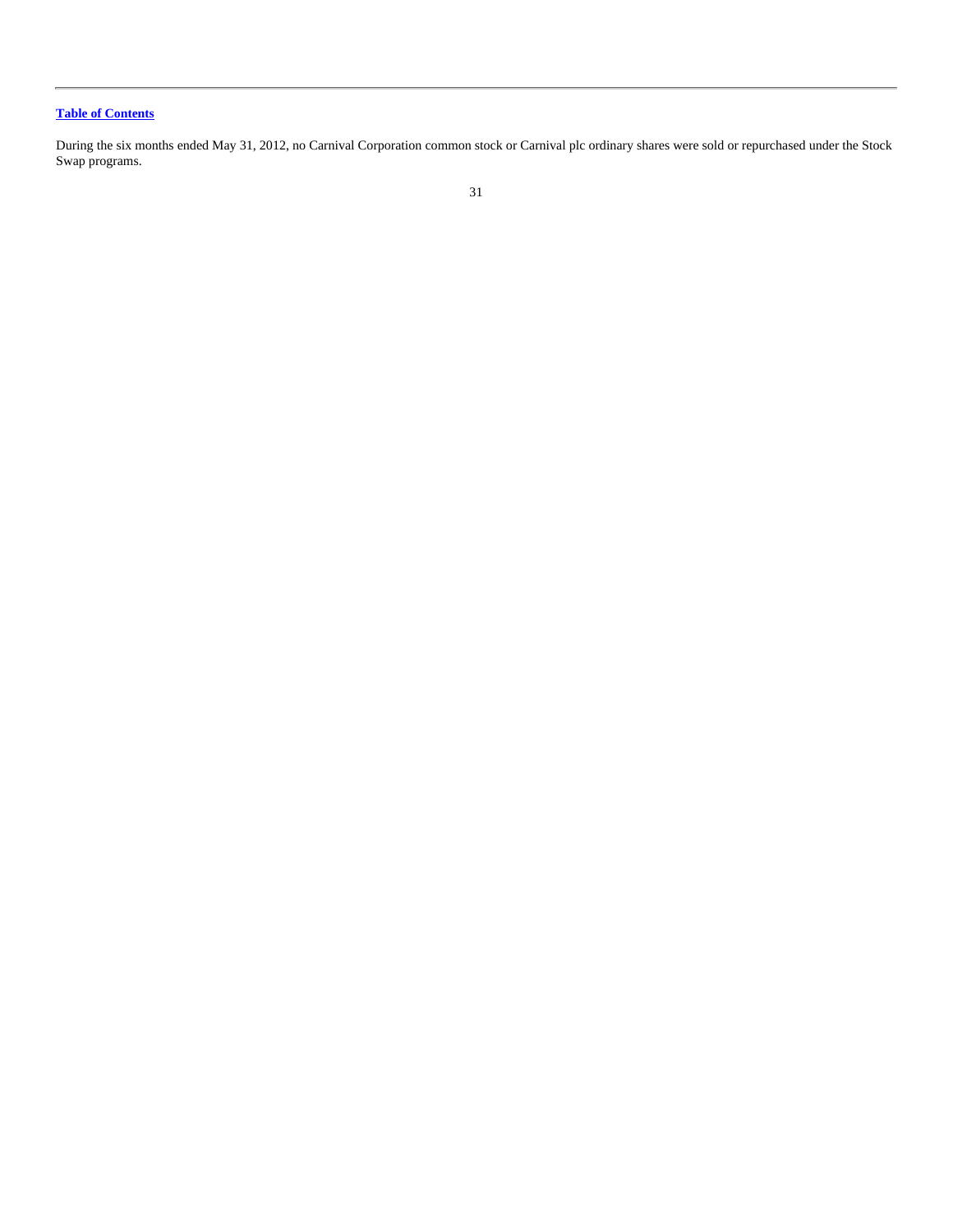## <span id="page-33-0"></span>**Item 6. Exhibits.**

## **INDEX TO EXHIBITS**

|                |                                                                                                                |       | <b>Incorporated by Reference</b> |               | Filed/           |
|----------------|----------------------------------------------------------------------------------------------------------------|-------|----------------------------------|---------------|------------------|
| <b>Exhibit</b> |                                                                                                                |       |                                  | <b>Filing</b> | <b>Furnished</b> |
|                | <b>Number Exhibit Description</b>                                                                              | Form  | <b>Exhibit</b>                   | Date          | Herewith         |
|                | Articles of incorporation and by-laws                                                                          |       |                                  |               |                  |
| 3.1            | Third Amended and Restated Articles of Incorporation of Carnival Corporation.                                  | $8-K$ | 3.1                              | 4/17/03       |                  |
| 3.2            | Third Amended and Restated By-Laws of Carnival Corporation.                                                    | $8-K$ | 3.1                              | 4/20/09       |                  |
| 3.3            | Articles of Association of Carnival plc.                                                                       | $8-K$ | 3.3                              | 4/20/09       |                  |
| 3.4            | Memorandum of Association of Carnival plc.                                                                     | 8-K   | 3.2                              | 4/20/09       |                  |
|                | <b>Statement regarding computations of ratios</b>                                                              |       |                                  |               |                  |
| 12             | Ratio of Earnings to Fixed Charges.                                                                            |       |                                  |               | X                |
|                | Rule $13a-14(a)/15d-14(a)$ Certifications                                                                      |       |                                  |               |                  |
| 31.1           | Certification of Chief Executive Officer of Carnival Corporation pursuant to Rule 13a-14(a), as adopted        |       |                                  |               |                  |
|                | pursuant to Section 302 of the Sarbanes-Oxley Act of 2002.                                                     |       |                                  |               | X                |
| 31.2           | Certification of Chief Operating Officer of Carnival Corporation pursuant to Rule 13a-14(a), as adopted        |       |                                  |               |                  |
|                | pursuant to Section 302 of the Sarbanes-Oxley Act of 2002.                                                     |       |                                  |               | X                |
| 31.3           | Certification of Senior Vice President and Chief Financial Officer of Carnival Corporation pursuant to Rule    |       |                                  |               |                  |
|                | 13a-14(a), as adopted pursuant to Section 302 of the Sarbanes-Oxley Act of 2002.                               |       |                                  |               | X                |
| 31.4           | Certification of Chief Executive Officer of Carnival plc pursuant to Rule 13a-14(a), as adopted pursuant to    |       |                                  |               |                  |
|                | Section 302 of the Sarbanes-Oxley Act of 2002.                                                                 |       |                                  |               | X                |
| 31.5           | Certification of Chief Operating Officer of Carnival plc pursuant to Rule 13a-14(a), as adopted pursuant to    |       |                                  |               |                  |
|                | Section 302 of the Sarbanes-Oxley Act of 2002.                                                                 |       |                                  |               | X                |
| 31.6           | Certification of Senior Vice President and Chief Financial Officer of Carnival plc pursuant to Rule 13a-14(a), |       |                                  |               |                  |
|                | as adopted pursuant to Section 302 of the Sarbanes-Oxley Act of 2002.                                          |       |                                  |               | X                |
|                | <b>Section 1350 Certifications</b>                                                                             |       |                                  |               |                  |
| $32.1*$        | Certification of Chief Executive Officer of Carnival Corporation pursuant to 18 U.S.C. Section 1350, as        |       |                                  |               |                  |
|                | adopted pursuant to Section 906 of the Sarbanes-Oxley Act of 2002.                                             |       |                                  |               | X                |
| $32.2*$        | Certification of Chief Operating Officer of Carnival Corporation pursuant to 18 U.S.C. Section 1350, as        |       |                                  |               |                  |
|                | adopted pursuant to Section 906 of the Sarbanes-Oxley Act of 2002.                                             |       |                                  |               | X                |
|                |                                                                                                                |       |                                  |               |                  |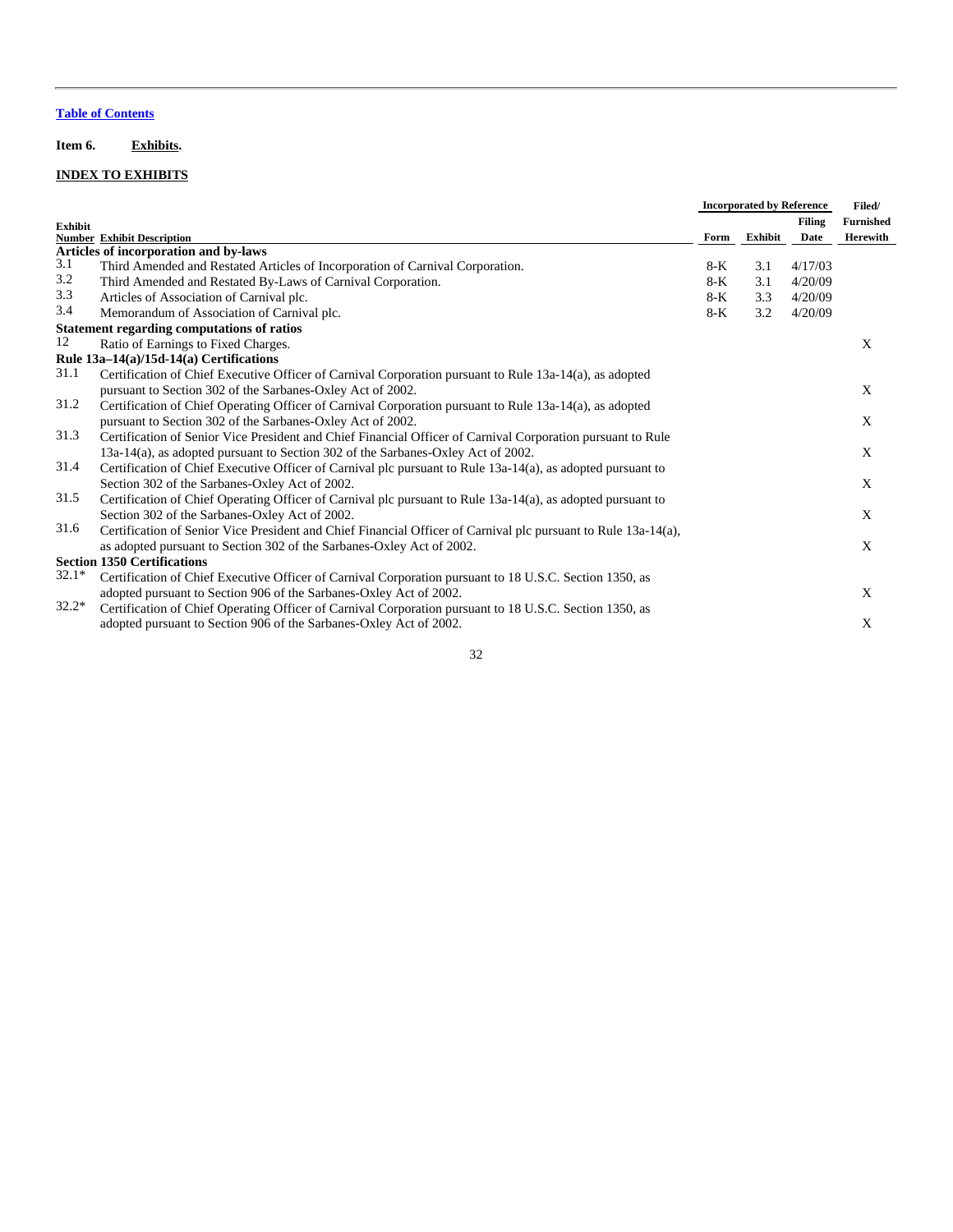## **Item 6. Exhibits.**

## **INDEX TO EXHIBITS**

|         |                                                                                                                  |      | <b>Incorporated by Reference</b> |        | Filed/           |
|---------|------------------------------------------------------------------------------------------------------------------|------|----------------------------------|--------|------------------|
| Exhibit |                                                                                                                  |      |                                  | Filing | <b>Furnished</b> |
|         | <b>Number Exhibit Description</b>                                                                                | Form | <b>Exhibit</b>                   | Date   | Herewith         |
| $32.3*$ | Certification of Senior Vice President and Chief Financial Officer of Carnival Corporation pursuant to 18        |      |                                  |        |                  |
|         | U.S.C. Section 1350, as adopted pursuant to Section 906 of the Sarbanes-Oxley Act of 2002.                       |      |                                  |        |                  |
| $32.4*$ | Certification of Chief Executive Officer of Carnival plc pursuant to 18 U.S.C. Section 1350, as adopted          |      |                                  |        |                  |
|         | pursuant to Section 906 of the Sarbanes-Oxley Act of 2002.                                                       |      |                                  |        |                  |
| $32.5*$ | Certification of Chief Operating Officer of Carnival plc pursuant to 18 U.S.C. Section 1350, as adopted          |      |                                  |        |                  |
|         | pursuant to Section 906 of the Sarbanes-Oxley Act of 2002.                                                       |      |                                  |        | X                |
| $32.6*$ | Certification of Senior Vice President and Chief Financial Officer of Carnival plc pursuant to 18 U.S.C. Section |      |                                  |        |                  |
|         | 1350, as adopted pursuant to Section 906 of the Sarbanes-Oxley Act of 2002.                                      |      |                                  |        | X                |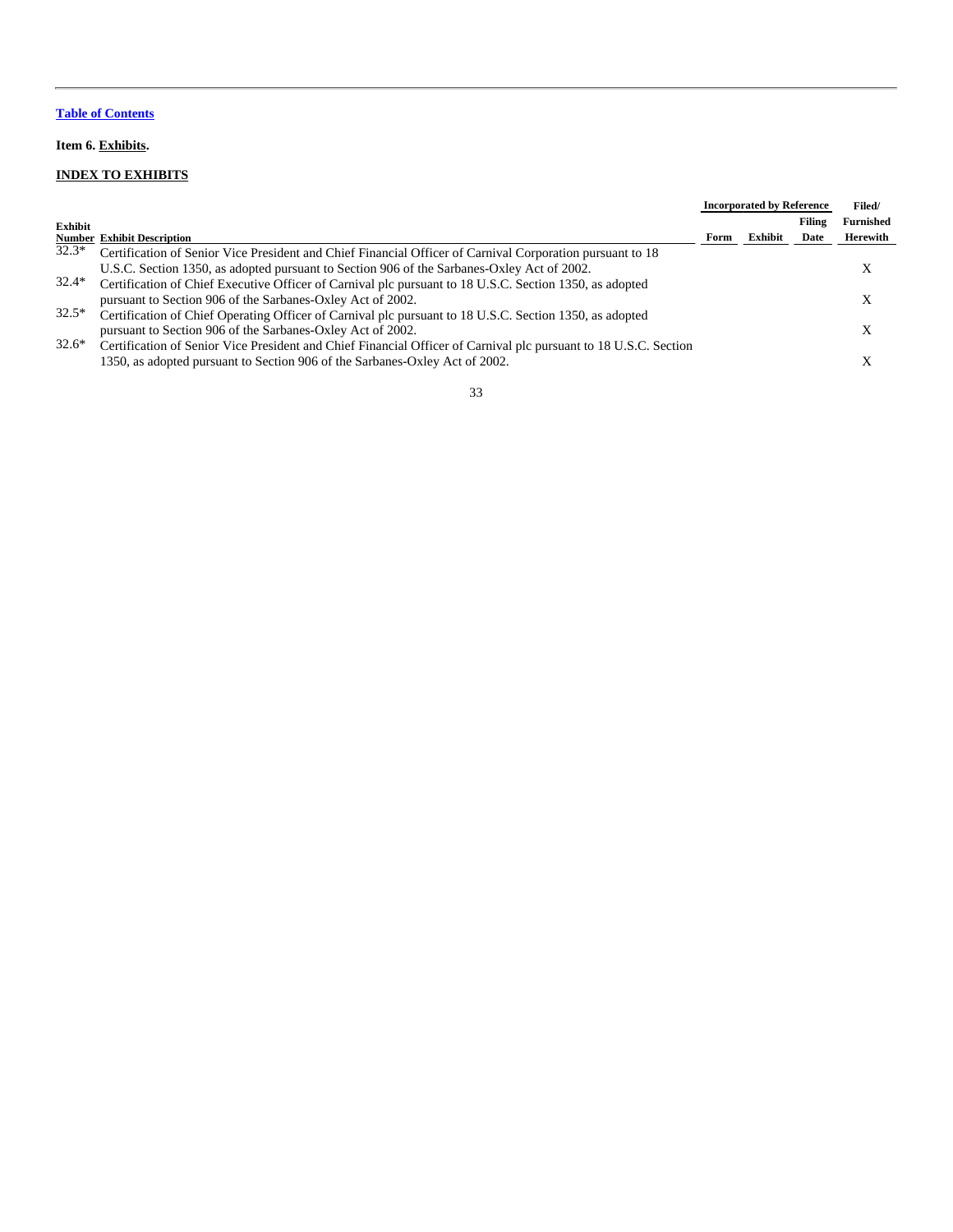## **Item 6. Exhibits.**

## **INDEX TO EXHIBITS**

|                |                                                                                                                                                                                                                                                                                                               |      | <b>Incorporated by Reference</b> |                | Filed/                              |
|----------------|---------------------------------------------------------------------------------------------------------------------------------------------------------------------------------------------------------------------------------------------------------------------------------------------------------------|------|----------------------------------|----------------|-------------------------------------|
| <b>Exhibit</b> | <b>Number Exhibit Description</b>                                                                                                                                                                                                                                                                             | Form | Exhibit                          | Filing<br>Date | <b>Furnished</b><br><b>Herewith</b> |
|                | <b>Interactive Data File</b>                                                                                                                                                                                                                                                                                  |      |                                  |                |                                     |
| 101            | The financial statements from Carnival Corporation & plc's joint Quarterly Report on Form 10-Q for the quarter<br>ended May 31, 2012, as filed with the SEC on July 2, 2012 formatted in XBRL, are as follows:<br>(i) the Consolidated Statements of Operations<br>for the three and six months ended May 31, |      |                                  |                |                                     |
|                | 2012 and 2011:                                                                                                                                                                                                                                                                                                |      |                                  |                | Χ                                   |
|                | (ii) the Consolidated Balance Sheets at<br>May 31, 2012 and November 30, 2011;<br>(iii) the Consolidated Statements of Cash Flows for                                                                                                                                                                         |      |                                  |                | Χ                                   |
|                | the six months ended May 31, 2012; and<br>(iv) the notes to the consolidated financial                                                                                                                                                                                                                        |      |                                  |                | Χ                                   |
|                | statements, tagged in summary and detail.                                                                                                                                                                                                                                                                     |      |                                  |                | X                                   |
|                |                                                                                                                                                                                                                                                                                                               |      |                                  |                |                                     |

\* These items are furnished and not filed.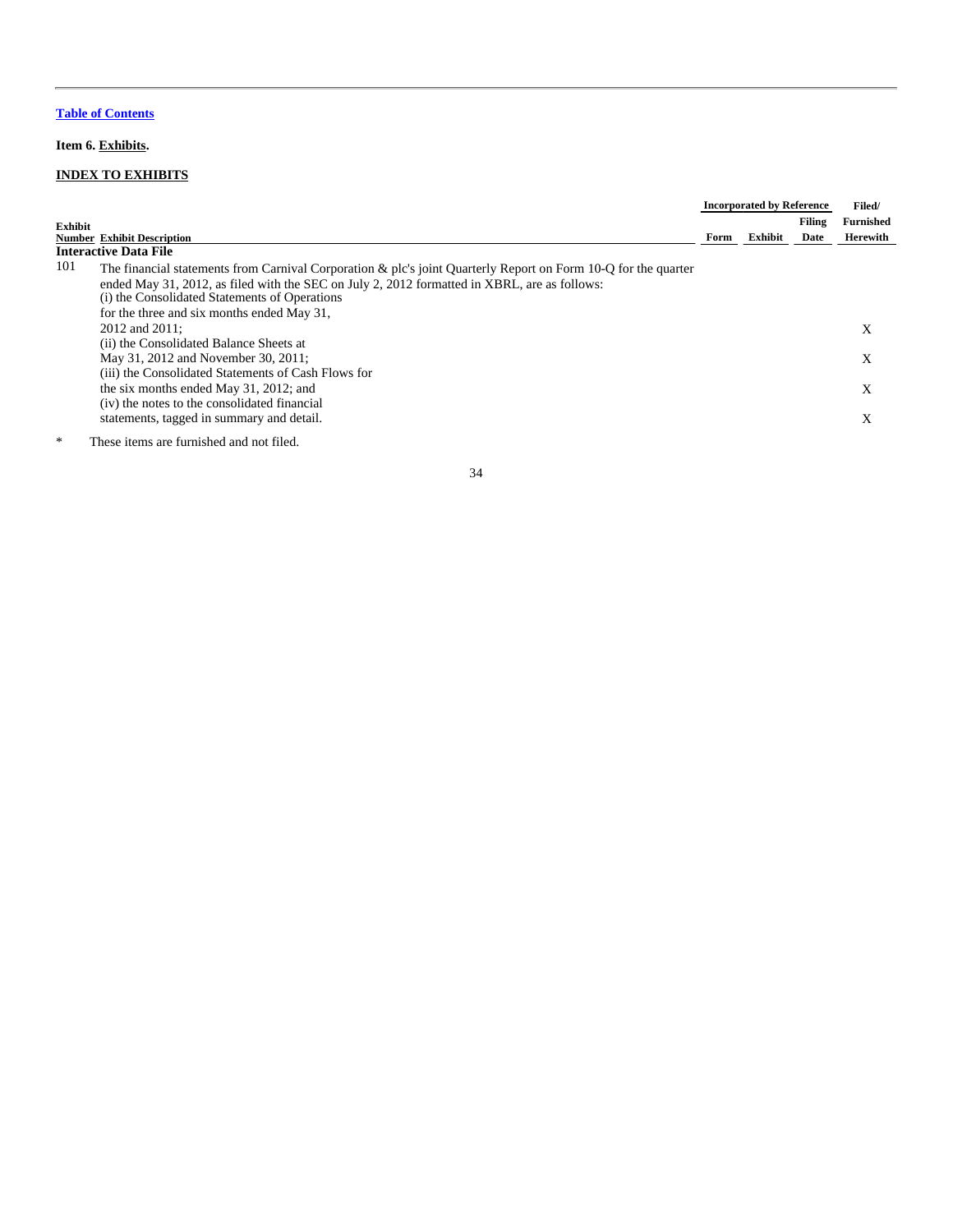## **SIGNATURES**

<span id="page-36-0"></span>Pursuant to the requirements of the Securities Exchange Act of 1934, each of the registrants has duly caused this report to be signed on its behalf by the undersigned thereunto duly authorized.

## **CARNIVAL CORPORATION CARNIVAL PLC**

By: /s/ Micky Arison By: /s/ Micky Arison Micky Arison Micky Arison Micky Arison Micky Arison Chairman of the Board of Directors Chairman of the Micky Arison Chairman of the Micky Arison Chairman of the Micky Arison Chairman of the Micky Arison Chairman of the Mic Chairman of the Board of Directors<br>
and Chief Executive Officer<br>
School and Chief Executive Officer<br>
Chairman of the Board of Directors<br>
Chairman of the Board of Directors<br>
Chairman of the Board of Directors and Chief Executive Officer<br>
By: /s/ Howard S. Frank<br>
By: /s/ Howard S. Frank By: <u>/s/ Howard S. Frank</u><br>
By: <u>/s/ Howard S. Frank</u><br>
Howard S. Frank By: *S/ Howard S. Frank* Howard S. Frank **Howard S. Frank** Howard S. Frank **Howard S. Frank** Howard S. Frank **Howard S. Frank**  $\sigma$ Vice Chairman of the Board of Directors and Chief Operating Officer<br>
Directors and Chief Operating Officer<br>
Vice Chairman of the Board of Directors and Chief Operating Officer By: /s/ David Bernstein By: /s/ David Bernstein By: /s/ David Bernstein By: /s/ David Bernstein By: /s/ David Bernstein David Bernstein<br>
Senior Vice President and<br>
Senior Vice Pres Senior Vice President and Senior Vice President and Senior Vice President and Senior Vice President and Senior Vice President and Senior Vice President and Senior Vice President and Senior Vice President and Senior Vice Pr Chief Financial Officer<br>
Date: July 2, 2012<br>
Date: July 2, 2012<br>
Date: July 2, 2012

Directors and Chief Operating Officer<br>
By: /s/ David Bernstein<br>
By: /s/ David Bernstein<br>
By: /s/ David Bernstein Date: July 2, 2012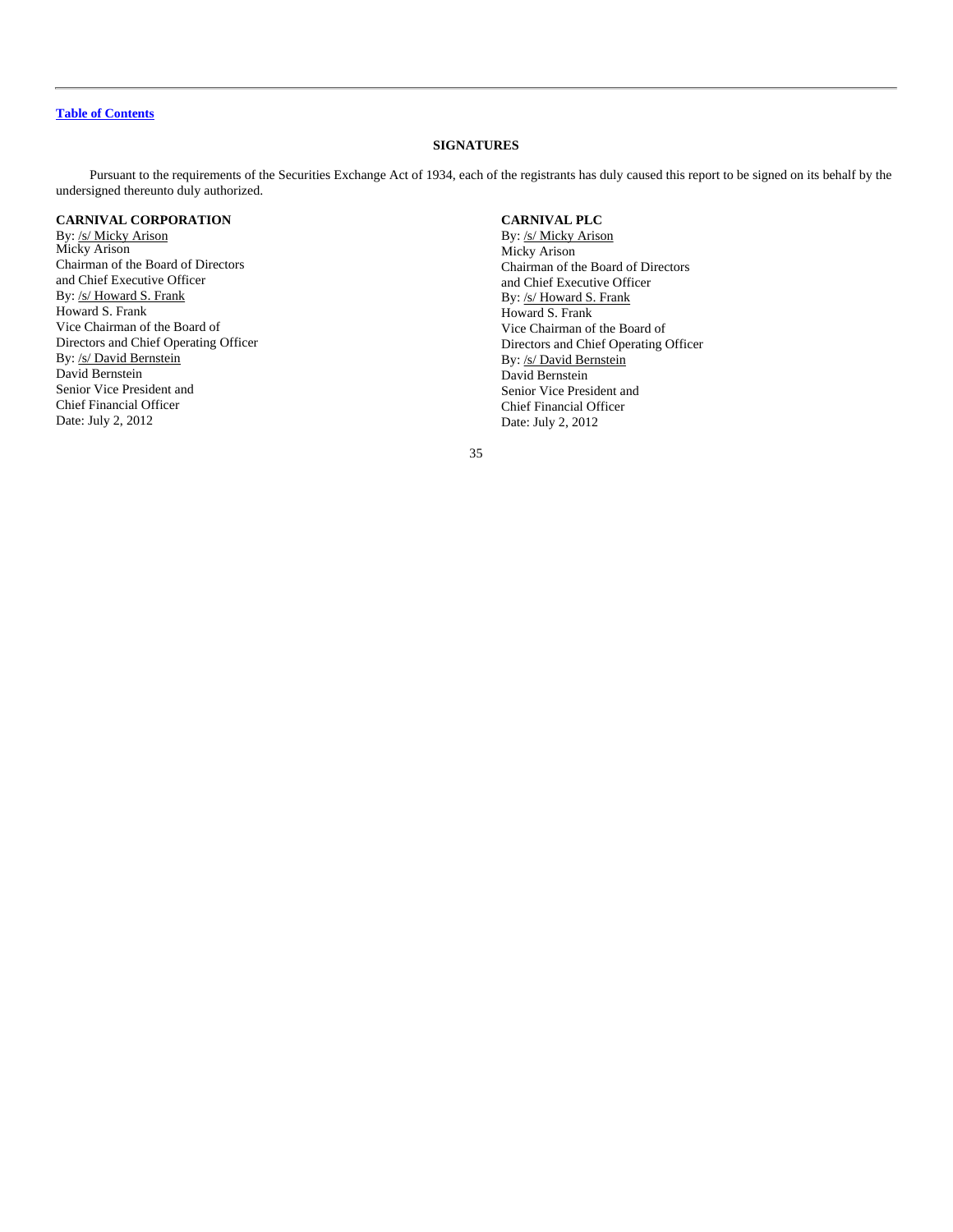## **CARNIVAL CORPORATION & PLC Ratio of Earnings to Fixed Charges** (in millions, except ratios)

## **Six Months Ended**

|                                      | May 31, |       |      |      |
|--------------------------------------|---------|-------|------|------|
|                                      | 2012    |       | 2011 |      |
| Net (loss) income                    |         | (125) |      | 358  |
| Income tax (benefit) expense, net    |         |       |      |      |
| (Loss) income before income taxes    |         | (127) |      | 361  |
| Fixed charges                        |         |       |      |      |
| Interest expense, net                |         | 175   |      | 177  |
| Interest portion of rent expense (a) |         | 10    |      | 10   |
| Capitalized interest                 |         | 11    |      | 12   |
| Total fixed charges                  |         | 196   |      | 199  |
| Fixed charges not affecting earnings |         |       |      |      |
| Capitalized interest                 |         | (11)  |      | (12) |
| Earnings before fixed charges        |         | 58    |      | 548  |
| Ratio of earnings to fixed charges   |         |       |      | 2.8  |
| Coverage deficiency                  |         | 138   |      |      |

(a) Represents one-third of rent expense, which we believe to be representative of the interest portion of rent expense.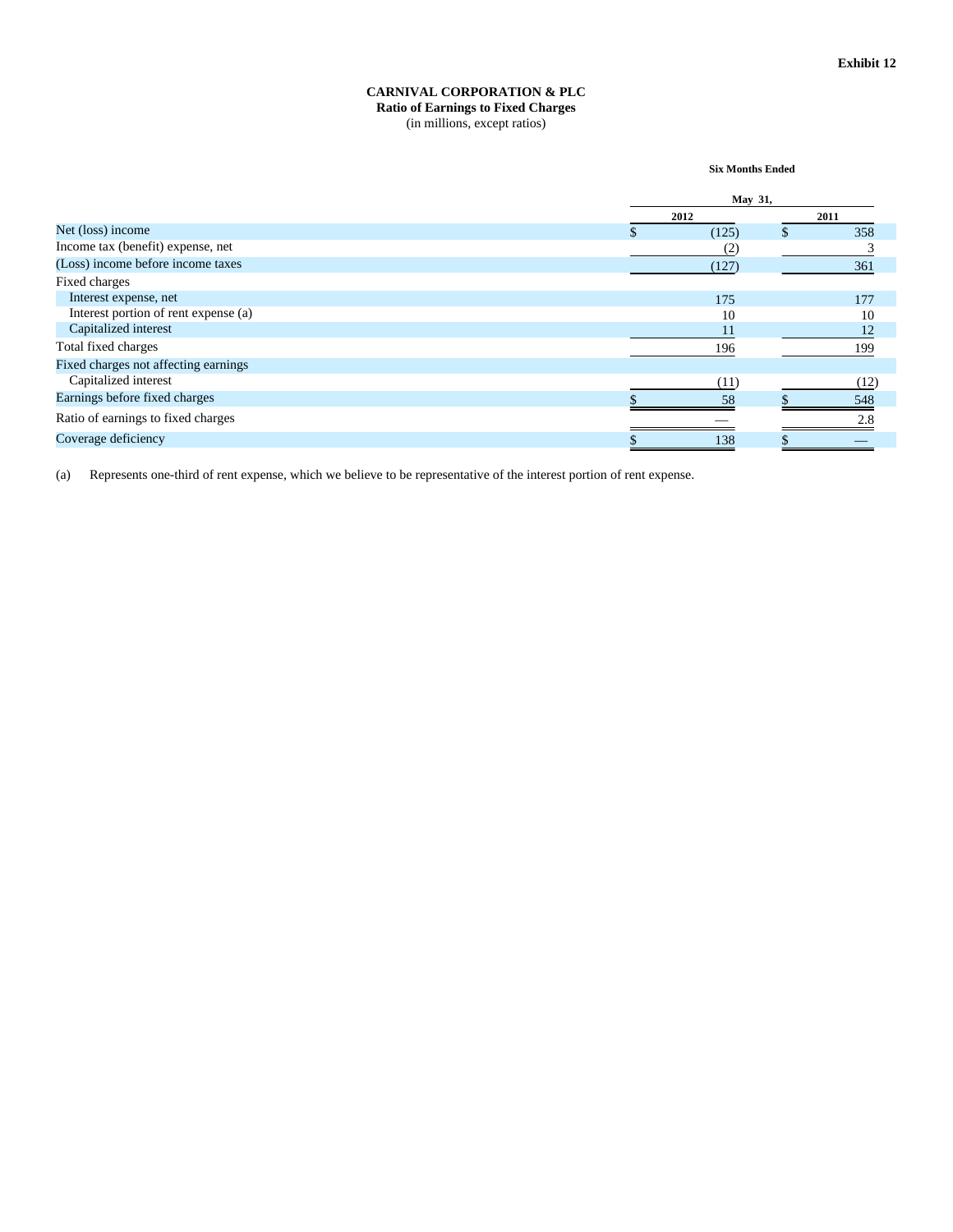I, Micky Arison, certify that:

1. I have reviewed this quarterly report on Form 10-Q of Carnival Corporation;

2. Based on my knowledge, this report does not contain any untrue statement of a material fact or omit to state a material fact necessary to make the statements made, in light of the circumstances under which such statements were made, not misleading with respect to the period covered by this report;

3. Based on my knowledge, the financial statements, and other financial information included in this report, fairly present in all material respects the financial condition, results of operations and cash flows of the registrant as of, and for, the periods presented in this report;

4. The registrant's other certifying officers and I are responsible for establishing and maintaining disclosure controls and procedures (as defined in Exchange Act Rules 13a-15(e) and 15d-15(e)) and internal control over financial reporting (as defined in Exchange Act Rules 13a-15(f) and 15d-15(f)) for the registrant and have:

(a) Designed such disclosure controls and procedures, or caused such disclosure controls and procedures to be designed under our supervision, to ensure that material information relating to the registrant, including its consolidated subsidiaries, is made known to us by others within those entities, particularly during the period in which this report is being prepared;

(b) Designed such internal control over financial reporting, or caused such internal control over financial reporting to be designed under our supervision, to provide reasonable assurance regarding the reliability of financial reporting and the preparation of financial statements for external purposes in accordance with generally accepted accounting principles;

(c) Evaluated the effectiveness of the registrant's disclosure controls and procedures and presented in this report our conclusions about the effectiveness of the disclosure controls and procedures, as of the end of the period covered by this report based on such evaluation; and

(d) Disclosed in this report any change in the registrant's internal control over financial reporting that occurred during the registrant's most recent fiscal quarter that has materially affected, or is reasonably likely to materially affect, the registrant's internal control over financial reporting; and

5. The registrant's other certifying officers and I have disclosed, based on our most recent evaluation of internal control over financial reporting, to the registrant's auditors and the audit committee of the registrant's board of directors:

(a) All significant deficiencies and material weaknesses in the design or operation of internal control over financial reporting which are reasonably likely to adversely affect the registrant's ability to record, process, summarize and report financial information; and

(b) Any fraud, whether or not material, that involves management or other employees who have a significant role in the registrant's internal control over financial reporting.

Date: July 2, 2012

By: /s/ Micky Arison Micky Arison Chairman of the Board of Directors and Chief Executive Officer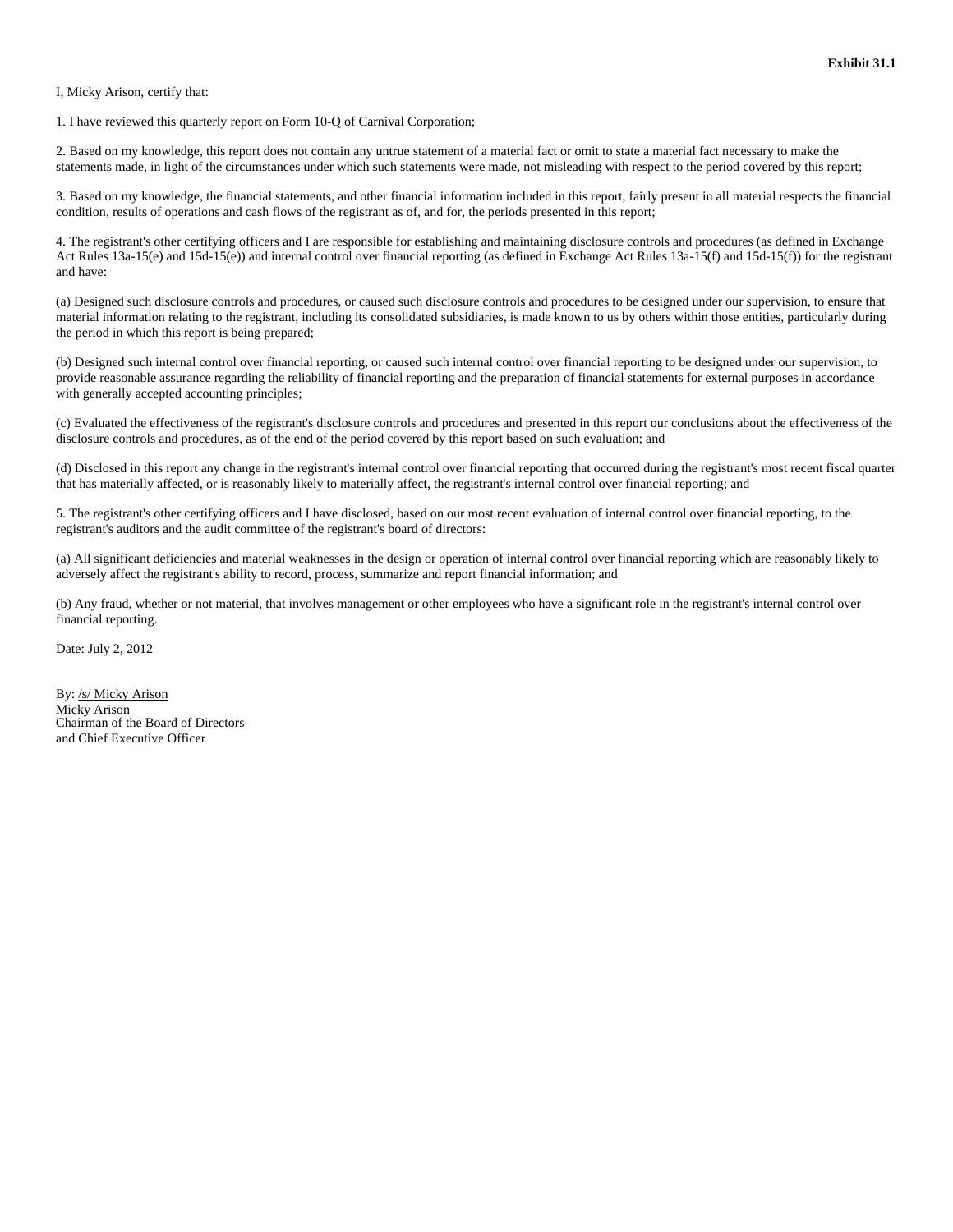I, Howard S. Frank, certify that:

1. I have reviewed this quarterly report on Form 10-Q of Carnival Corporation;

2. Based on my knowledge, this report does not contain any untrue statement of a material fact or omit to state a material fact necessary to make the statements made, in light of the circumstances under which such statements were made, not misleading with respect to the period covered by this report;

3. Based on my knowledge, the financial statements, and other financial information included in this report, fairly present in all material respects the financial condition, results of operations and cash flows of the registrant as of, and for, the periods presented in this report;

4. The registrant's other certifying officers and I are responsible for establishing and maintaining disclosure controls and procedures (as defined in Exchange Act Rules 13a-15(e) and 15d-15(e)) and internal control over financial reporting (as defined in Exchange Act Rules 13a-15(f) and 15d-15(f)) for the registrant and have:

(a) Designed such disclosure controls and procedures, or caused such disclosure controls and procedures to be designed under our supervision, to ensure that material information relating to the registrant, including its consolidated subsidiaries, is made known to us by others within those entities, particularly during the period in which this report is being prepared;

(b) Designed such internal control over financial reporting, or caused such internal control over financial reporting to be designed under our supervision, to provide reasonable assurance regarding the reliability of financial reporting and the preparation of financial statements for external purposes in accordance with generally accepted accounting principles;

(c) Evaluated the effectiveness of the registrant's disclosure controls and procedures and presented in this report our conclusions about the effectiveness of the disclosure controls and procedures, as of the end of the period covered by this report based on such evaluation; and

(d) Disclosed in this report any change in the registrant's internal control over financial reporting that occurred during the registrant's most recent fiscal quarter that has materially affected, or is reasonably likely to materially affect, the registrant's internal control over financial reporting; and

5. The registrant's other certifying officers and I have disclosed, based on our most recent evaluation of internal control over financial reporting, to the registrant's auditors and the audit committee of the registrant's board of directors:

(a) All significant deficiencies and material weaknesses in the design or operation of internal control over financial reporting which are reasonably likely to adversely affect the registrant's ability to record, process, summarize and report financial information; and

(b) Any fraud, whether or not material, that involves management or other employees who have a significant role in the registrant's internal control over financial reporting.

Date: July 2, 2012

By: /s/ Howard S. Frank Howard S. Frank Vice Chairman of the Board of Directors and Chief Operating Officer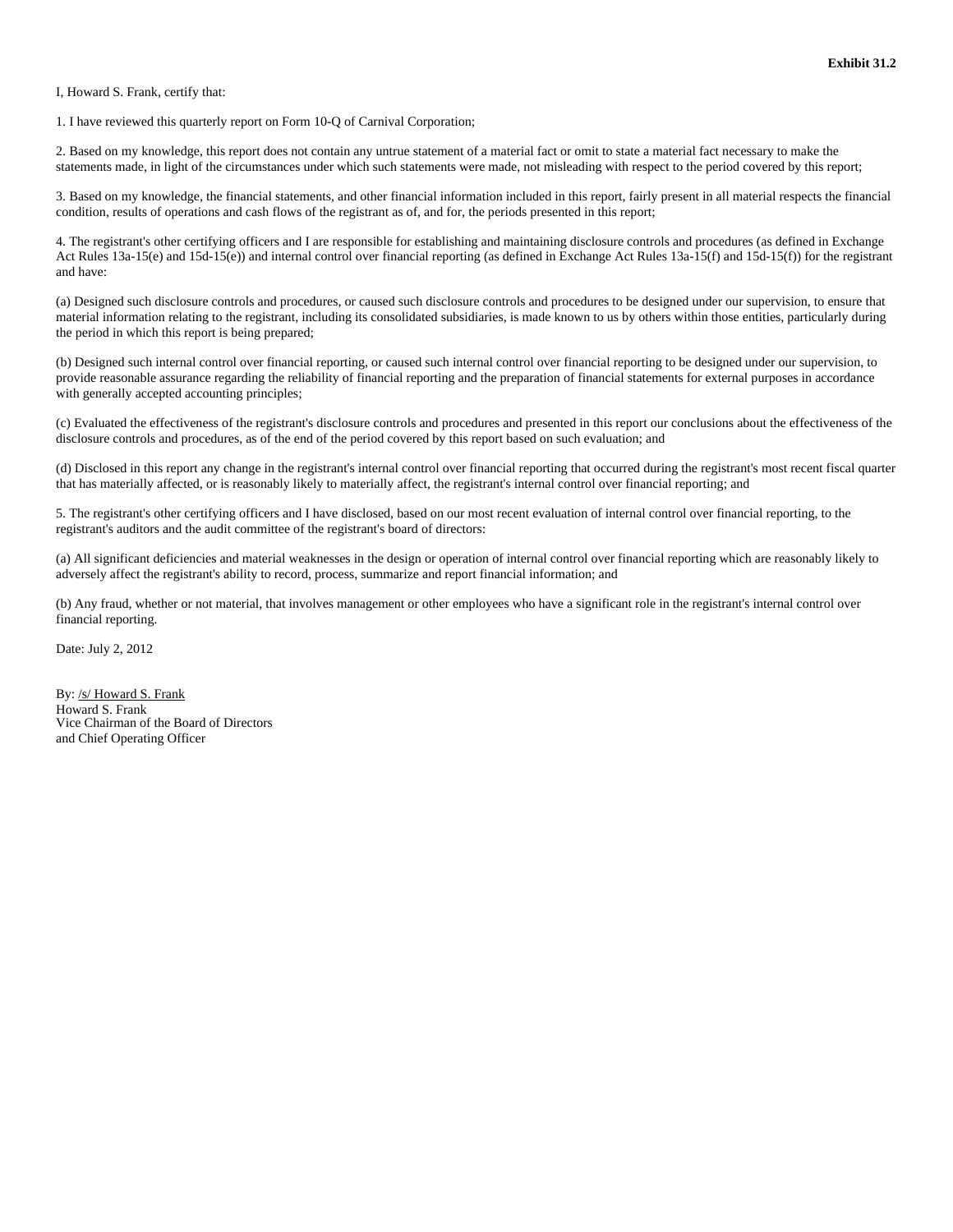I, David Bernstein, certify that:

1. I have reviewed this quarterly report on Form 10-Q of Carnival Corporation;

2. Based on my knowledge, this report does not contain any untrue statement of a material fact or omit to state a material fact necessary to make the statements made, in light of the circumstances under which such statements were made, not misleading with respect to the period covered by this report;

3. Based on my knowledge, the financial statements, and other financial information included in this report, fairly present in all material respects the financial condition, results of operations and cash flows of the registrant as of, and for, the periods presented in this report;

4. The registrant's other certifying officers and I are responsible for establishing and maintaining disclosure controls and procedures (as defined in Exchange Act Rules 13a-15(e) and 15d-15(e)) and internal control over financial reporting (as defined in Exchange Act Rules 13a-15(f) and 15d-15(f)) for the registrant and have:

(a) Designed such disclosure controls and procedures, or caused such disclosure controls and procedures to be designed under our supervision, to ensure that material information relating to the registrant, including its consolidated subsidiaries, is made known to us by others within those entities, particularly during the period in which this report is being prepared;

(b) Designed such internal control over financial reporting, or caused such internal control over financial reporting to be designed under our supervision, to provide reasonable assurance regarding the reliability of financial reporting and the preparation of financial statements for external purposes in accordance with generally accepted accounting principles;

(c) Evaluated the effectiveness of the registrant's disclosure controls and procedures and presented in this report our conclusions about the effectiveness of the disclosure controls and procedures, as of the end of the period covered by this report based on such evaluation; and

(d) Disclosed in this report any change in the registrant's internal control over financial reporting that occurred during the registrant's most recent fiscal quarter that has materially affected, or is reasonably likely to materially affect, the registrant's internal control over financial reporting; and

5. The registrant's other certifying officers and I have disclosed, based on our most recent evaluation of internal control over financial reporting, to the registrant's auditors and the audit committee of the registrant's board of directors:

(a) All significant deficiencies and material weaknesses in the design or operation of internal control over financial reporting which are reasonably likely to adversely affect the registrant's ability to record, process, summarize and report financial information; and

(b) Any fraud, whether or not material, that involves management or other employees who have a significant role in the registrant's internal control over financial reporting.

Date: July 2, 2012

By: /s/ David Bernstein David Bernstein Senior Vice President and Chief Financial Officer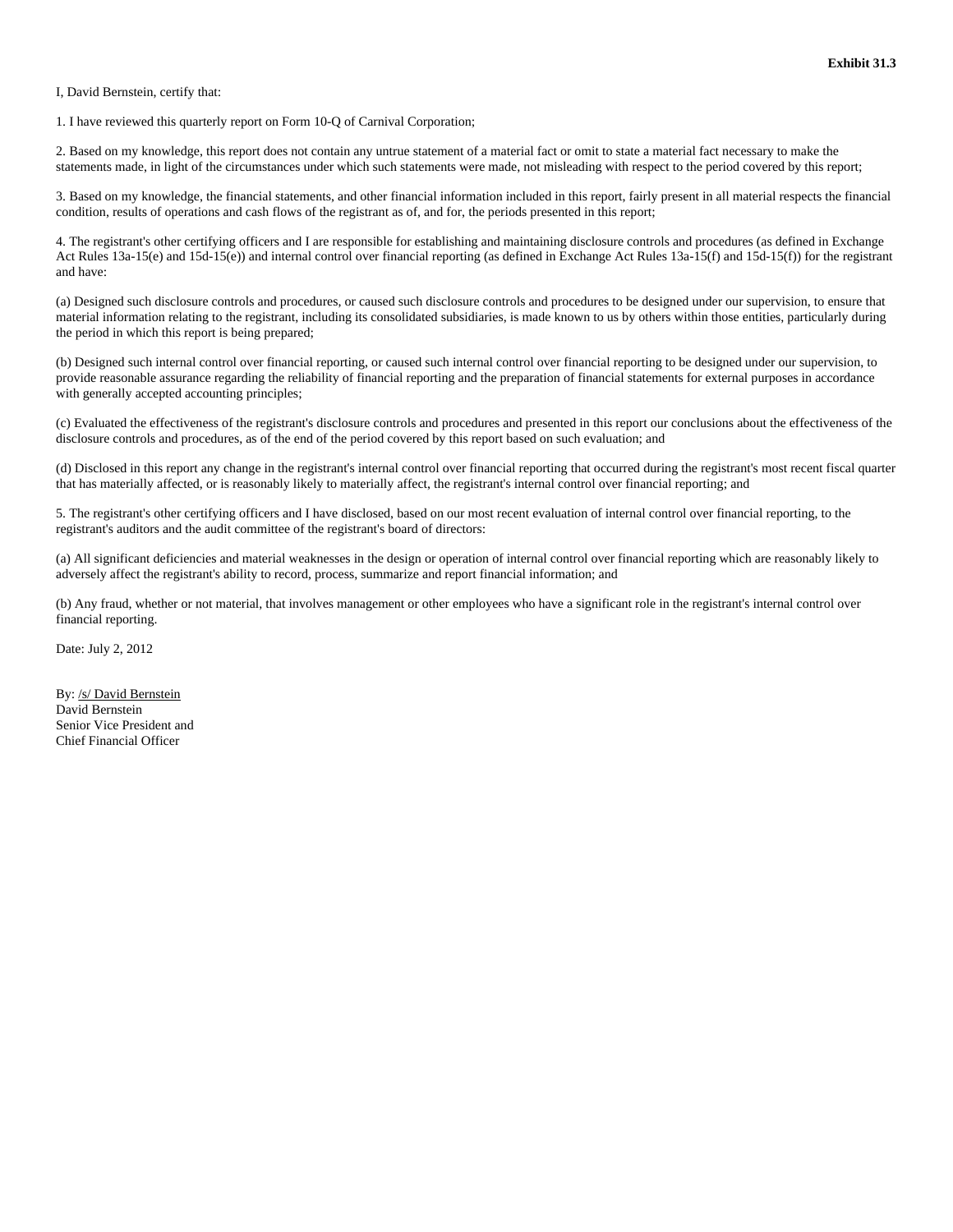I, Micky Arison, certify that:

1. I have reviewed this quarterly report on Form 10-Q of Carnival plc;

2. Based on my knowledge, this report does not contain any untrue statement of a material fact or omit to state a material fact necessary to make the statements made, in light of the circumstances under which such statements were made, not misleading with respect to the period covered by this report;

3. Based on my knowledge, the financial statements, and other financial information included in this report, fairly present in all material respects the financial condition, results of operations and cash flows of the registrant as of, and for, the periods presented in this report;

4. The registrant's other certifying officers and I are responsible for establishing and maintaining disclosure controls and procedures (as defined in Exchange Act Rules 13a-15(e) and 15d-15(e)) and internal control over financial reporting (as defined in Exchange Act Rules 13a-15(f) and 15d-15(f)) for the registrant and have:

(a) Designed such disclosure controls and procedures, or caused such disclosure controls and procedures to be designed under our supervision, to ensure that material information relating to the registrant, including its consolidated subsidiaries, is made known to us by others within those entities, particularly during the period in which this report is being prepared;

(b) Designed such internal control over financial reporting, or caused such internal control over financial reporting to be designed under our supervision, to provide reasonable assurance regarding the reliability of financial reporting and the preparation of financial statements for external purposes in accordance with generally accepted accounting principles;

(c) Evaluated the effectiveness of the registrant's disclosure controls and procedures and presented in this report our conclusions about the effectiveness of the disclosure controls and procedures, as of the end of the period covered by this report based on such evaluation; and

(d) Disclosed in this report any change in the registrant's internal control over financial reporting that occurred during the registrant's most recent fiscal quarter that has materially affected, or is reasonably likely to materially affect, the registrant's internal control over financial reporting; and

5. The registrant's other certifying officers and I have disclosed, based on our most recent evaluation of internal control over financial reporting, to the registrant's auditors and the audit committee of the registrant's board of directors:

(a) All significant deficiencies and material weaknesses in the design or operation of internal control over financial reporting which are reasonably likely to adversely affect the registrant's ability to record, process, summarize and report financial information; and

(b) Any fraud, whether or not material, that involves management or other employees who have a significant role in the registrant's internal control over financial reporting.

Date: July 2, 2012

By: /s/ Micky Arison Micky Arison Chairman of the Board of Directors and Chief Executive Officer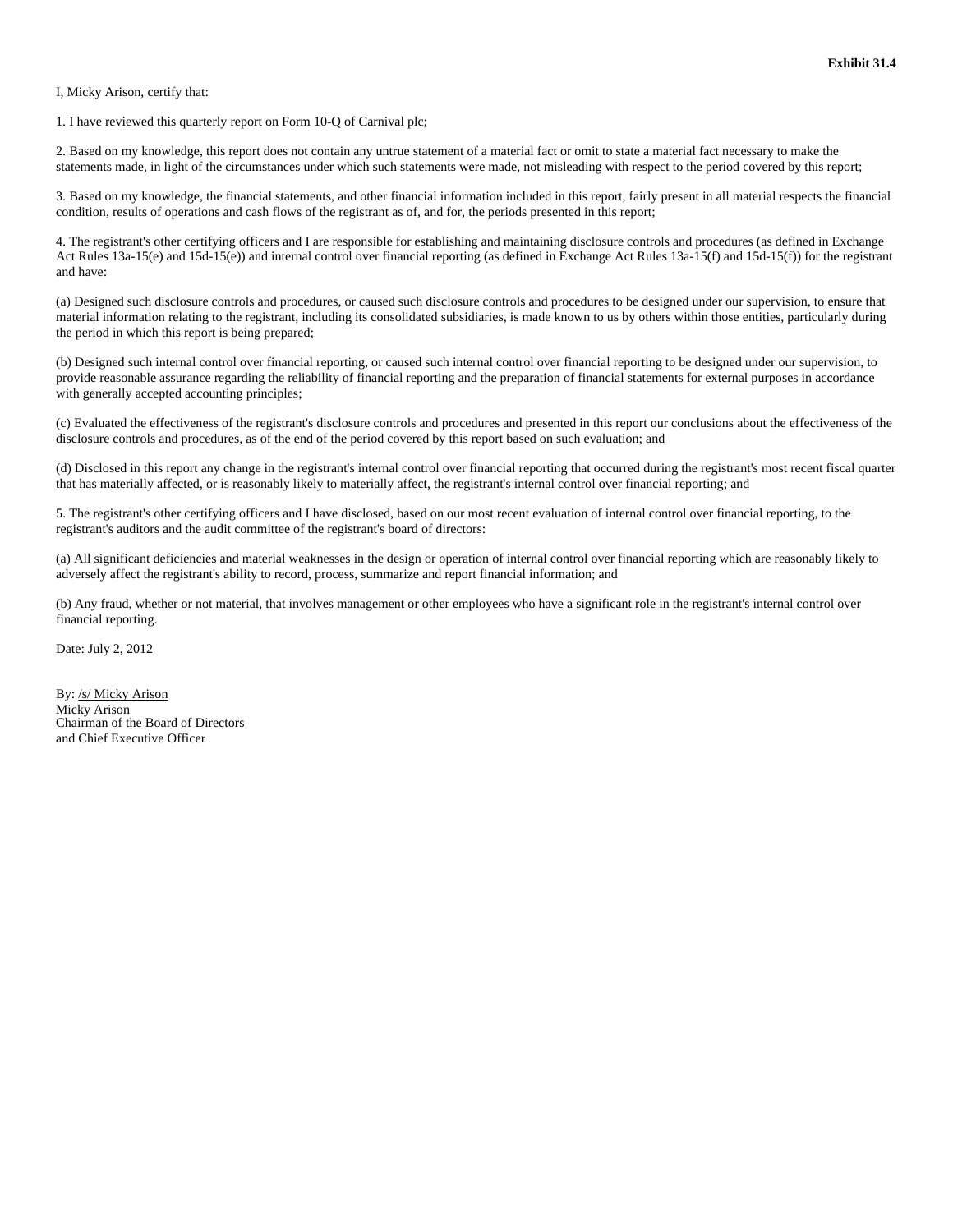I, Howard S. Frank, certify that:

1. I have reviewed this quarterly report on Form 10-Q of Carnival plc;

2. Based on my knowledge, this report does not contain any untrue statement of a material fact or omit to state a material fact necessary to make the statements made, in light of the circumstances under which such statements were made, not misleading with respect to the period covered by this report;

3. Based on my knowledge, the financial statements, and other financial information included in this report, fairly present in all material respects the financial condition, results of operations and cash flows of the registrant as of, and for, the periods presented in this report;

4. The registrant's other certifying officers and I are responsible for establishing and maintaining disclosure controls and procedures (as defined in Exchange Act Rules 13a-15(e) and 15d-15(e)) and internal control over financial reporting (as defined in Exchange Act Rules 13a-15(f) and 15d-15(f)) for the registrant and have:

(a) Designed such disclosure controls and procedures, or caused such disclosure controls and procedures to be designed under our supervision, to ensure that material information relating to the registrant, including its consolidated subsidiaries, is made known to us by others within those entities, particularly during the period in which this report is being prepared;

(b) Designed such internal control over financial reporting, or caused such internal control over financial reporting to be designed under our supervision, to provide reasonable assurance regarding the reliability of financial reporting and the preparation of financial statements for external purposes in accordance with generally accepted accounting principles;

(c) Evaluated the effectiveness of the registrant's disclosure controls and procedures and presented in this report our conclusions about the effectiveness of the disclosure controls and procedures, as of the end of the period covered by this report based on such evaluation; and

(d) Disclosed in this report any change in the registrant's internal control over financial reporting that occurred during the registrant's most recent fiscal quarter that has materially affected, or is reasonably likely to materially affect, the registrant's internal control over financial reporting; and

5. The registrant's other certifying officers and I have disclosed, based on our most recent evaluation of internal control over financial reporting, to the registrant's auditors and the audit committee of the registrant's board of directors:

(a) All significant deficiencies and material weaknesses in the design or operation of internal control over financial reporting which are reasonably likely to adversely affect the registrant's ability to record, process, summarize and report financial information; and

(b) Any fraud, whether or not material, that involves management or other employees who have a significant role in the registrant's internal control over financial reporting.

Date: July 2, 2012

By: /s/ Howard S. Frank Howard S. Frank Vice Chairman of the Board of Directors and Chief Operating Officer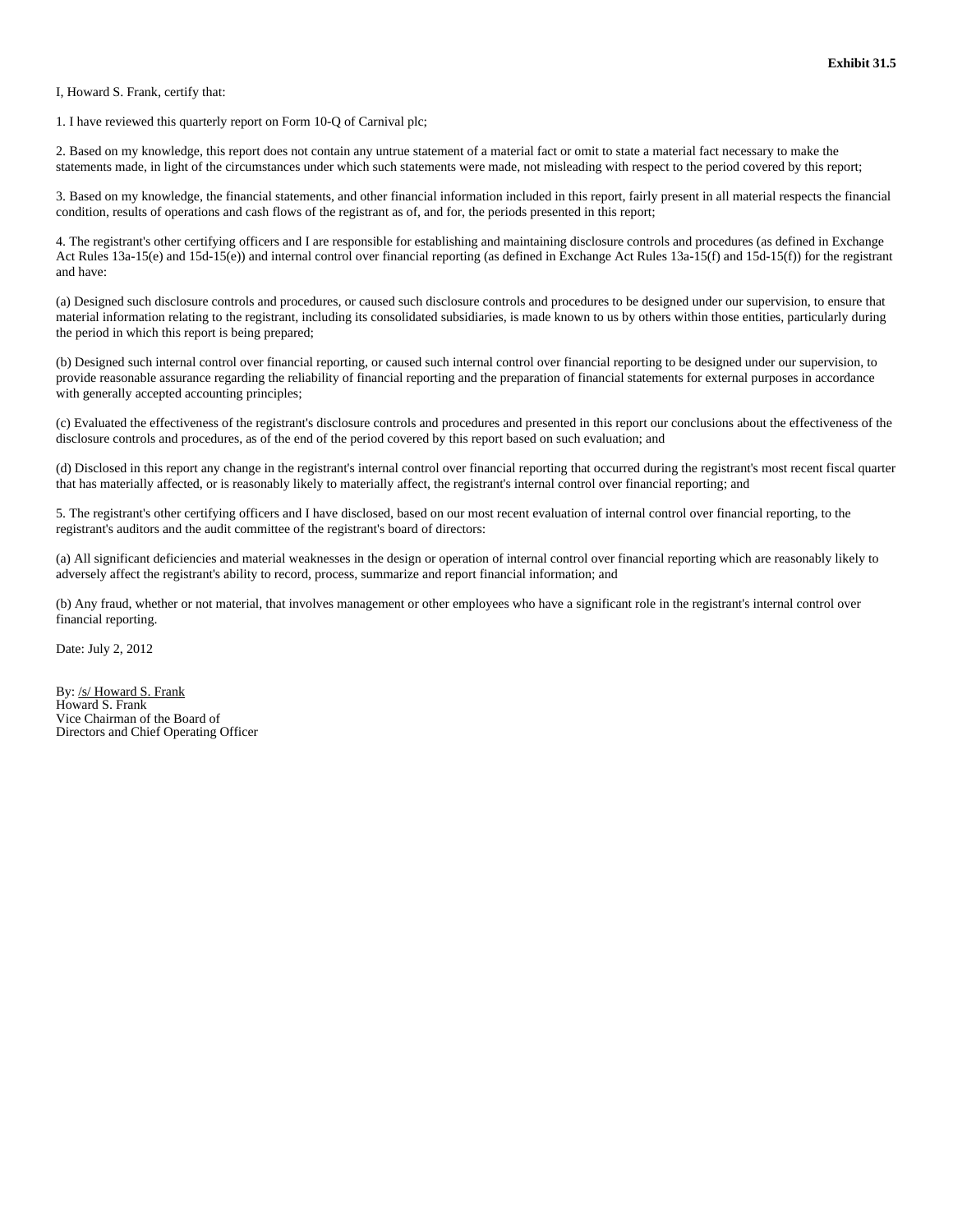I, David Bernstein, certify that:

1. I have reviewed this quarterly report on Form 10-Q of Carnival plc;

2. Based on my knowledge, this report does not contain any untrue statement of a material fact or omit to state a material fact necessary to make the statements made, in light of the circumstances under which such statements were made, not misleading with respect to the period covered by this report;

3. Based on my knowledge, the financial statements, and other financial information included in this report, fairly present in all material respects the financial condition, results of operations and cash flows of the registrant as of, and for, the periods presented in this report;

4. The registrant's other certifying officers and I are responsible for establishing and maintaining disclosure controls and procedures (as defined in Exchange Act Rules 13a-15(e) and 15d-15(e)) and internal control over financial reporting (as defined in Exchange Act Rules 13a-15(f) and 15d-15(f)) for the registrant and have:

(a) Designed such disclosure controls and procedures, or caused such disclosure controls and procedures to be designed under our supervision, to ensure that material information relating to the registrant, including its consolidated subsidiaries, is made known to us by others within those entities, particularly during the period in which this report is being prepared;

(b) Designed such internal control over financial reporting, or caused such internal control over financial reporting to be designed under our supervision, to provide reasonable assurance regarding the reliability of financial reporting and the preparation of financial statements for external purposes in accordance with generally accepted accounting principles;

(c) Evaluated the effectiveness of the registrant's disclosure controls and procedures and presented in this report our conclusions about the effectiveness of the disclosure controls and procedures, as of the end of the period covered by this report based on such evaluation; and

(d) Disclosed in this report any change in the registrant's internal control over financial reporting that occurred during the registrant's most recent fiscal quarter that has materially affected, or is reasonably likely to materially affect, the registrant's internal control over financial reporting; and

5. The registrant's other certifying officers and I have disclosed, based on our most recent evaluation of internal control over financial reporting, to the registrant's auditors and the audit committee of the registrant's board of directors:

(a) All significant deficiencies and material weaknesses in the design or operation of internal control over financial reporting which are reasonably likely to adversely affect the registrant's ability to record, process, summarize and report financial information; and

(b) Any fraud, whether or not material, that involves management or other employees who have a significant role in the registrant's internal control over financial reporting.

Date: July 2, 2012

By: /s/ David Bernstein David Bernstein Senior Vice President and Chief Financial Officer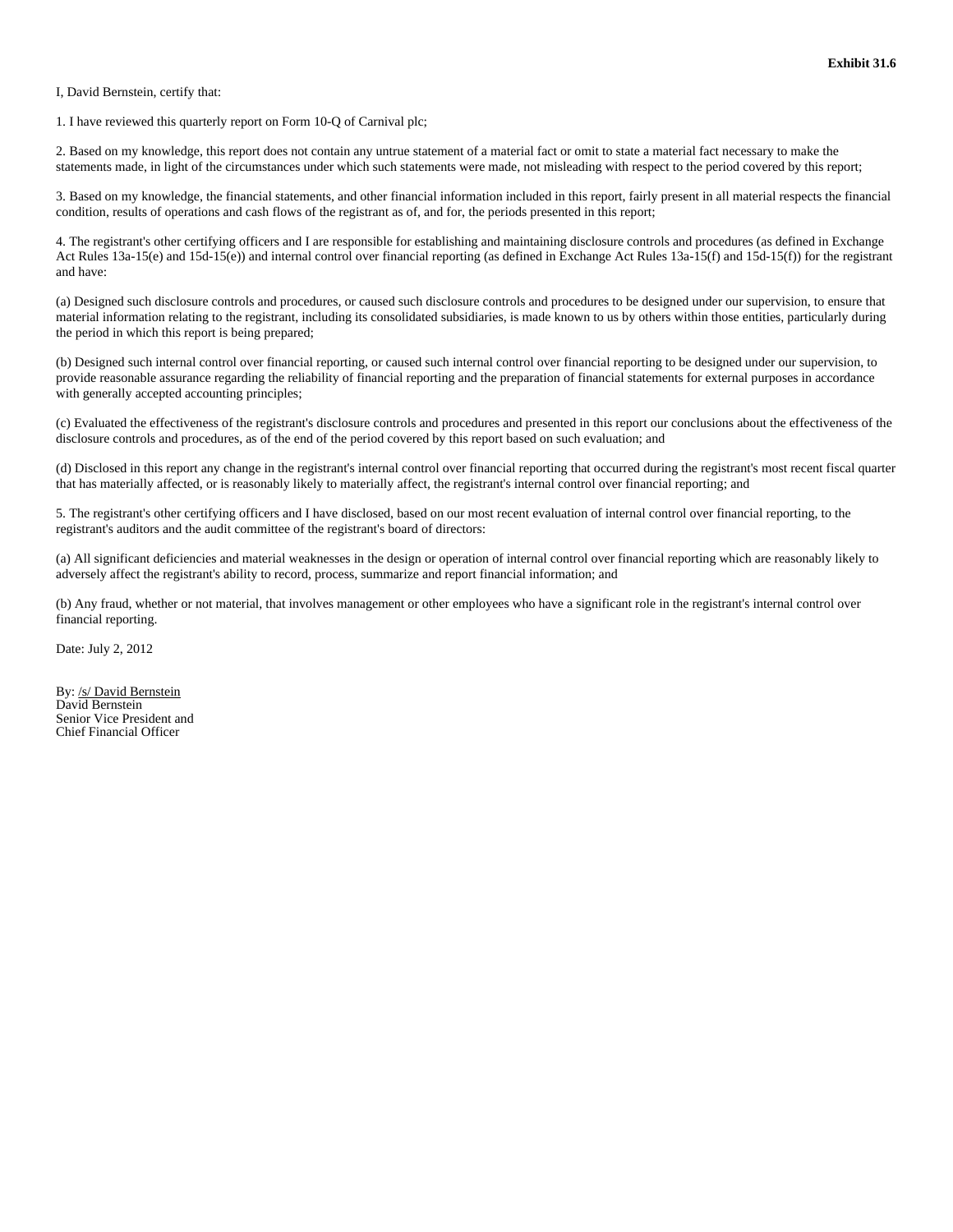In connection with the Quarterly Report on Form 10-Q for the quarter ended May 31, 2012 as filed by Carnival Corporation with the Securities and Exchange Commission on the date hereof (the "Report"), I certify pursuant to 18 U.S.C. Section 1350, as adopted pursuant to Section 906 of the Sarbanes-Oxley Act of 2002, that:

- (1) The Report fully complies with the requirements of Section 13(a) or 15(d) of the Securities Exchange Act of 1934; and
- (2) The information contained in the Report fairly presents, in all material respects, the financial condition and results of operations of Carnival Corporation.

Date: July 2, 2012

By: /s/ Micky Arison Micky Arison Chairman of the Board of Directors and Chief Executive Officer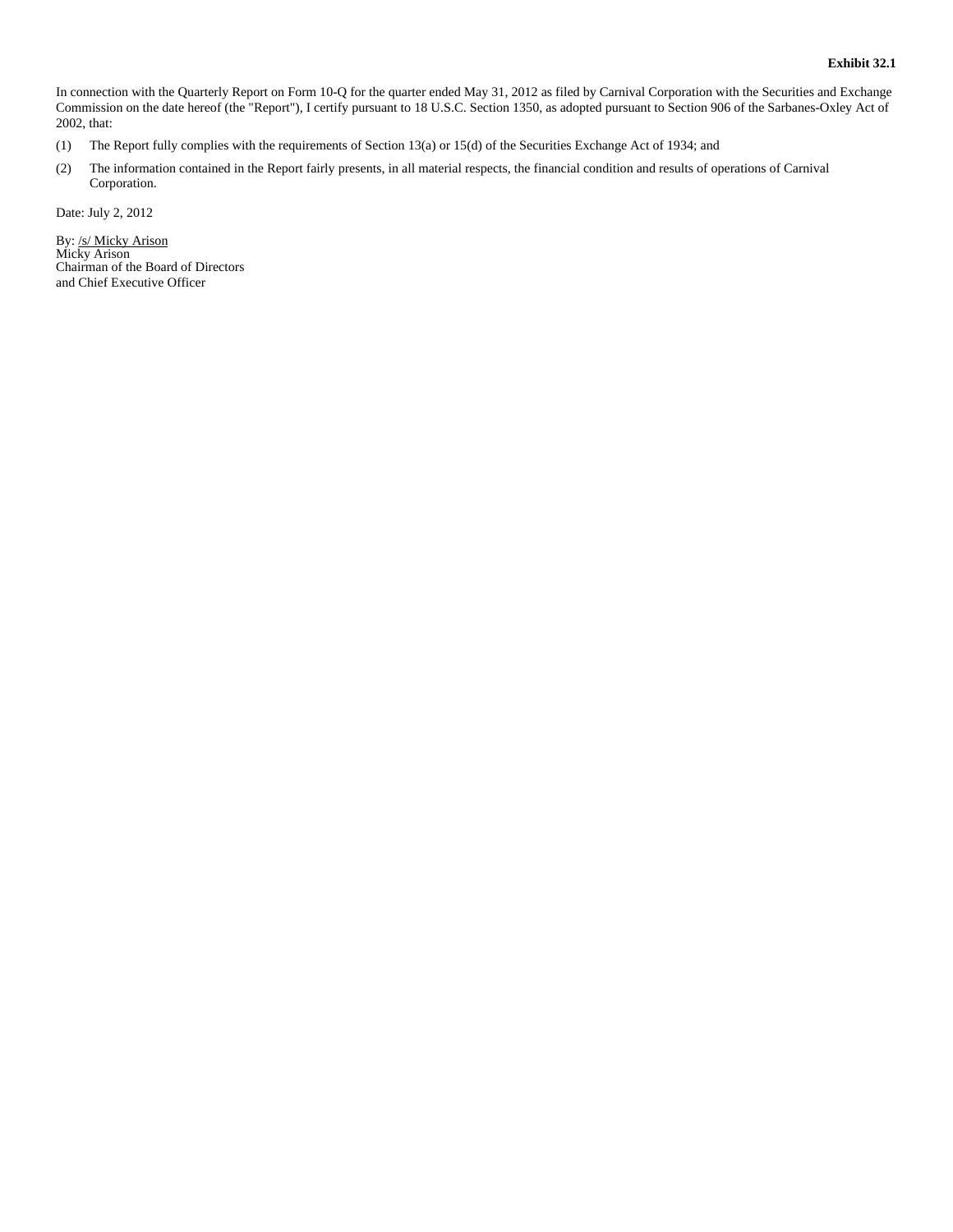In connection with the Quarterly Report on Form 10-Q for the quarter ended May 31, 2012 as filed by Carnival Corporation with the Securities and Exchange Commission on the date hereof (the "Report"), I certify pursuant to 18 U.S.C. Section 1350, as adopted pursuant to Section 906 of the Sarbanes-Oxley Act of 2002, that:

- (1) The Report fully complies with the requirements of Section 13(a) or 15(d) of the Securities Exchange Act of 1934; and
- (2) The information contained in the Report fairly presents, in all material respects, the financial condition and results of operations of Carnival Corporation.

Date: July 2, 2012

By: /s/ Howard S. Frank Howard S. Frank Vice Chairman of the Board of Directors and Chief Operating Officer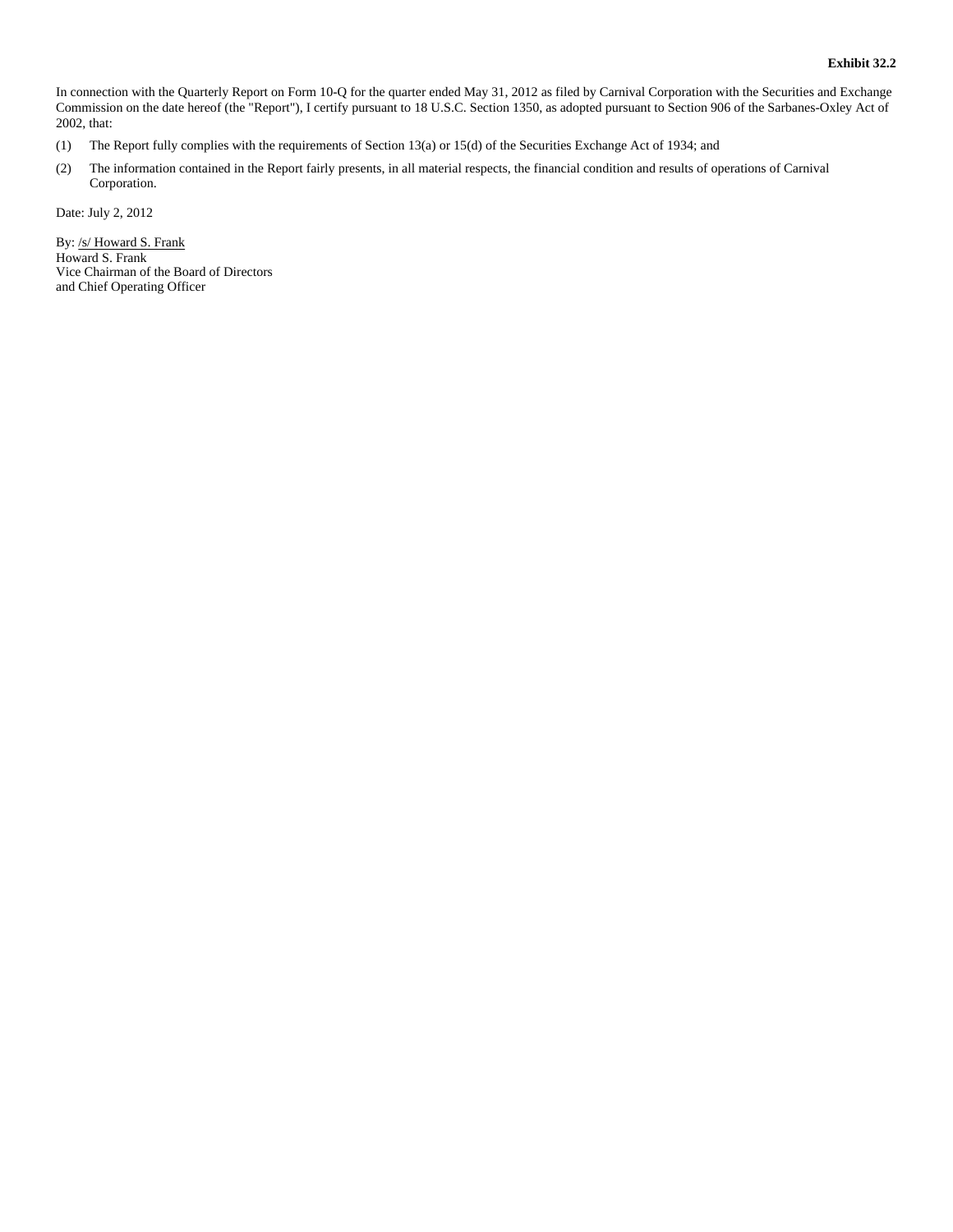In connection with the Quarterly Report on Form 10-Q for the quarter ended May 31, 2012 as filed by Carnival Corporation with the Securities and Exchange Commission on the date hereof (the "Report"), I certify pursuant to 18 U.S.C. Section 1350, as adopted pursuant to Section 906 of the Sarbanes-Oxley Act of 2002, that:

- (1) The Report fully complies with the requirements of Section 13(a) or 15(d) of the Securities Exchange Act of 1934; and
- (2) The information contained in the Report fairly presents, in all material respects, the financial condition and results of operations of Carnival Corporation.

Date: July 2, 2012

By: /s/ David Bernstein David Bernstein Senior Vice President and Chief Financial Officer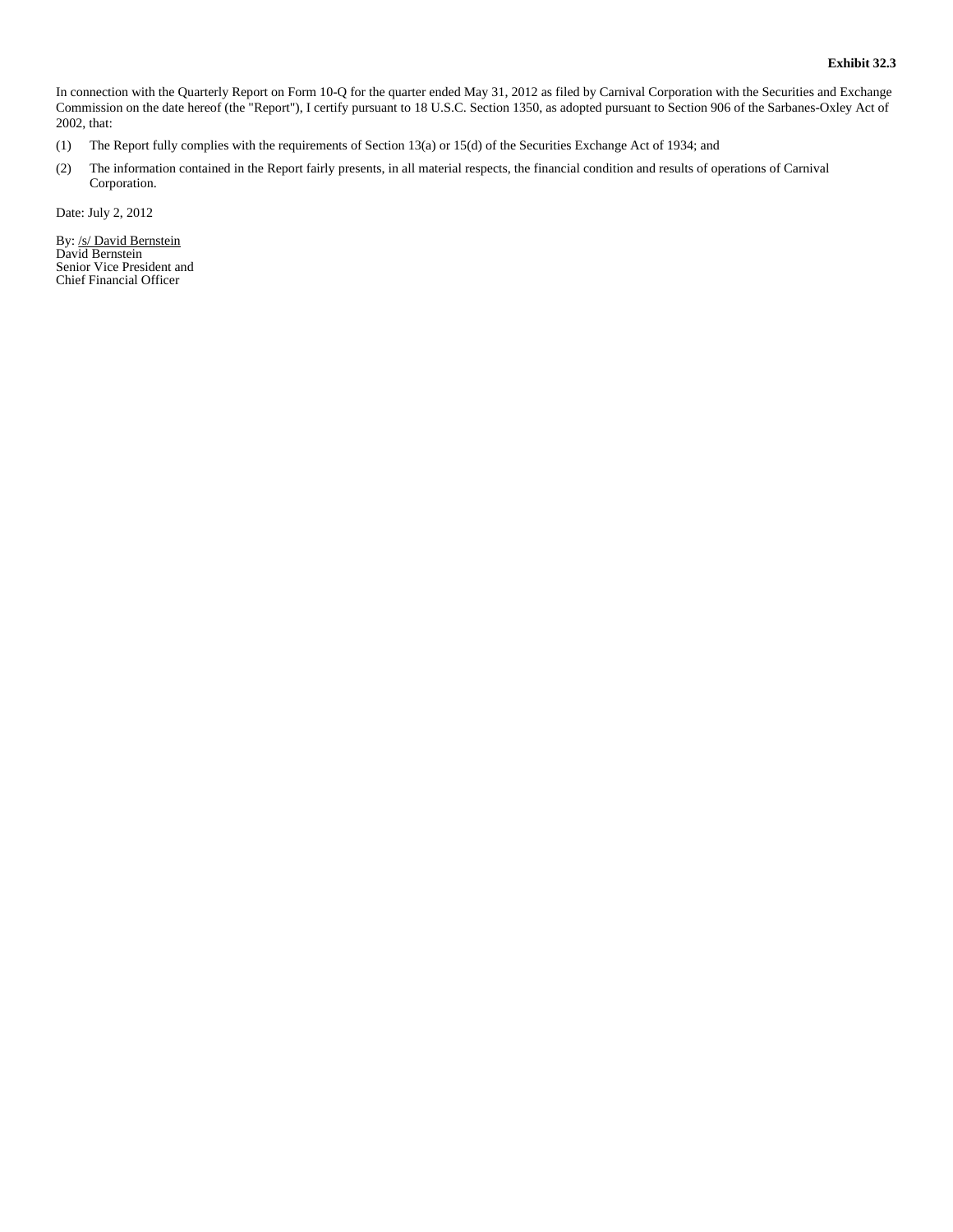In connection with the Quarterly Report on Form 10-Q for the quarter ended May 31, 2012 as filed by Carnival plc with the Securities and Exchange Commission on the date hereof (the "Report"), I certify pursuant to 18 U.S.C. Section 1350, as adopted pursuant to Section 906 of the Sarbanes-Oxley Act of 2002, that:

- (1) The Report fully complies with the requirements of Section 13(a) or 15(d) of the Securities Exchange Act of 1934; and
- (2) The information contained in the Report fairly presents, in all material respects, the financial condition and results of operations of Carnival plc.

Date: July 2, 2012

By: /s/ Micky Arison Micky Arison Chairman of the Board of Directors and Chief Executive Officer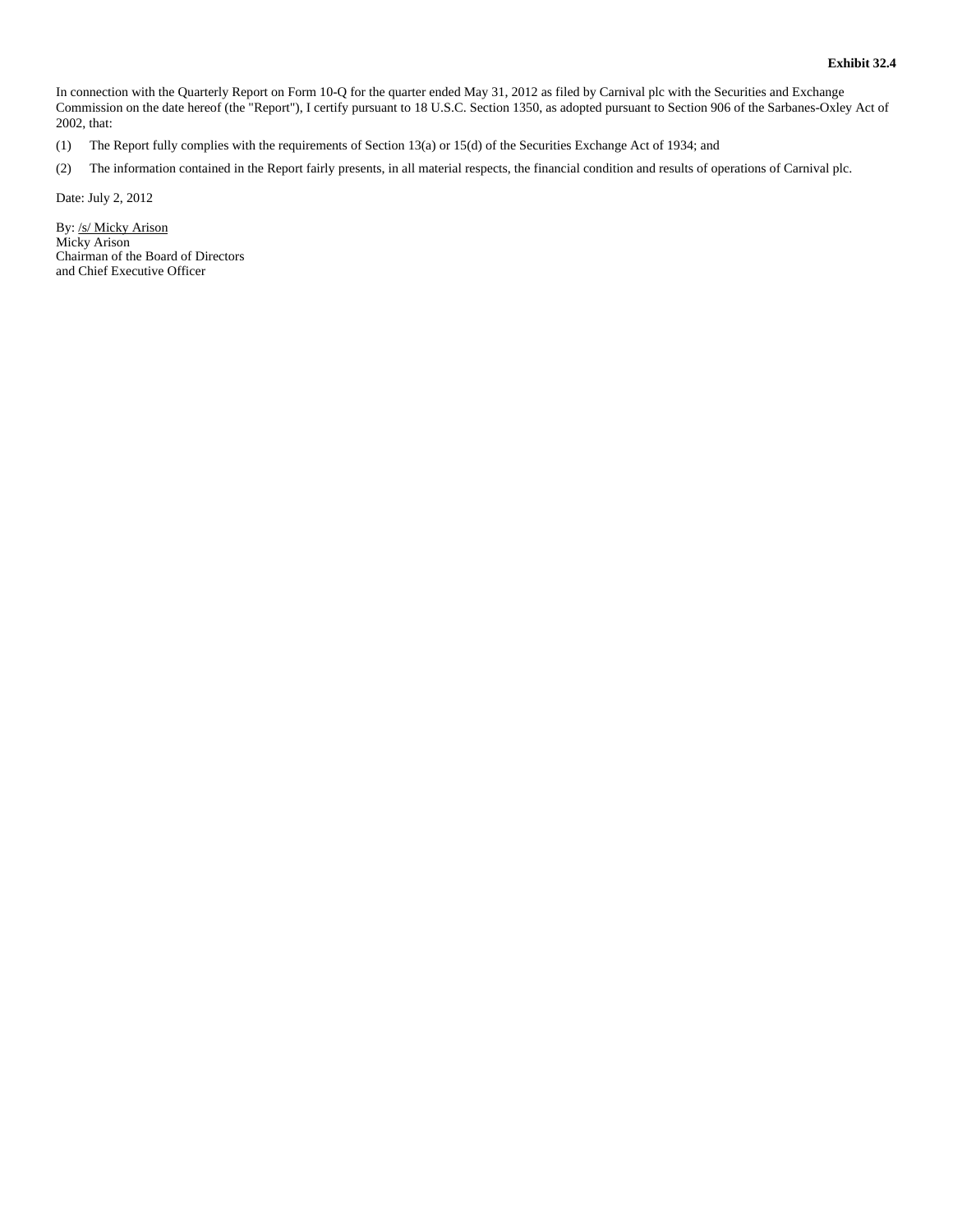In connection with the Quarterly Report on Form 10-Q for the quarter ended May 31, 2012 as filed by Carnival plc with the Securities and Exchange Commission on the date hereof (the "Report"), I certify pursuant to 18 U.S.C. Section 1350, as adopted pursuant to Section 906 of the Sarbanes-Oxley Act of 2002, that:

- (1) The Report fully complies with the requirements of Section 13(a) or 15(d) of the Securities Exchange Act of 1934; and
- (2) The information contained in the Report fairly presents, in all material respects, the financial condition and results of operations of Carnival plc.

Date: July 2, 2012

By: /s/ Howard S. Frank Howard S. Frank Vice Chairman of the Board of Directors and Chief Operating Officer